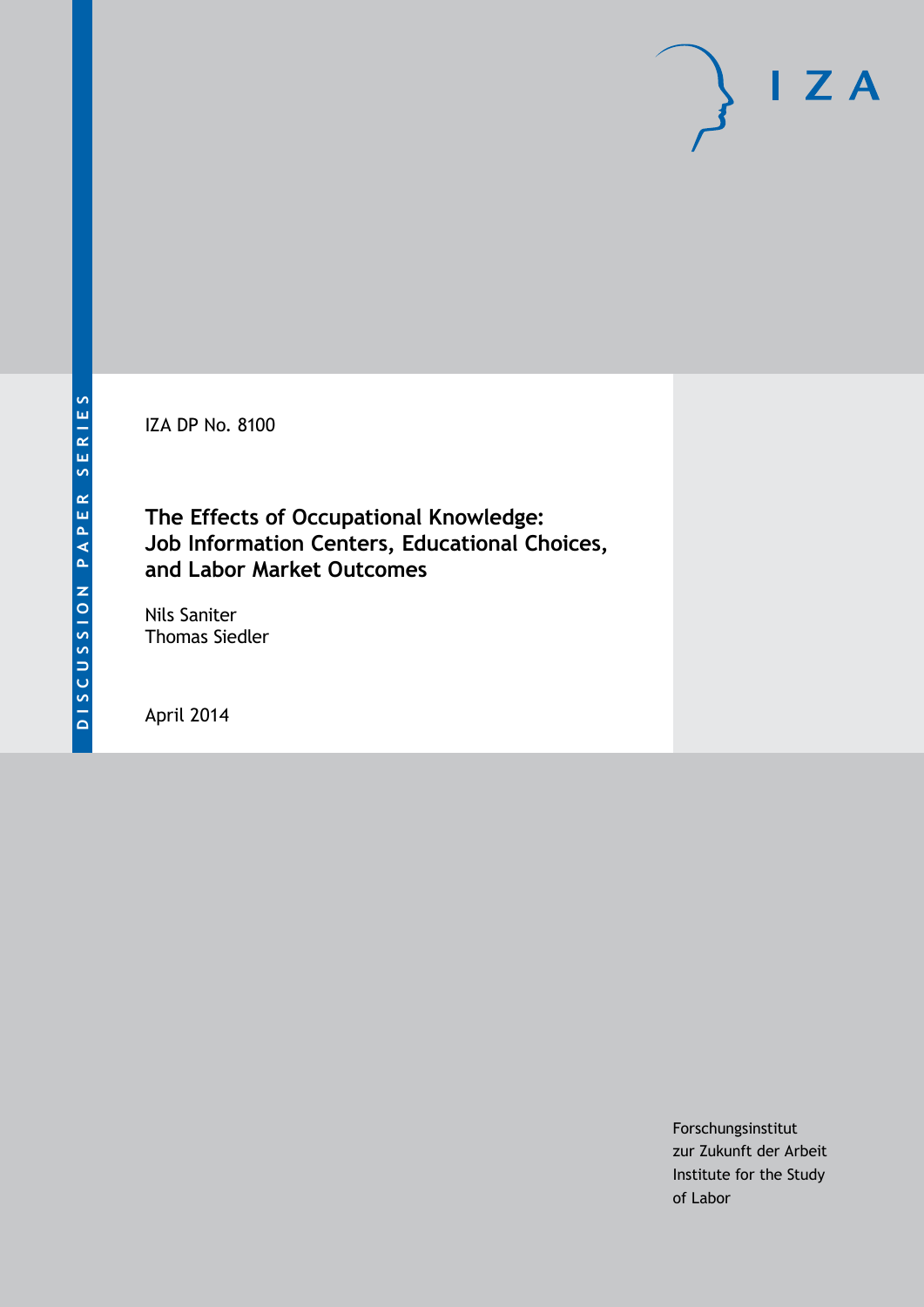# **The Effects of Occupational Knowledge: Job Information Centers, Educational Choices, and Labor Market Outcomes**

# **Nils Saniter**

*DIW Berlin and IZA*

# **Thomas Siedler**

*University of Hamburg, DIW Berlin, University of Essex and IZA*

# Discussion Paper No. 8100 April 2014

IZA

P.O. Box 7240 53072 Bonn **Germany** 

Phone: +49-228-3894-0 Fax: +49-228-3894-180 E-mail: [iza@iza.org](mailto:iza@iza.org)

Any opinions expressed here are those of the author(s) and not those of IZA. Research published in this series may include views on policy, but the institute itself takes no institutional policy positions. The IZA research network is committed to the IZA Guiding Principles of Research Integrity.

The Institute for the Study of Labor (IZA) in Bonn is a local and virtual international research center and a place of communication between science, politics and business. IZA is an independent nonprofit organization supported by Deutsche Post Foundation. The center is associated with the University of Bonn and offers a stimulating research environment through its international network, workshops and conferences, data service, project support, research visits and doctoral program. IZA engages in (i) original and internationally competitive research in all fields of labor economics, (ii) development of policy concepts, and (iii) dissemination of research results and concepts to the interested public.

<span id="page-1-0"></span>IZA Discussion Papers often represent preliminary work and are circulated to encourage discussion. Citation of such a paper should account for its provisional character. A revised version may be available directly from the author.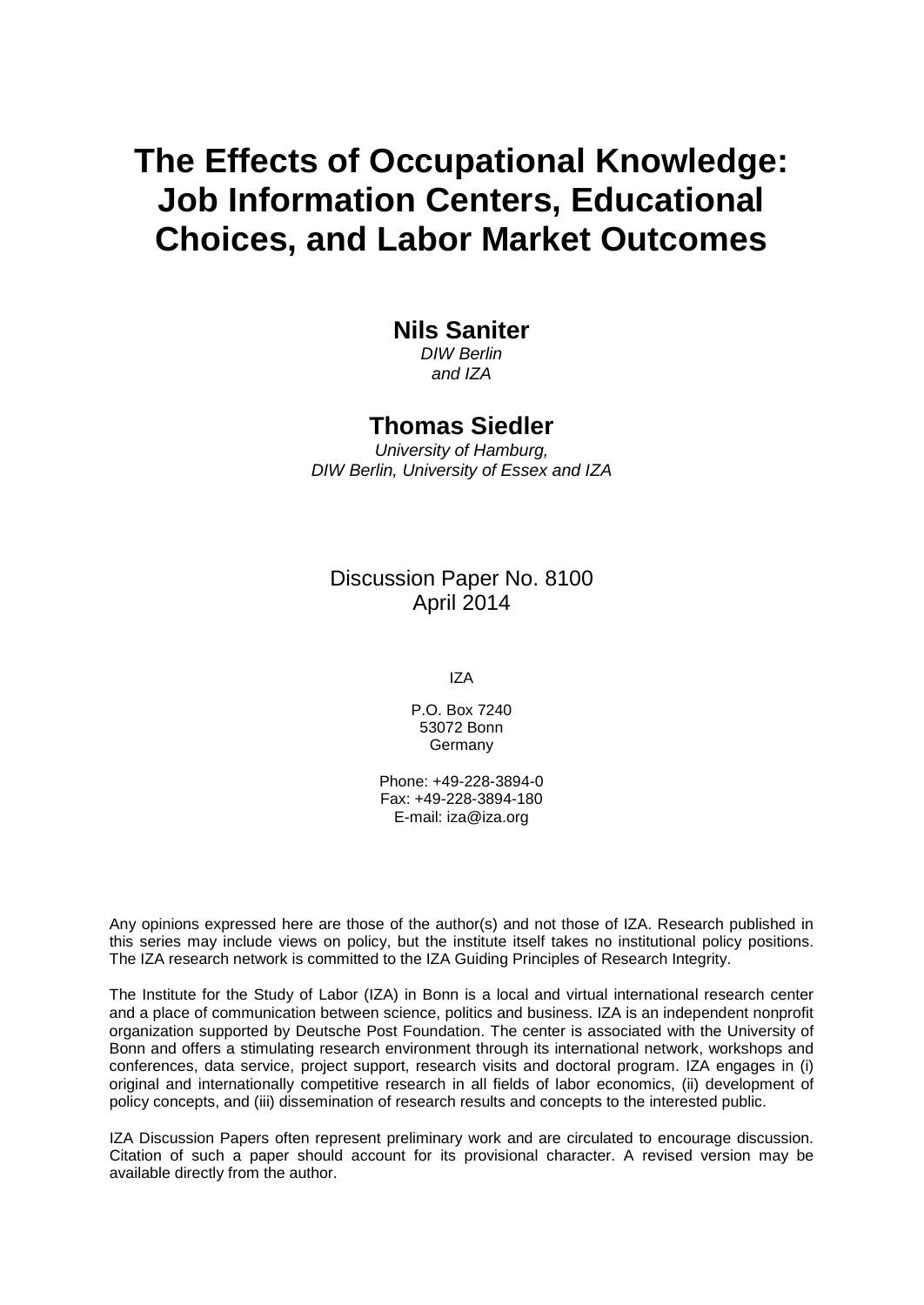IZA Discussion Paper No. 8100 April 2014

# **ABSTRACT**

# **The Effects of Occupational Knowledge: Job Information Centers, Educational Choices, and Labor Market Outcomes[\\*](#page-1-0)**

This study examines the causal link between individuals' occupational knowledge, educational choices, and labor market outcomes. We proxy occupational knowledge with mandatory visits to job information centers (JICs) in Germany while still attending school. Exogenous variation in the location and timing of JIC openings allow estimating causal effects in a difference-in-difference setup. Combining linked survey-administrative data with data on JICs permits to detect whether individuals benefited from the comprehensive information service when they were young. The results suggest that individuals, who went to school in administrative districts with a JIC, have higher educational attainments and a smoother transfer to the labor market than students who did not have access to these facilities. However, we find no effects on individuals' earnings in their first job or later in life. Overall, our results confirm the importance of policies that promote occupational knowledge among young adults.

JEL Classification: I2, J24, J31

Keywords: education, uncertainty, job matching, information, job information centers

Corresponding author:

Nils Saniter DIW Berlin Mohrenstrasse 58 10117 Berlin Germany E-mail: [nsaniter@diw.de](mailto:nsaniter@diw.de)

We thank Martin Halla, Linda Turner, Deborah Bowen, Birgit Eiber, Martin Detzler, Maria Zintel, Thomas Bauer, Martin Fischer, Rudolf Winter-Ebmer, Daniel Sturm, Eric Lindqvist, Frauke Peter, Katja Görlitz, Andrea Weber, Dan Hamermesh, Philip Oreopoulos, and seminar participants at Maastricht University, Tilburg University, the University of Mannheim, the University of Heidelberg, RWI Essen, the Berliner Network of Labor Market Economists (BENA), the University of Hamburg, DIW Berlin, and the Verein für Socialpolitik for helpful comments and discussions. We also thank Felix Kersting and Thomas Apolke for excellent research assistance and the IAB Nuremberg for data provision.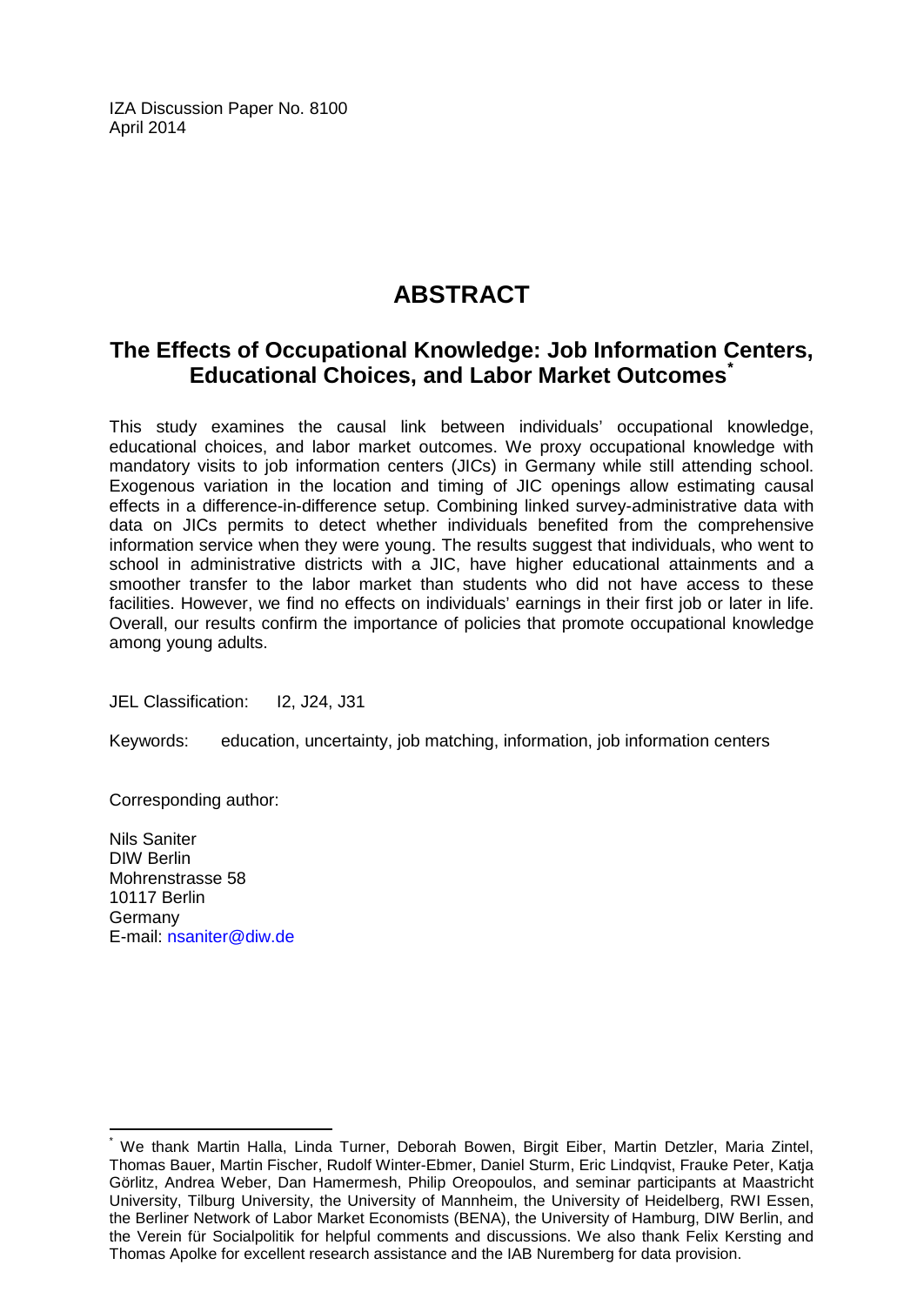### I. Introduction

In most industrialized countries, students have to decide early in life which educational track to follow and what type of job to learn. The educational and occupational choices are often made under uncertainty. Students may be uncertain about their own abilities and tastes, skills needed for particular work, local labor market conditions, future job prospects, or earnings profiles. A key ingredient for making a well-informed labor market decision is the availability of job-related information. While there are different ways to retrieve job-related information privately, in many countries it is publicly provided in the form of occupational education in classrooms or information facilities outside schools.

Among educators and policy makers, there is typically little doubt about the general societal value of publicly providing job-related information [\(OECD,](#page-45-0) [2004\)](#page-45-0). However, research to date has been limited in estimating potential benefits of occupational information programs. In particular, there is hardly any evidence on interventions at the national level. We make use of a comprehensive and nationwide reform of occupational education in Germany that involves the establishment of job information centers (JICs) at different times in different regions. Job information centers provide young people with very detailed and comprehensive information on occupations, employment and income prospects, local labor market conditions and educational pathways. Exogenous variation in the location and timing of opening JICs allow causal inference in a difference-in-difference framework. For the present study, linked survey-administrative data were used to analyze various outcomes of students at different points over the life-course, including education and educational mobility, job search and job matching, unemployment experience, as well as earnings.

Theory suggests several reasons why providing comprehensive job information in general−and the availability of JICs in particular−might influence individuals' choices and outcomes. First, providing information about the number and types of occupations and job vacancies available to young people in their region of residence might improve the quality of the match between workers and companies [\(Miller,](#page-45-1) [1984\)](#page-45-1). Similarly, providing information about job prospects and future earnings profiles may lead to efficiency gains if young individuals are more likely to find an occupation that matches their skills and interests [\(Borghans et al.,](#page-43-0) [2013\)](#page-43-0). Third, job counseling might help students to make choices that are less affected by their parents, prevailing gender roles, individuals' perception of their own identity [\(Akerlof and Kranton,](#page-43-1) [2000;](#page-43-1) [Favara,](#page-43-2) [2012;](#page-43-2) [Borghans et al.,](#page-43-0) [2013\)](#page-43-0). Fourth, recent empirical studies suggest that educational choices are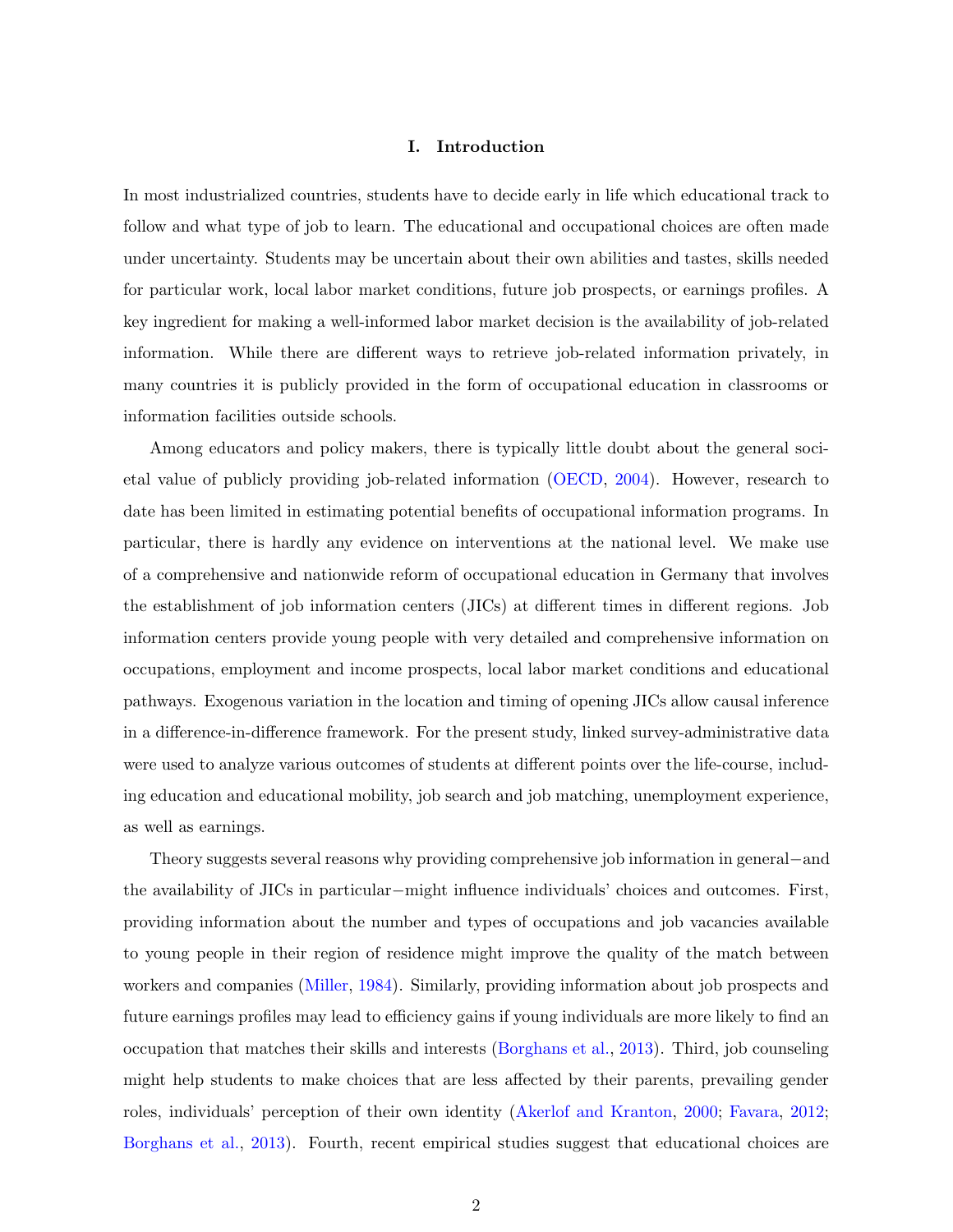influenced by students' expectations about their economic returns to educational fields [\(Zafar,](#page-46-0) [2011;](#page-46-0) [Stinebrickner and Stinebrickner,](#page-46-1) [2011;](#page-46-1) [Papay et al.,](#page-45-2) [2011\)](#page-45-2). Thus, there is reason to believe that job market knowledge acquired through visiting a JIC might alter students' expectations and, as a result, impact on their educational choices and long-term labor market outcomes.

Our empirical estimates suggest that the availability of a job information center causes a large and significant increase in the likelihood of experiencing upward educational mobility, and improves chances of acquiring the highest general school degree. For instance, the likelihood of experiencing upward educational mobility increases by around 8-12 percentage points. Individuals who went to school in an administrative district with a JIC are also less likely to become unemployed or to involuntarily lose their job at the beginning of their labor market career. Further, the estimates appear to indicate that visiting a JIC improves job matching. However, we find no positive impact on individuals' earnings in their first job or later in life. These findings are robust to the inclusion of various explanatory variables, for various sub-samples and different time trends. Our results are consistent with previous studies reporting that information programs are effective at improving individuals' educational choices. In particular, our findings are in line with a recent study by Rodríguez-Planas  $(2012)$  who reports positive effects of a randomized mentoring program in the United States on educational choices, but no effects on labor market outcomes. Exploiting variation across regions and over time enables us to measure general equilibrium effects. As such, we complement the local estimates from randomized experiments among upper school students from selected colleges or universities [\(Booij et al.,](#page-43-3) [2012;](#page-43-3) [Wiswall and Zafar,](#page-46-2) [2011;](#page-46-2) [Oreopoulos and Dunn,](#page-45-4) [2013\)](#page-45-4).

In the difference-in-difference research design, a key assumption for identification is that there are no contemporaneous shocks or changes on the district level that are correlated with the establishment of JICs and the various outcome measures. We present detailed evidence to verify this assumption. First, we present graphical evidence supporting the common trend assumption for various educational and labor market variables. Second, we estimate survival analysis models showing that the timing of JIC openings is uncorrelated with contemporaneous or pre-determined variables on the district level. The estimates show that the timing of JICs opening is not statistically significantly correlated with initial educational and labor market characteristics. For example, JICs were not more likely to open sooner in districts with a high youth unemployment rate, or in regions with a high proportion of educated people. Further, we find no empirical evidence that pre-existing trends in education or local labor markets are correlated with the timing of JICs opening.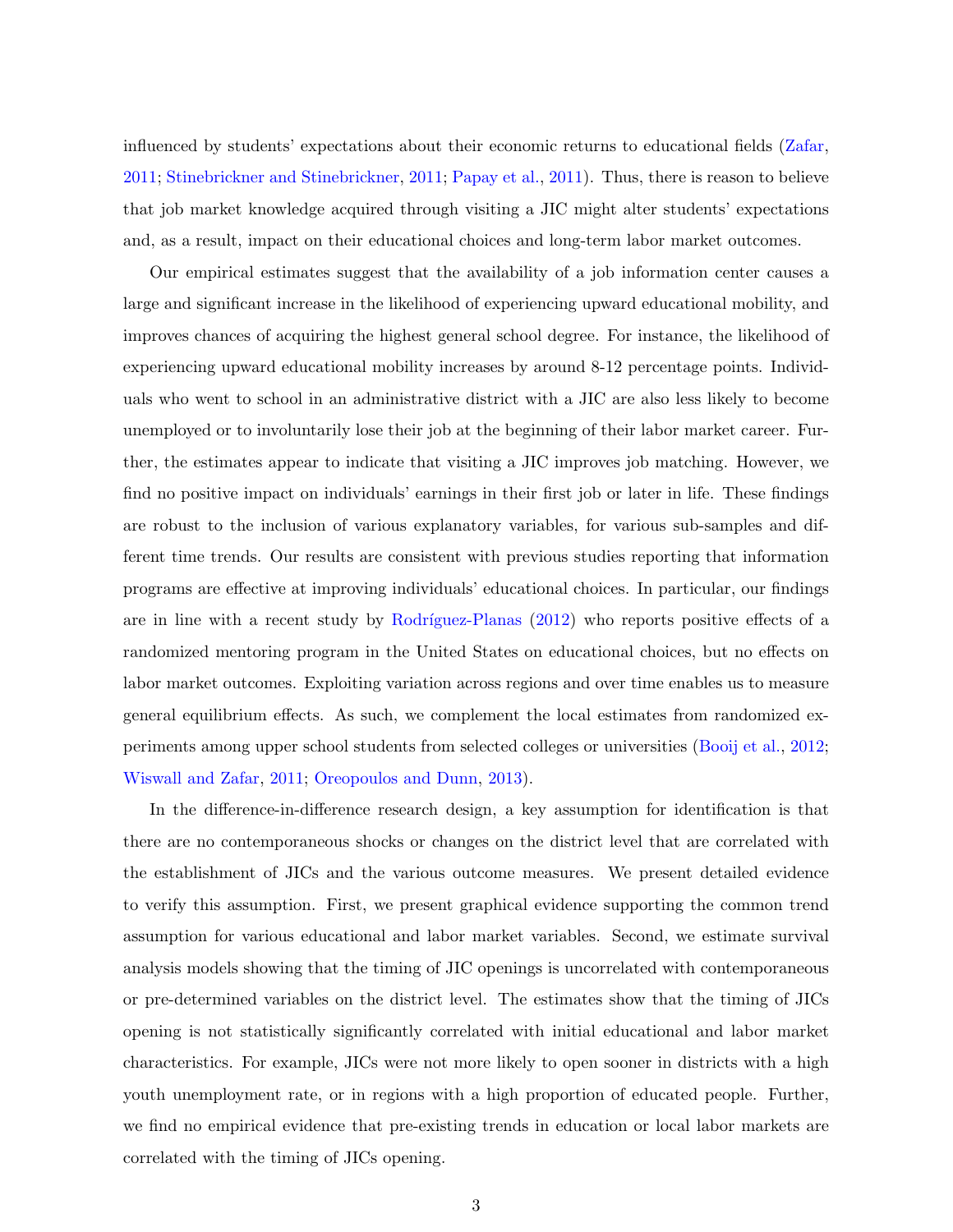The remainder of this paper is structured as follows: Section [II](#page-5-0) summarizes the relevant literature. Section [III](#page-7-0) provides details on the institutional background of job information centers, their role in occupational education in schools, how they work, and when they opened (across years and districts). Section [IV](#page-13-0) describes the data and presents summary statistics. Section [V](#page-19-0) provides details on the estimation method and identifying assumptions, which are further discussed on the basis of graphical evidence and survival estimates in Section [VII.](#page-23-0) Section [VI](#page-20-0) presents the results, Section [VIII](#page-25-0) presents robustness checks, and Section [IX](#page-27-0) concludes.

### II. Related Literature

<span id="page-5-0"></span>This paper is closely related to the literature on the effects of counseling and mentoring on individuals' educational choices and labor market outcomes [\(Borghans et al.,](#page-43-0) [2013;](#page-43-0) Rodríguez-[Planas,](#page-45-3) [2012\)](#page-45-3). Rodríguez-Planas [\(2012\)](#page-45-3) examines the effects of a randomized program offering mentoring by case workers, educational services, and financial awards over a five-year period to low-performing high school students in the United States. The study reports positive effects on high school completion and post-secondary education, but little evidence on labor market outcomes five years after the end of the program (e.g., hours worked, having a full-time job, and pay). [Borghans et al.](#page-43-0) [\(2013\)](#page-43-0) study the impact of counseling at high school on the quality of tertiary educational choices in the Netherlands. The authors use variation in the intensity of counseling practices between high schools as exogenous variation for students' decisions whether or not to seek career counseling. The study finds a positive influence of counseling on students' own evaluation of their educational choices 18 months after graduating from tertiary education. The effects of visiting a study counselor are particularly beneficial for graduates with a migrant background and for those whose parents have lower levels of education.<sup>[1](#page-5-1)</sup>

A second related literature studies the importance of information and subjective expectations. Several papers report that individuals modify their beliefs and behavior in response to new information [\(Dominitz,](#page-43-4) [1998;](#page-43-4) [Hastings and Weinstein,](#page-44-0) [2008;](#page-44-0) [Jensen,](#page-44-1) [2010;](#page-44-1) Martínez and [Dinkelman,](#page-45-5) [2013;](#page-45-5) [Nguyen,](#page-45-6) [2008;](#page-45-6) [Oreopoulos and Dunn,](#page-45-4) [2013;](#page-45-4) [Stinebrickner and Stinebrickner,](#page-46-1) [2011;](#page-46-1) [Wiswall and Zafar,](#page-46-2) [2011;](#page-46-2) [Zafar,](#page-46-0) [2011\)](#page-46-0), whereas others find no evidence that providing information changes people's behavior [\(Booij et al.,](#page-43-3) [2012\)](#page-43-3). Many studies in this strand of literature exploit exogenous variation through randomized trials to study the impact of interventions on

<span id="page-5-1"></span><sup>&</sup>lt;sup>1</sup>Note that we do not review the counseling and monitoring literature for unemployed people here. Recent studies that examine the effects of job-search counseling for unemployed individuals are, for example, Hainmüller [et al.](#page-44-2)  $(2009)$  and Vikström et al.  $(2011)$ .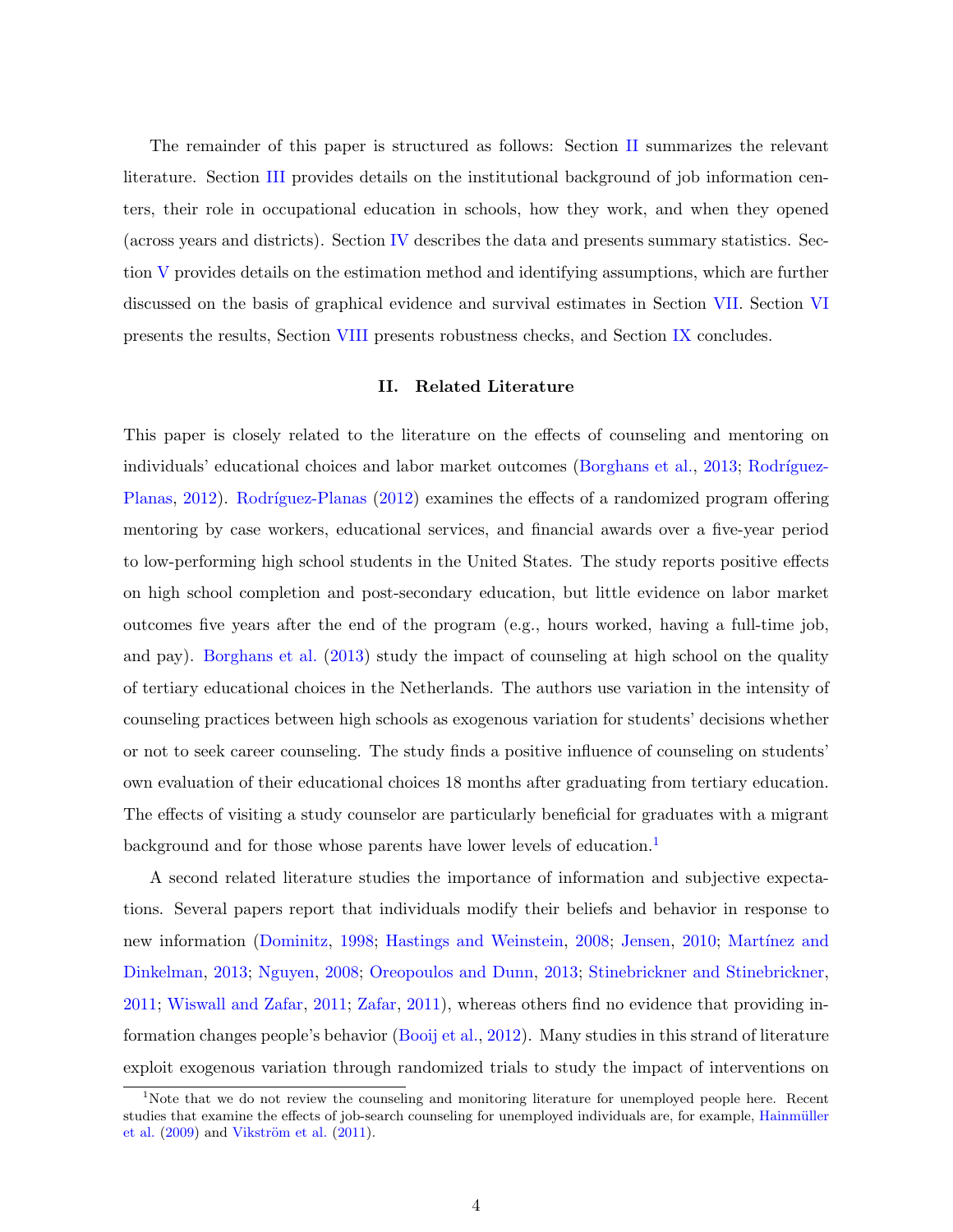individuals' educational choices and revealed preferences.<sup>[2](#page-6-0)</sup> The studies by  $\text{Zafar}$  $\text{Zafar}$  $\text{Zafar}$  [\(2011\)](#page-46-0), [Stine](#page-46-1)[brickner and Stinebrickner](#page-46-1) [\(2011\)](#page-46-1), [Oreopoulos and Dunn](#page-45-4) [\(2013\)](#page-45-4) and [Wiswall and Zafar](#page-46-2) [\(2011\)](#page-46-2) are particularly relevant to our analysis. [Zafar](#page-46-0) [\(2011\)](#page-46-0) examines how students form expectations about major-specific outcomes and how they resolve uncertainties in their educational decisions. Using longitudinal survey data on a sample of university undergraduates, the author finds that learning plays an important role for students' educational choices and that students' updating process is consistent with a Bayesian learning model. Similarly, [Stinebrickner and Stinebrickner](#page-46-1) [\(2011\)](#page-46-1) study how low-income college students update their beliefs about choice of college major. The authors find that students are quite open to majoring in math or science at the start of college, but that many move away from these majors after learning about their own skills and realizing that their grades will be lower than originally expected if they focus on these subjects.

[Oreopoulos and Dunn](#page-45-4) [\(2013\)](#page-45-4) study the effect of information provision on educational attainments. Students from high schools in low-income neighborhoods in Toronto are being provided accurate information by means of a promotional video about the costs and benefits of attaining higher education and loan eligibility. The authors report that students who have been exposed to the educational information report higher expectations of their own returns to post-graduate education, express a higher likelihood that they are eligible for a grant, and are more likely to say that they aim to completing a college degree three weeks after the intervention. The authors also report evidence that the intervention changes students' behavior: those who are shown the video are more likely to download additional information about higher education and specific colleges and universities from the Internet. [Wiswall and Zafar](#page-46-2) [\(2011\)](#page-46-2) examine whether providing new information alters students' beliefs and their choice of college major. Their longitudinal analysis shows that individuals make substantial errors in population beliefs and revise their self-beliefs in response to new information. Among other things, the authors conclude: "This suggests that information campaigns focused on providing accurate information on returns to schooling could have a large impact on beliefs and choices of students." (Wiswall and Zafar, 2011: 35).

The aim of the present paper is to contribute to this literature by studying the effects of introducing a comprehensive and nationwide occupational information program on individuals' educational choices and labor market outcomes by opening JICs in Germany. We are able to study short-term (e.g., educational attainment of secondary schooling, educational upward mo-

<span id="page-6-0"></span> $2$ See, for example, [Hastings and Weinstein](#page-44-0) [\(2008\)](#page-45-6); [Nguyen](#page-45-6) (2008); [Jensen](#page-44-1) [\(2010\)](#page-44-1); Martínez and Dinkelman [\(2013\)](#page-45-5); [Booij et al.](#page-43-3) [\(2012\)](#page-43-3); [Wiswall and Zafar](#page-46-2) [\(2011\)](#page-46-2); [Oreopoulos and Dunn](#page-45-4) [\(2013\)](#page-45-4).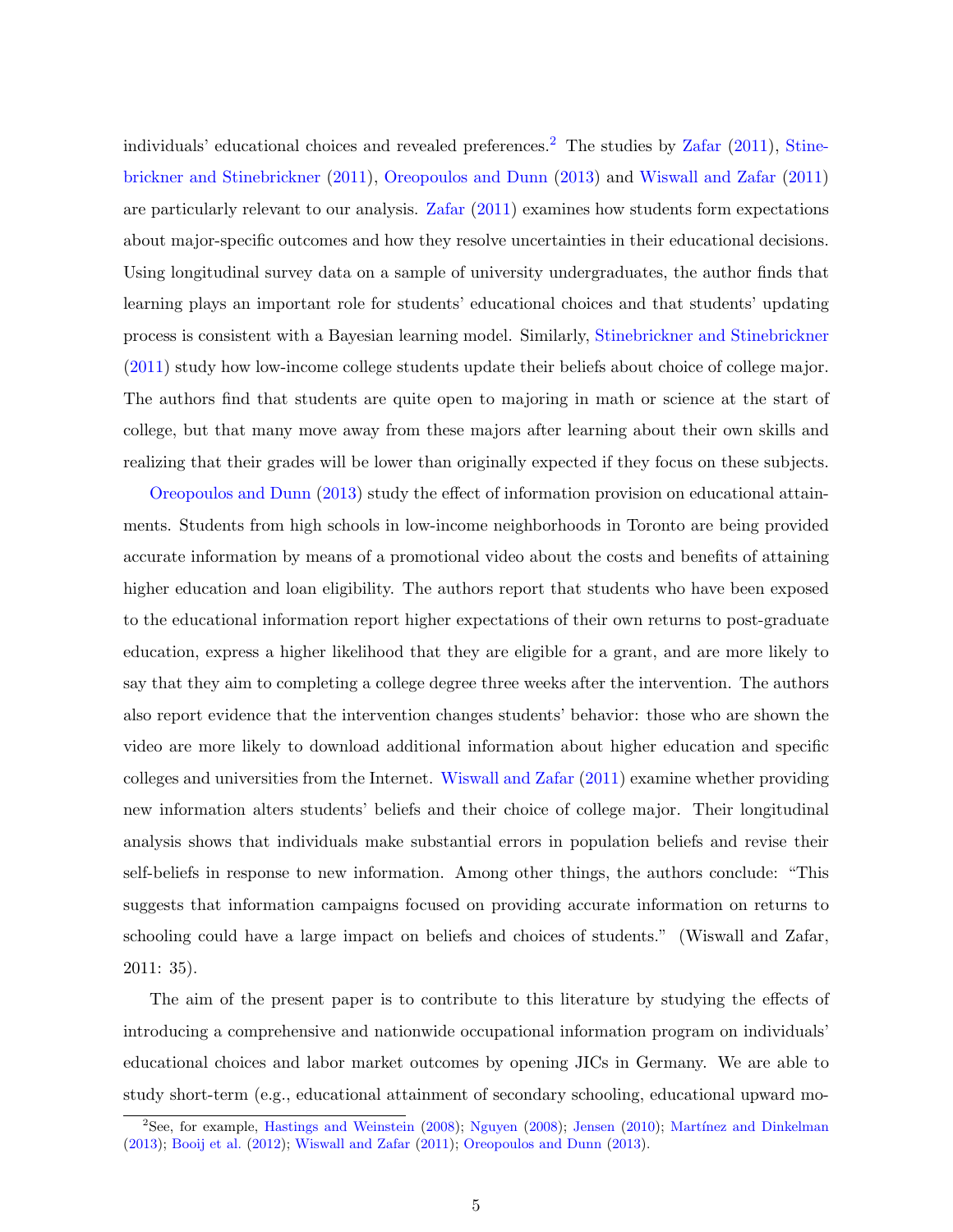bility), medium-term (e.g., labor market outcomes in the first five years after entering the labor market) and long-term effects (e.g., earnings and geographic mobility 15 to 20 years after entering the labor market). Further, this study uses quasi-experimental evidence on young people from different types of school and with heterogeneous educational backgrounds. Unlike authors of other studies, we are able to estimate effects for an entire country. Thus, we complement experimental studies based on university student populations [\(Wiswall and Zafar,](#page-46-2) [2011;](#page-46-2) [Booij](#page-43-3) [et al.,](#page-43-3) [2012\)](#page-43-3) or students from high schools in one city [\(Oreopoulos and Dunn,](#page-45-4) [2013\)](#page-45-4). Another important contribution is that we examine the effects of information provision that is very detailed and comprehensive, since job information centers provide information media on hundreds of different occupations, vocational training and apprenticeships, higher education, job descriptions, earnings and employment prospects, and information about the local labor market.

## <span id="page-7-0"></span>III. Job Information Centers: Description, Survey Evidence, and Development over Time

This section provides an overview of the functioning and aims of job information centers in Germany, and summarizes key findings from various surveys conducted among visitors. It also discusses the development of information centers over time and across regions.

### A. Description, Aims, and Institutional Background

A job information center (Berufsinformationszentrum) is a public establishment that provides detailed and comprehensive information on occupations, vocational training and apprenticeships, higher education, job tasks, earning prospects, and local labor market conditions. The goal of job information centers is to provide specific, up-to-date, detailed occupational information and, if required, counseling to facilitate individuals' labor market-related choices. The centers are designed to combine visitors' autonomous retrieval of information with assistance from professional job counselors [\(Jenschke,](#page-44-3) [1979c;](#page-44-3) [Weitzel,](#page-46-4) [1988\)](#page-46-4). Entry to JICs and counseling interviews are free of charge.

There are several ways visitors can access the resources to acquire the information they need. First, visitors can use various media, such as information folders, computers, career videos, books, slide shows and documentaries.<sup>[3](#page-7-1)</sup> In a representative survey of around  $10,000$ visitors to job information centers in 1997, 90 percent report consulting information folders, 72 percent used computer programs, 62 percent books and 29 percent slide shows [\(Kretschmer](#page-44-4)

<span id="page-7-1"></span><sup>3</sup>[On average, visitors consult 3.2 different forms of media \(Kretschmer and Perrey,](#page-44-4) [1998\)](#page-44-4).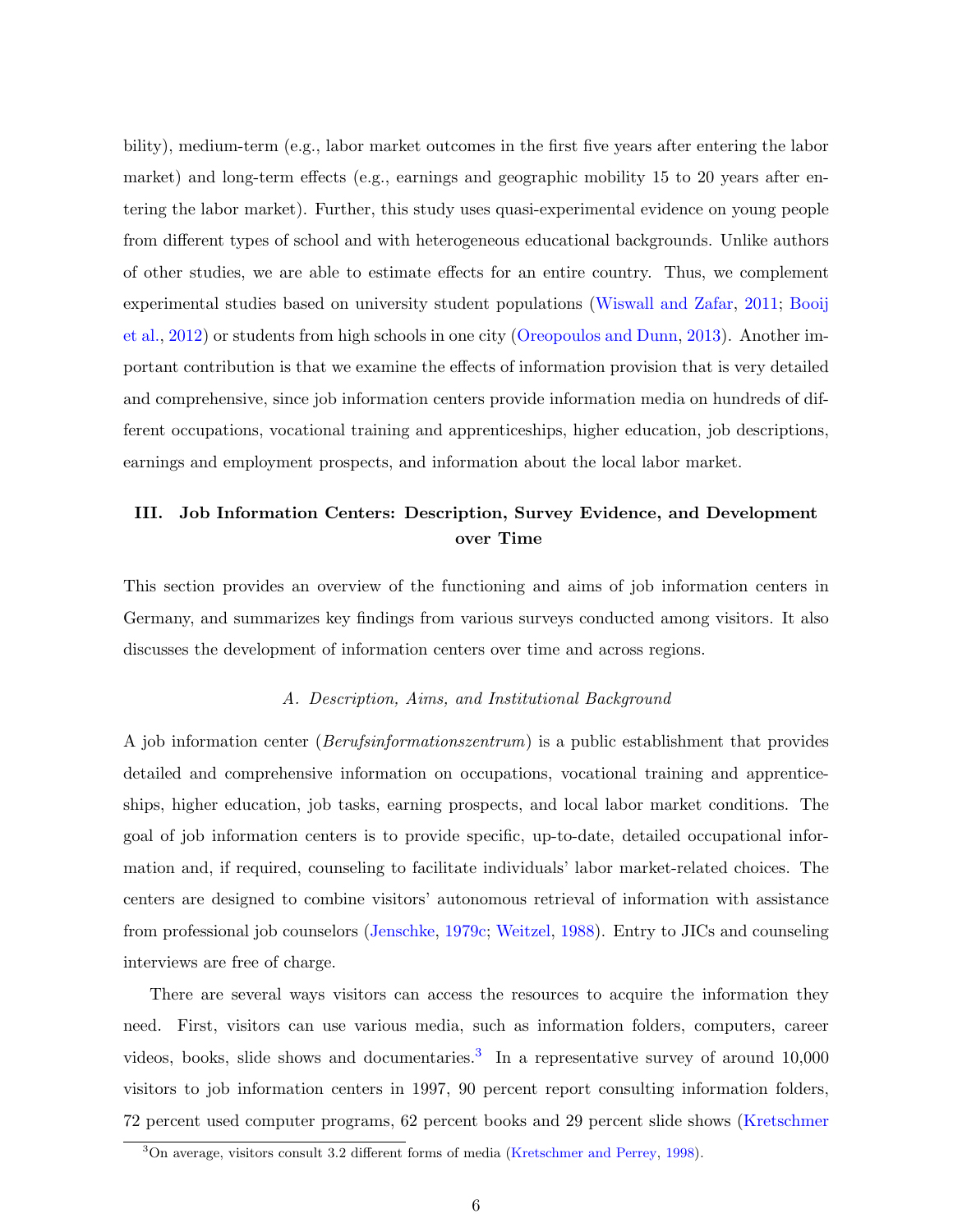[and Perrey,](#page-44-4) [1998\)](#page-44-4). Hence, the most important type of media are folders.<sup>[4](#page-8-0)</sup> Each folder contains detailed descriptions of the work available, responsibilities involved, educational requirements, availability of training positions in the local labor market, and income and employment prospects for one particular occupation. For example, Figure [A-1](#page-47-0) in the Appendix displays a copy of the contents page of the information folder for the occupation of a salesperson in the food trade (Verkäufer im Nahrungsmittelhandwerk), copied from [Weitzel](#page-46-5) [\(1987\)](#page-46-5). The JICs supply a folder like this for almost every occupation.<sup>[5](#page-8-1)</sup> Apart from the provision of stationary media, JICs also serve as venues for job choice-related events, such as seminars and talks by occupational counselors, educators, or trade organizations, training, and job fairs [\(Jenschke,](#page-44-5) [1979b;](#page-44-5) [Lohmann,](#page-44-6) [1988;](#page-44-6) [Weitzel,](#page-46-4) [1988\)](#page-46-4). Visitors can also take away reading and information material. [Massute](#page-45-7) [\(1984\)](#page-45-7) points out that over 50 percent of all visitors report collecting leaflets with descriptions of occupations to continue reading at home.

The primary target group of JICs are young people, mostly students in secondary school, who will soon enter the labor market [\(Massute,](#page-45-7) [1984;](#page-45-7) [Weitzel,](#page-46-4) [1988\)](#page-46-4). Typically, teachers take their classes to visit a JIC. But older adults, who would like to seek new professional opportunities or return to the labor market after an absence, are also welcome to retrieve the job market-related information at the centers. Around 70 percent of all visitors are students who visit a JIC with a school class and their (head) teacher [\(Kretschmer and Perrey,](#page-44-4) [1998\)](#page-44-4). They typically spend a full school day there. At the start of the visit, a job counselor explains how the job information centers works, gives an overview of the media available, and invites students to come back to the JIC at any time in the future. After the introductory presentation, students are usually left on their own to autonomously retrieve any information they wish [\(Beinke,](#page-43-5) [1988\)](#page-43-5). In most cases, students will already know the job counselor, since she or he normally visits the class in school prior to the trip to the job information center. Hence, education about occupations begins with a job counselor's visit to a school and through information provided by teachers. In fact, 80 percent of all visitors to JICs say that they first heard about the JIC in school [\(Massute,](#page-45-7) [1984\)](#page-45-7).

The German Federal Employment Agency (*Bundesagentur für Arbeit*,  $BA$ ) is responsible for the conceptual development, implementation, and running of the job information centers as publicly funded institutions. JICs are physically separated from other BA facilities, but

<span id="page-8-0"></span><sup>&</sup>lt;sup>4</sup>[Schweikert and Meissner](#page-45-8) [\(1984\)](#page-45-8), [Hermanns](#page-44-7) [\(1989\)](#page-44-7) and [Perrey](#page-45-9) [\(1995\)](#page-45-9) also report that around nine out of ten young people read information in folders during their visit to a job information center.

<span id="page-8-1"></span> ${}^{5}$ For example, [Jenschke](#page-44-5) [\(1979b\)](#page-44-5) points out that the very first job information center in Berlin had 260 information folders, covering more than 90 percent of all occupations, apprenticeships, and study degree programs on offer in Berlin at that time.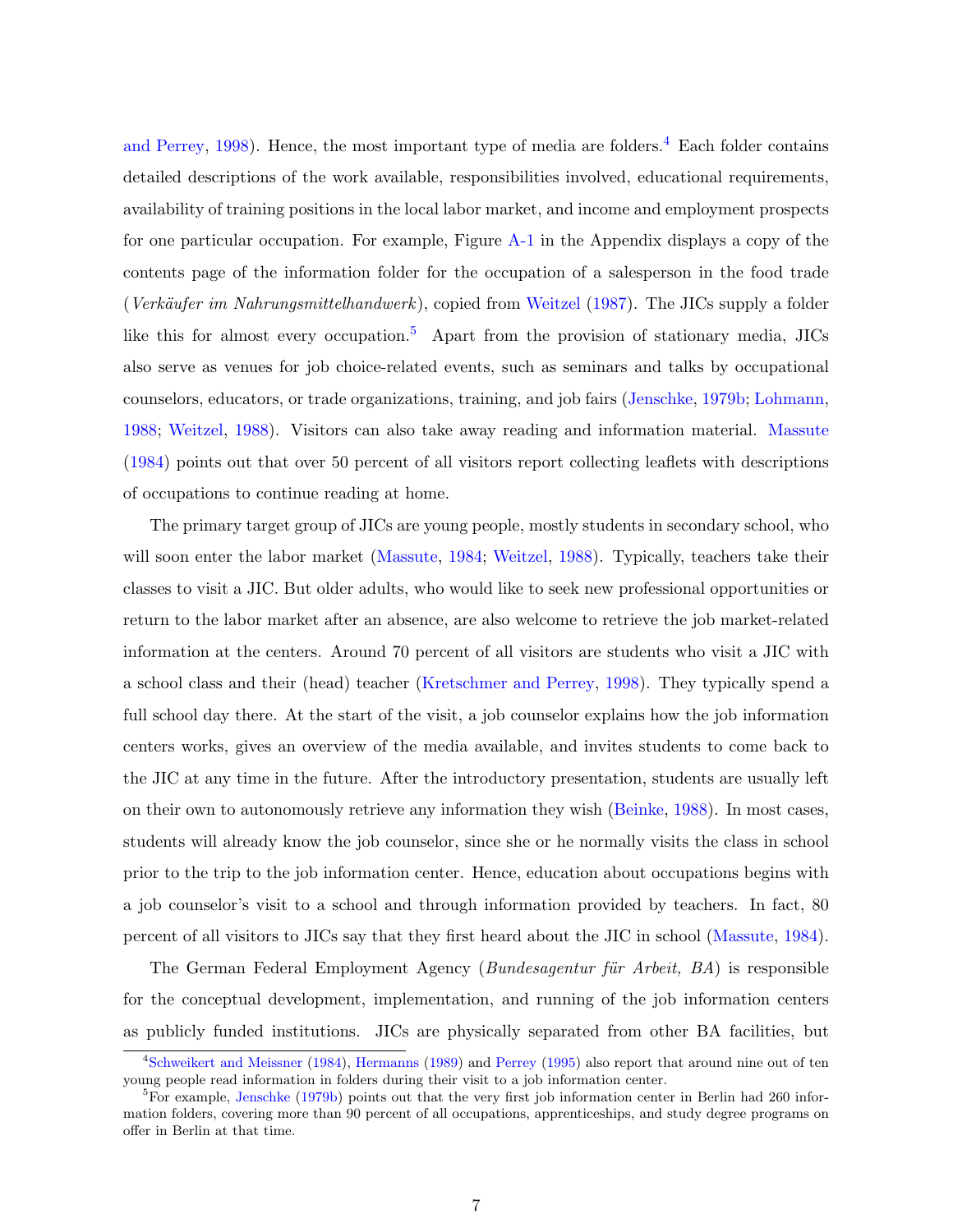often located in the same building or near BA job centers. This study makes use of the fact that the BA agreed with the Standing Conference of the Ministers of Education and Cultural Affairs (Kultusministerkonferenz) to make a school trip to a JIC an integral part of occupational education at school [\(Rahmenvereinbarung,](#page-45-10) [2004\)](#page-45-10). Regional agreements with the regional school administrations stipulate that eligible students have to visit a JIC no later than two years before they leave secondary education. For instance, the agreement with the state of Bremen reads: "The minimum occupational counseling for each school grade is one session of occupational orientation at school and one at a job information center" [\(Vereinbarung,](#page-46-6) [2011,](#page-46-6) 4, translated from German). We chose the administrative unit of German districts (Kreise) as the geographical area to distinguish between *treated* and *untreated areas*. Using the level of Germany's  $413$  districts<sup>[6](#page-9-0)</sup> for the analysis is superior to using the next higher level of the 16 federal states, since districts are of smaller size and better reflect local labor market areas. In contrast, using a lower level of 12,263 municipalities would lead to inaccuracies as the catchment area of JICs stretches beyond municipal boundaries. Finally, from [Jenschke](#page-44-8) [\(1979a\)](#page-44-8) we know that, from the outset, schools and JICs were urged to cooperate in order to reach 100 percent coverage in hosting all students from the locality where the JIC was established.

### B. Existing Survey Evidence

Over the years, several surveys have been conducted among visitors to job information centers. The most relevant ones are the representative surveys of all existing job information centers commissioned by the Federal Employment Agency. These surveys were conducted in the years 1988, 1991, 1992, 1994, and 1997 [\(Hermanns,](#page-44-7) [1989,](#page-44-7) [1992;](#page-44-9) [Perrey,](#page-45-9) [1995;](#page-45-9) [Kretschmer and Perrey,](#page-44-4) [1998\)](#page-44-4). In addition, [Massute](#page-45-7) [\(1984\)](#page-45-7) interviewed 369 visitors to the job information center in the city of Hanover in August 1983, and [Schweikert and Meissner](#page-45-8) [\(1984\)](#page-45-8) conducted a survey of 3,032 respondents who visited the JIC in Berlin in 1980. The surveys include questions on age, gender, nationality, employment status, and various questions about the visit to the JIC (e.g., level of satisfaction, knowledge gained, usefulness of the resources, length of stay, number of visits). The key findings of these surveys can be summarized as follows:

(a) The majority of visitors are students. [Kretschmer and Perrey](#page-44-4) [\(1998\)](#page-44-4) report that 69 percent of all visitors to JICs are students, with 57 percent of all visitors being aged 16 or younger, and 13 percent aged 17 to 18. Similarly, [Massute](#page-45-7) [\(1984\)](#page-45-7) reports that 71 percent

<span id="page-9-0"></span> $6$ The number of geographical units reflects the status as of December 31, 2008.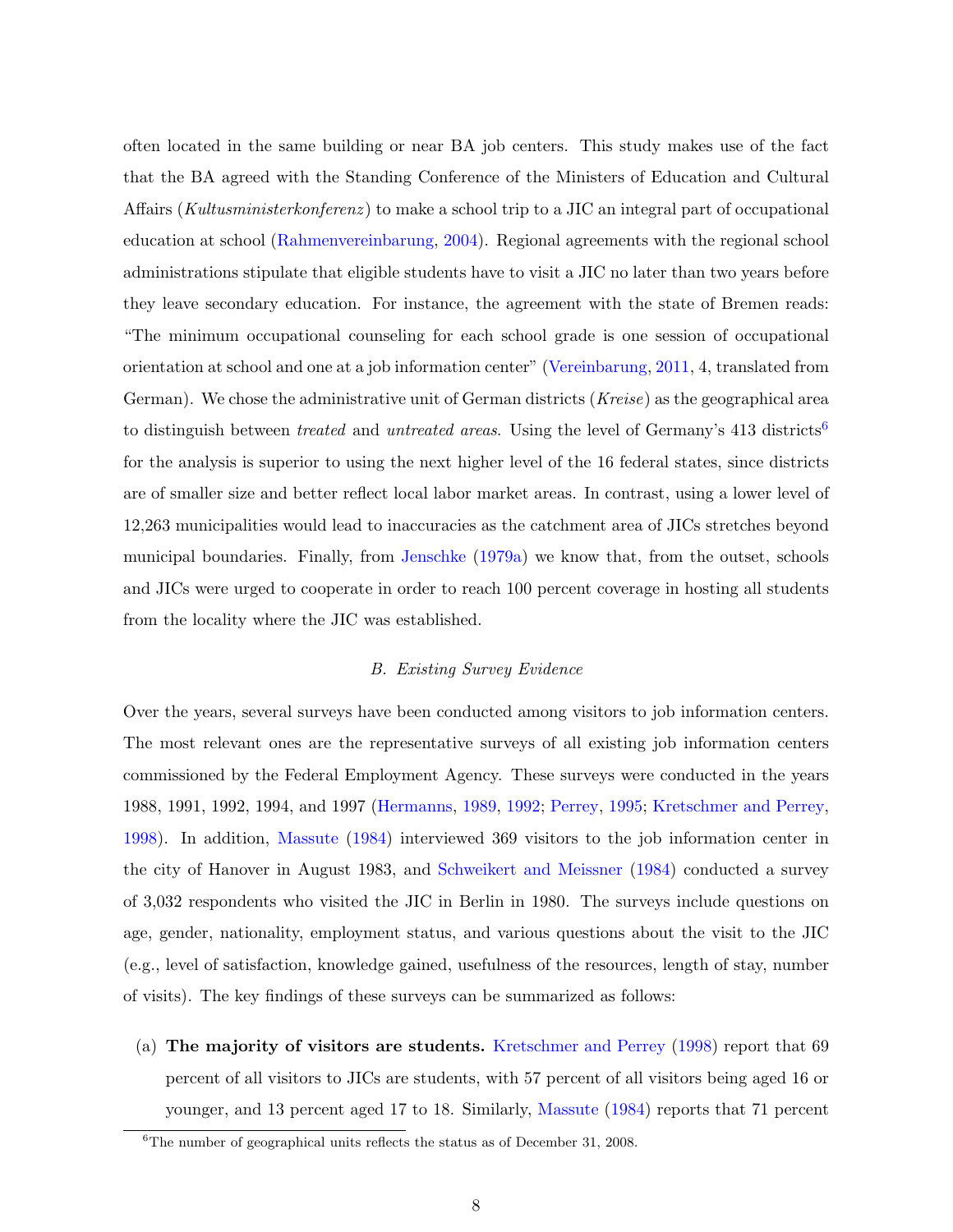of all visitors to JICs in the city of Hanover are 12 to 18 years old.

- (b) Most students are attending low- or intermediate-track secondary schools. The majority of students are attending low (Hauptschule) or intermediate-track secondary schools (Realschule or Gesamtschule) when they visit a job information center. For example, [Kretschmer and Perrey](#page-44-4) [\(1998\)](#page-44-4) report that 16 percent of the students attend low-track and 48 percent intermediate-track schools. Only around 26 percent attend upper-track schools  $(Gymnasium)$ .
- (c) **Positive spillover effects.** The study by [Massute](#page-45-7)  $(1984)$  points to important positive spillover effects. He writes (translated into English): "But inferences about a possible multiplier effect can also be drawn. Visits with friends make up around 30 percent of all visits to job information centers. That is, in many cases, a visit to a JIC with a school class is followed by one or more further visits with friends, for whom the information facility may be new" [\(Massute,](#page-45-7)  $1984, 197$  $1984, 197$ ).
- (d) Multiple visits and length of stay. [Schweikert and Meissner](#page-45-8) [\(1984\)](#page-45-8) interviewed 1,021 students who visited the job information center in Berlin in 1980 together with their teacher and classmates during school hours, and 2,011 young people who visited the JIC in Berlin on their own initiative. Among those who came on their own (or together with a friend), 75 percent said that they had visited a job information center previously. On average, individuals visit the JIC twice. Overall, the authors report that 24 percent stated that they were visiting the JIC for the first, 36 percent for the second, and 40 percent responded that they were visiting a JIC for the third or more times [\(Schweikert and Meissner,](#page-45-8) [1984\)](#page-45-8). On average, people spend between one and two hours at the information facility, with 29 percent of all visitors staying for two hours or more [\(Kretschmer and Perrey,](#page-44-4) [1998\)](#page-44-4).
- (e) Positive feedback from visitors. The majority of visitors give positive feedback about their visit to a job information center. [Schweikert and Meissner](#page-45-8) [\(1984\)](#page-45-8) interviewed visitors about their level of satisfaction with the visit in general, and about their level of satisfaction with the resources and media used in particular. Among respondents who attended a talk about a particular occupation, 75 percent claimed that they learned new facts, and

<span id="page-10-0"></span><sup>&</sup>lt;sup>7</sup>In line with these findings, [Massute](#page-45-7) [\(1984\)](#page-45-7) reports that around 80 percent of all visitors are students attending low- or intermediate-track schools when visiting a JIC.

<span id="page-10-1"></span><sup>8</sup>Similarly, [Schweikert and Meissner](#page-45-8) [\(1984\)](#page-45-8) report that 26 percent of all visitors who visited the JIC on their own learned about the job information center through friends.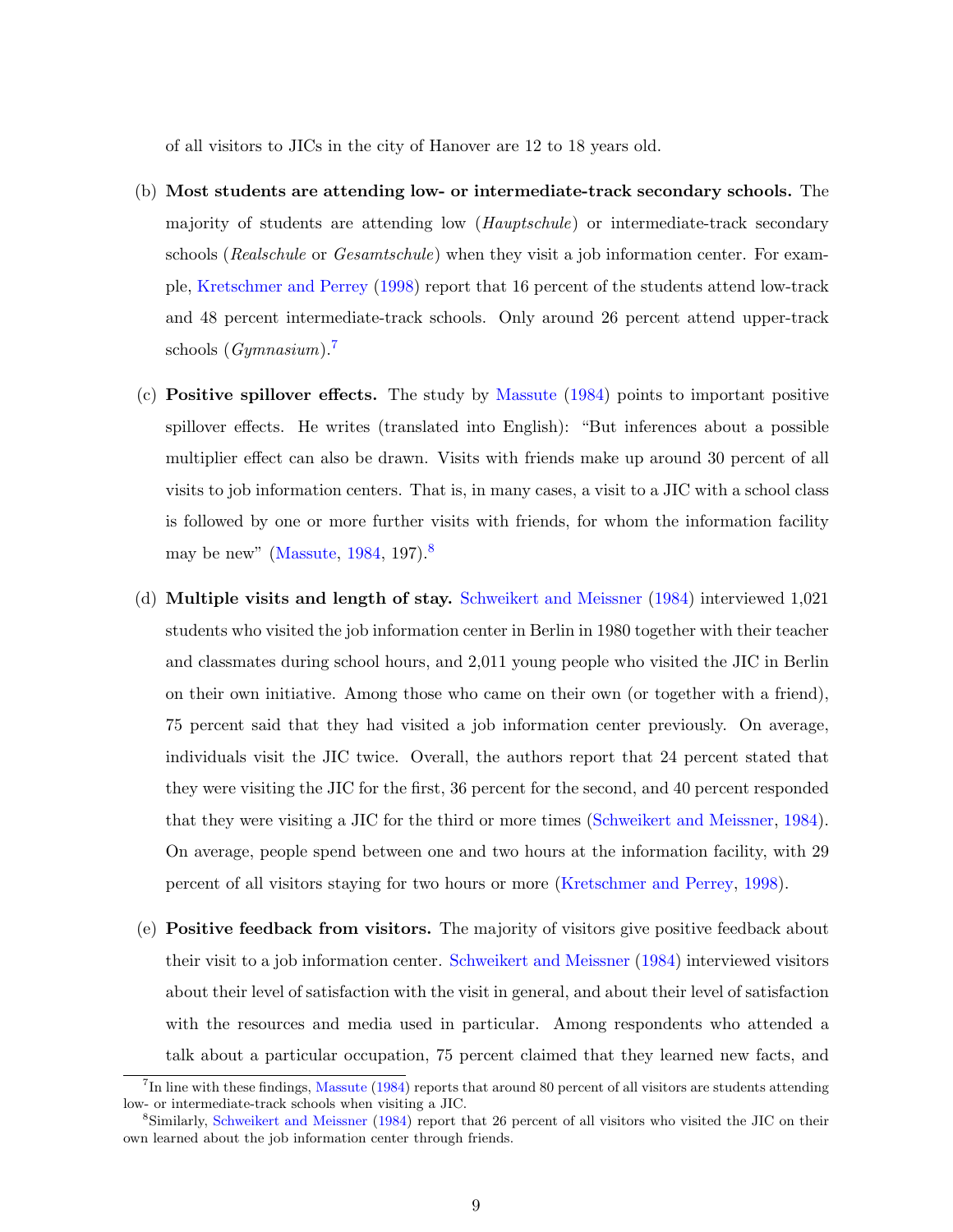60 percent described the talk as "easy to understand." In addition, 90 percent of all respondents gave a positive response to the question "Can you recommend the talk at the job information center?" [\(Schweikert and Meissner,](#page-45-8) [1984\)](#page-45-8).<sup>[9](#page-11-0)</sup> Similarly, 78 percent said they were "very satisfied" or "satisfied" with the visit [\(Kretschmer and Perrey,](#page-44-4) [1998\)](#page-44-4). The authors also report that 97 percent of visitors were able to find the information they wanted. Table [1](#page-35-0) gives an overview of the gains in knowledge among students who visited a JIC together with their school class. The table shows that−after visiting a job information center−over 60 percent of all students said that they knew more about many aspects of occupations they were interested in: the school degree generally required, how an apprenticeship is structured, the availability of trainee positions, and the manual and intellectual skills needed. However, the responses also indicate that only one in three visitors claimed to know more about earning prospects after their visit to a JIC.

(f) Visitors come from nearby. There is also evidence that most visitors to job information centers come from the district or city where the JIC is located. For instance, [Massute](#page-45-7) [\(1984\)](#page-45-7) reports that almost all visitors to the job information center in the city of Hanover actually come from Hanover (92 percent).

Beside these stylized facts, many educators and occupational counselors argue that the establishment of job information centers considerably improved occupational education in Germany [\(Jenschke,](#page-44-3) [1979c\)](#page-44-3) and cooperation between local schools and career counselors, and that students are very eager to acquire new information during their visits to job information centers. [Lohmann](#page-44-6) [\(1988\)](#page-44-6) writes: "Previous experiences with the existing occupational information centers show that the Federal Employment Agency has hit the mark with this service. The facility has been received extremely well by users of all ages and is highly valued by the professionals in career counseling, employment services, and job placement as an aid to their work" [\(Lohmann,](#page-44-6) [1988,](#page-44-6) 125-126). [Jenschke](#page-44-5) [\(1979b\)](#page-44-5) quotes from a report by a school class after visiting a JIC: "The class was interested throughout the entire time and would like to take advantage of the opportunity to gather further information there, either alone or with their parents, or to visit events there" [\(Jenschke,](#page-44-5) [1979b,](#page-44-5) 139).

<span id="page-11-0"></span><sup>&</sup>lt;sup>9</sup>The positive evaluation of the media is very stable over time. Respondents to the representative surveys in the years 1988, 1991, 1994, and 1997 all evaluated the information folder as "good", on average [\(Kretschmer and](#page-44-4) [Perrey,](#page-44-4) [1998\)](#page-44-4).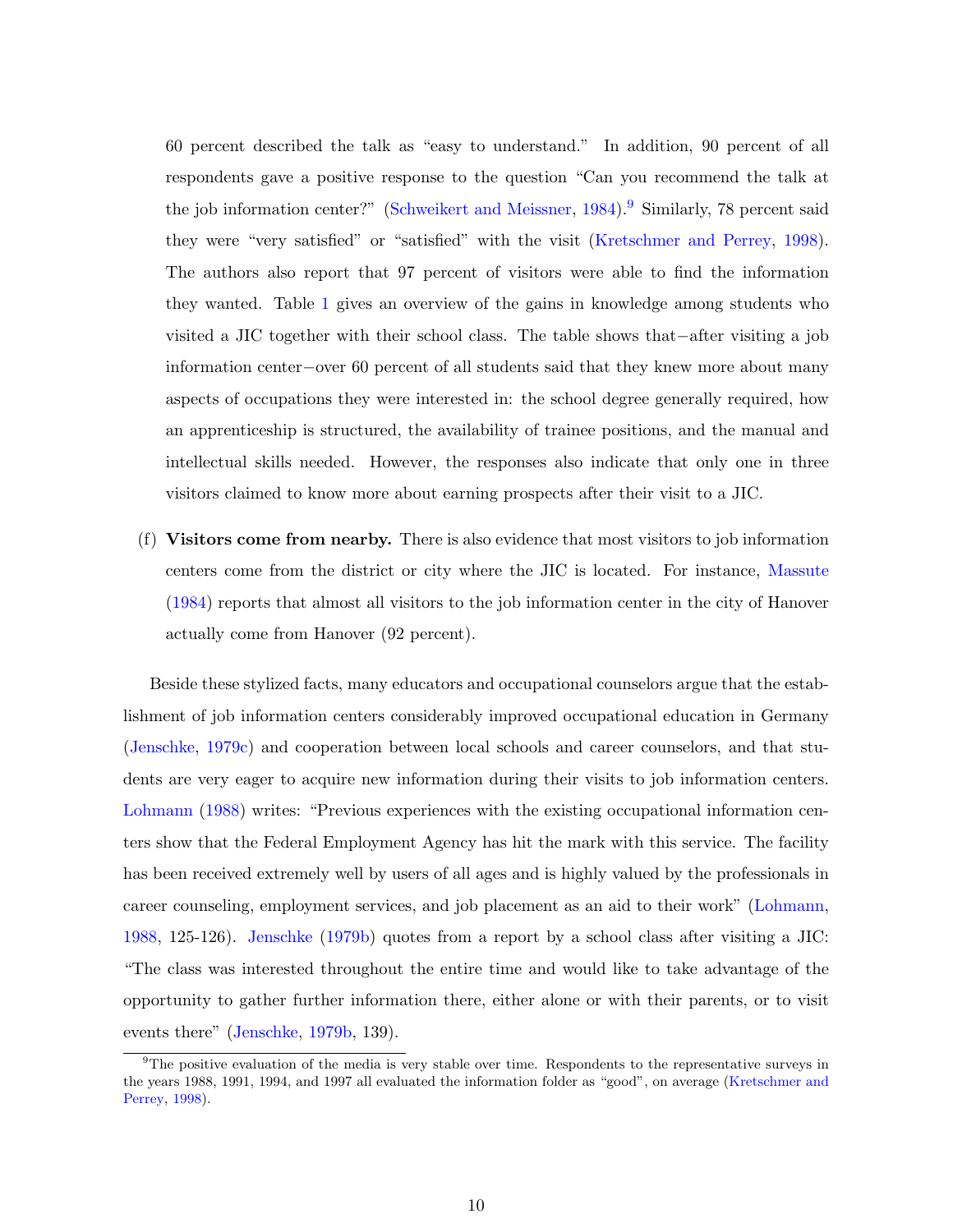### C. Development of Job Information Centers over Time and across Regions

The Federal Employment Agency first contemplated the idea of permanently providing information materials about occupations and career paths outside existing job centers in 1970. In November 1976, the first JIC opened in Berlin. As it was widely considered to be a success [\(Siebert,](#page-46-7) [1979\)](#page-46-7), in October 1979, the council of the BA decided to establish similar JICs throughout Germany. It was agreed that the JICs would first open in cities with over 500,000 inhabitants (including catchment area) and that there should be a regionally balanced distribu-tion throughout Germany.<sup>[10](#page-12-0)</sup> It was also decided that all JICs should have the same structure and equipment [\(Nieder,](#page-45-11) [1980\)](#page-45-11). Beside these criteria, the timing of the establishment of job information centers seems to be as good as random. On June, 5, 2013, the authors of this paper had a meeting with the team leaders of the department "Berufsinformationszentrum (BIZ)" at the headquarters of the Federal Employment Agency in Nuremberg. The experts confirmed that the timing of the opening of the JICs was not influenced by external factors (e.g., local labor market conditions, local educational requirements etc.) and happened in a rather unsystematic, random fashion. It is also important to point out that the decision when to open a JIC in a particular area was not made by local politicians. Hence, it is unlikely that districts more in favor of investing in education, or more supportive of active labor market policies, are also more likely to open a JIC earlier than others. In fact, a key identification assumption of our difference-in-difference research design is the exogeneity of the timing of job information centers being opened. This issue will be dealt with in more detail in Section [VII](#page-23-0) below.

Figure [1](#page-29-0) shows the evolution of job information center openings over time. Panel (a) displays the development of the number of JICs, and panel (b) plots the percentage of districts with a JIC. The figure shows that the establishment of JICs varies considerably over time. In particular, there was a steady and large increase in the number of JICs in West Germany between 1976 and 1990. After German reunification in 1990, JICs also opened in former East Germany. Overall, 181 job information centers were opened in 175 out of 413 districts.<sup>[11](#page-12-1)</sup>

Figure [2](#page-30-0) shows the regional distribution of job information centers at the district level over time. Shaded areas indicate districts with a JIC, and white areas districts without a JIC. Panel (a), for example, shows that in 1980, there are 13 districts with a job information center. By the year 2000, job information centers had been opened in 42 percent of all districts. It appears

<span id="page-12-0"></span> $10$ Hirsch (1974) writes with respect to the first JICs in large cities that at least one job information center should open in each federal state.

<span id="page-12-1"></span> $11$  $11$ Note that Figure 1 only displays the opening of 175 job information centers since we have no valid information on the opening date for four JICs and two JICs in Berlin were later closed.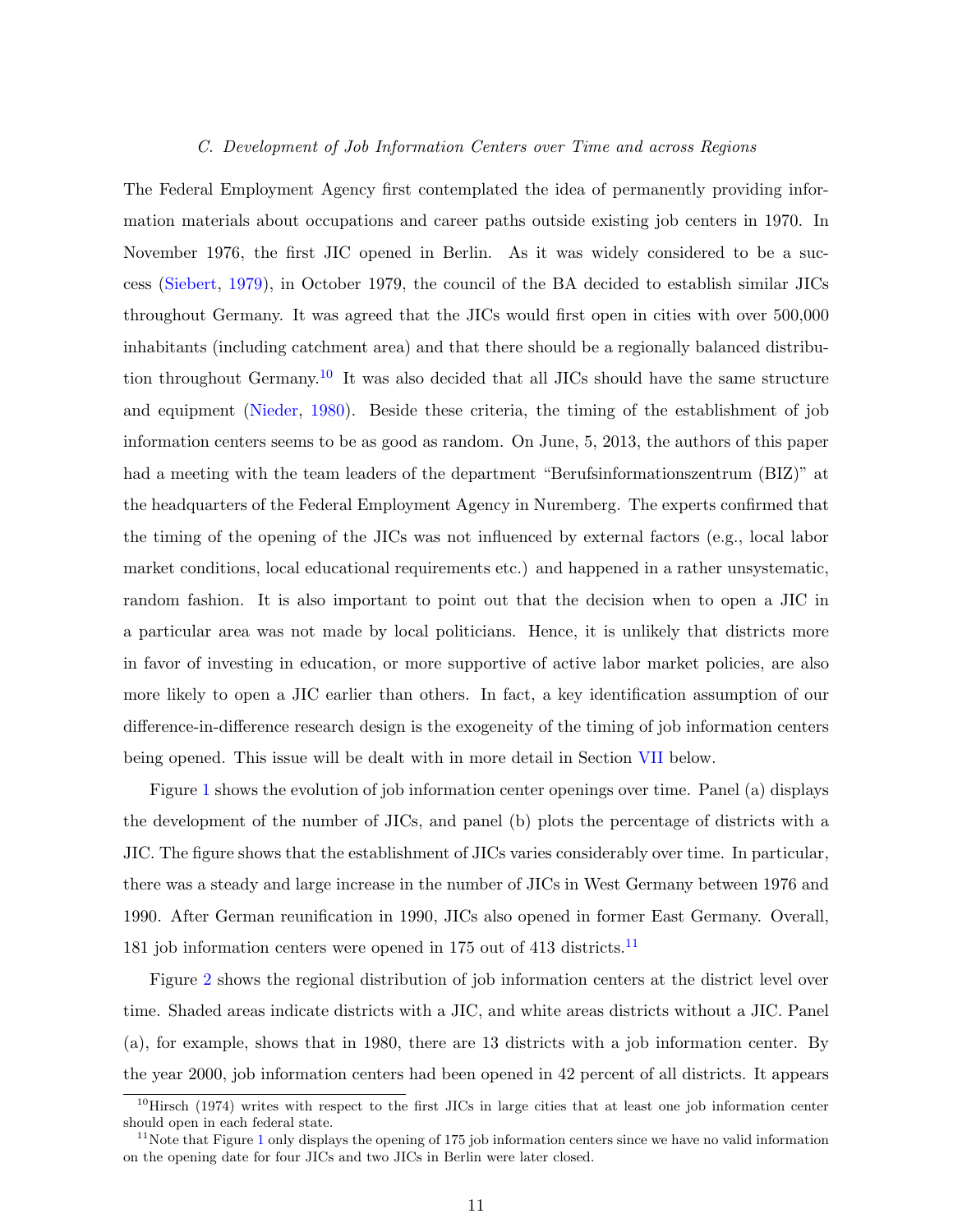that the regional distribution is indeed balanced, although the West German Ruhr area seems to show a higher density of treated districts than elsewhere.<sup>[12](#page-13-1)</sup> It can also be observed that small-area, urban districts are more frequently treated than sparsely populated, rural districts.

### IV. Data, Variables and Descriptive Statistics

### A. Datasets

<span id="page-13-0"></span>We use information from four different datasets. The primary data source is the ALWA study (Arbeiten und Lernen im Wandel, Working and Learning in a Changing World) provided by the Research Data Center of the German Federal Employment Agency (IAB) [\(Antoni et al.,](#page-43-6) [2011\)](#page-43-6). The ALWA dataset contains detailed longitudinal information on 10,404 randomly selected individuals who were interviewed in 2007 and 2008. Monthly spell data allow us to trace out the respondents' trajectories in the fields of education, training, employment, and unemployment, as well as their residential history. The survey also contains information on parental background and labor market outcomes elicited at the time of the interview. Most importantly, ALWA includes information on the administrative district of residence at any point in the respondents' lives. We make use of this information in order to assign each individual to a district either with or without a JIC while they are in secondary school.<sup>[13](#page-13-2)</sup>

We make use of a version of ALWA that is complemented by administrative data from the social security records, forming the ALWA-ADIAB dataset [\(Antoni and Seth,](#page-43-7) [2011\)](#page-43-7), as shown in Figure [A-2](#page-48-0) in the Appendix. These administrative records comprise daily spell data ranging back to 1975 for western Germany, and 1992 for eastern Germany. Further variables in the administrative data contain information on employment, gross daily pay, type of job, occupational and industrial classifications, and some employer characteristics. The survey and administrative data are linked through a matching algorithm and this is conditional on the respondent's consent. Out of all ALWA respondents, 8,166 individuals (78 percent) are successfully linked with the administrative data.

The administrative data ADIAB is a subsample of a much larger dataset called the Sample of Integrated Labor Market Biographies (SIAB) [\(Dorner et al.,](#page-43-8) [2010\)](#page-43-8) that is unrestricted to successful matching with ALWA. The SIAB, in turn, is a two percent random sample drawn

<span id="page-13-1"></span> $12$ In the sensitivity analysis in section [VIII,](#page-25-0) we examine the robustness of the estimates when we exclude the Ruhr area from the sample.

<span id="page-13-2"></span> $13$ In the dataset available to researchers, the code of the district of residence is anonymized. Fortunately, the IAB agreed to run our Stata program on the original dataset, thereby generating our treatment variable. We are very grateful for this assistance.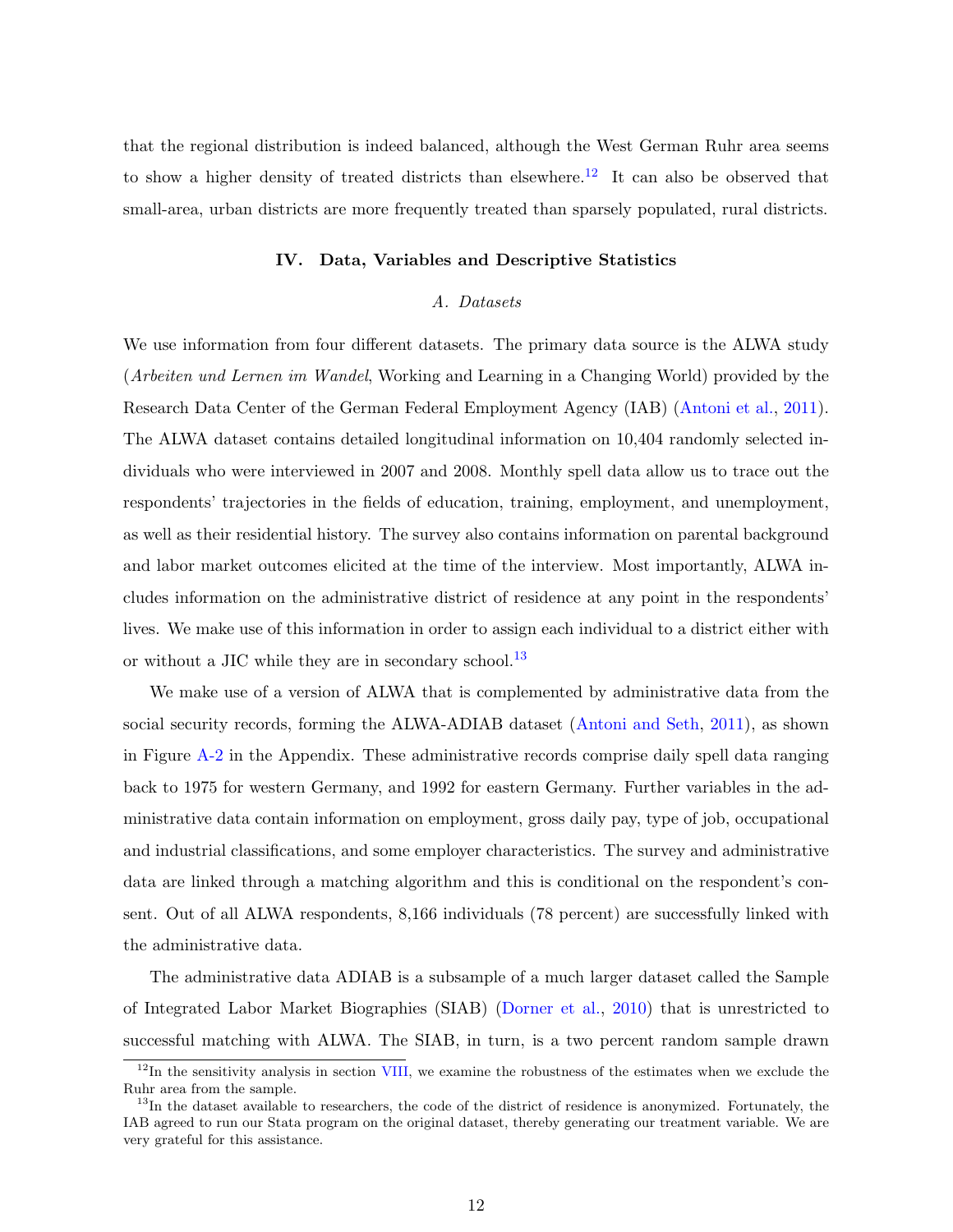from the Integrated Employment Biographies (IEB). The IEB consist of all individuals known to the German social insurance agency, including those who are receiving unemployment benefit or are searching for a job (excluding the self-employed and civil servants). The observations go back to 1975 (for West/western Germany) and 1992 (for eastern Germany) and are reported on the district level. The SIAB comprises approximately 40.5 million daily spell entries for 1.66 million individuals. We use this remarkably large dataset to assess the common trend assumptions and to generate district-level variables for the survival analysis regressions in Section [VII.](#page-23-0) We match the ALWA and ALWA-ADIAB data with self-collected data on the location and opening dates of the job information centers. Moreover, we merge in data on the the population density (on the district level) from the German Federal Statistical Office.[14](#page-14-0)

### B. Outcome Measures and Treatment Variable

This section describes the definition of the various outcome measures and the treatment variable. An overview and description of the variables can be found in Table [A-1](#page-49-0) in the Appendix. We categorize the outcome variables under the following four topics: education and educational mobility, labor market attachment, job search and job matching, and wages and income.

Education and educational mobility. In Germany, there are three main types of secondary schooling which may be described approximately as: low-track school (*Hauptschule*), intermediatetrack school (Realschule) and grammar school (Gymnasium). Hauptschule is the lowest level of secondary schooling and ends after a minimum of nine years of schooling, at the age of 15 or 16, with the qualification *Hauptschulabschluss*. Students who successfully finish the intermediate school track after ten years of formal schooling receive the school certificate *Mittlere Reife*. Students from the low- and intermediate-track schools normally proceed to vocational training and begin an apprenticeship or move on to the next highest school track. The grammar school is the most prestigious and academic school track. It ends after 12 or 13 years of schooling with the Abitur certificate, which is the highest secondary-school qualification and enables individuals to enter technical colleges and universities.[15](#page-14-1)

The educational outcome measures are defined as follows. The dichotomous variable lowtrack school degree means having completed the general school track. Intermediate-track school degree is also a dichotomous outcome variable equal to one if the individual completed ten years of schooling and received Mittlere Reife, and zero otherwise. The dichotomous variable

<span id="page-14-1"></span><span id="page-14-0"></span><sup>&</sup>lt;sup>14</sup>We use the population size of the year 1995 as earlier records are not available at the district level.

<sup>&</sup>lt;sup>15</sup>For a more detailed description of the German school system, see, for example, [Winkelmann](#page-46-8) [\(1996\)](#page-46-8), [Dustmann](#page-43-9) [\(2004\)](#page-43-9) and [Francesconi et al.](#page-43-10) [\(2010\)](#page-43-10).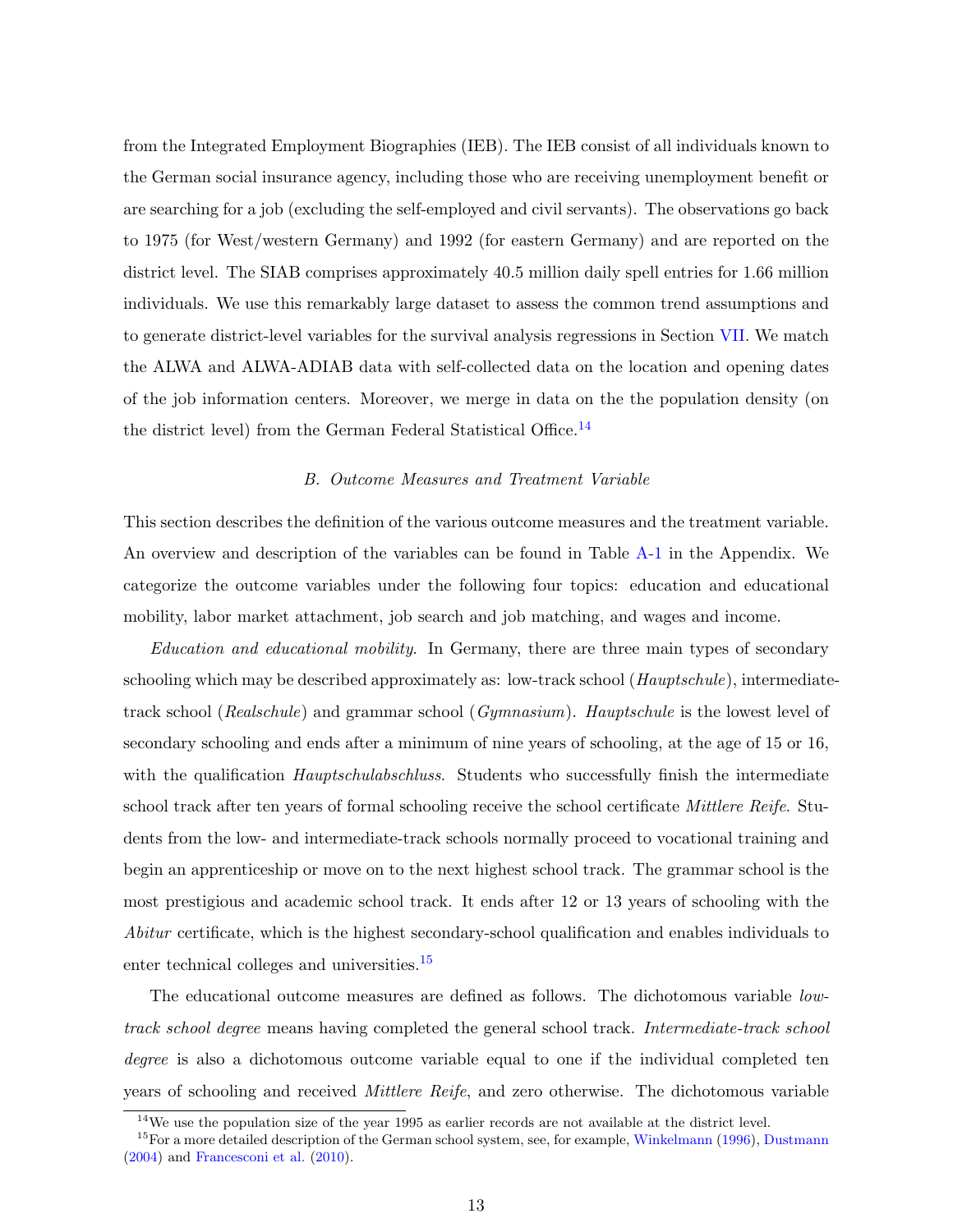upper-track school degree equals one if the individual received an Abitur, and zero otherwise. The three outcome measures low-, intermediate- and upper-track school degree are mutually exclusive and always measure the highest general school degree attained. Our fourth outcome, upward mobility, is equal to one if an individual experienced upward educational mobility, and zero otherwise.<sup>[16](#page-15-0)</sup> Finally, the educational outcome *university degree* is a dichotomous variable equal to one if an individual has a technical college or university degree, and zero otherwise.

Labor market attachment. To capture labor market attachment at the beginning of individuals' careers, we measure whether they experience part-time employment, full-time employment or unemployment during the first five years after completing their education. For example, the variable part-time employment equals one if an individual works part-time for at least one month during the first five years after finishing the last episode of formal education, be it general schooling, vocational training, or higher education. Similarly, the dichotomous outcome variable full-time employment (unemployment) is equal to one if an individual works full-time (experienced unemployment) for at least one month during the first five years after completing formal education, and zero otherwise. We not only measure employment incidences, but also the time spent by individuals' in part-time employment, full-time employment and unemployment, measured in months. For instance, the variable *unemployment duration* measures the number of months individuals are unemployed in the first five years after entering the labor market. Note that the duration variables are restricted to values between 0 and 60.

Job search and job matching. The variable search duration measures the number of months individuals search for employment after completing vocational training or higher education. It is coded zero when the transition into a job immediately follows education, or when the education spell is still ongoing when entering regular employment. As proxy variables for job match quality, three different outcomes were generated. First, it was measured whether, at the time of the interview in 2007 or 2008, individuals still lived in the same district (or federal state) as when they were young, i.e., at the age of potential visiting a JIC. The basic idea of these two geographic outcome measures is that if the availability of and visits to JICs improves matching between employers and employees in the local labor market, the need to move away is lower than without the proximity of a job information center. Hence, if a higher proportion of individuals staying in the local area is observed when there was a local job information center during their

<span id="page-15-0"></span><sup>&</sup>lt;sup>16</sup>For example, if an individual attended a low-track school ( $Hauptschule$ ) in the year of potentially visiting a JIC and later completed his or her general schooling with a Mittlere Reife or an Abitur, we define this person as experiencing upward educational mobility. Another possibility of upward mobility is attending an intermediatetrack school initially and later leaving school with the Abitur certificate.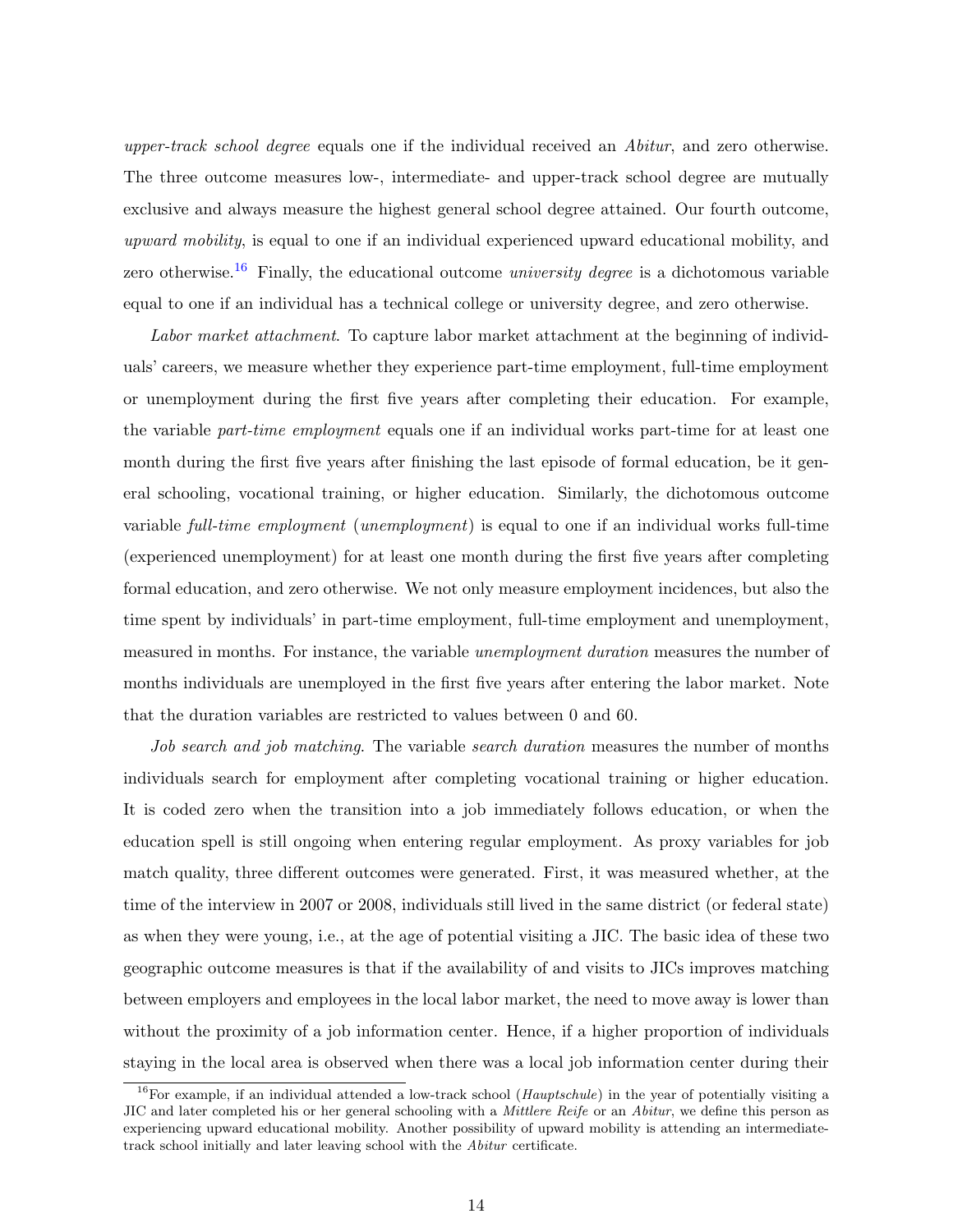youth, this is interpreted as indirect evidence of a better job matching. Our final proxy variable for job match quality measures the *share of involuntary job changes* in the first five years after completing formal education. We make use of an item in the ALWA questionnaire that asks for the reason for the end of an employment spell. Respondents can report whether employment was terminated by themselves, by the employer, or whether the contract ended officially according to prior agreement. For the first five years of individuals' labor market careers, we count the number of times they report losing a job involuntarily and relate this to the total number of times each individual changes employers. Thus, the outcome variable *share involuntary job* change takes on values between 0 and 1.

*Wages and income.* We use the administrative data from ALWA-ADIAB to measure daily pay in an individual's first job and at the age of  $35^{17}$  $35^{17}$  $35^{17}$ . The pay at the age of 35 is simply the average daily salary in the year an individual turns 35 years old. Hence, individuals whom we cannot observe at the age of 35 are excluded from the regression.<sup>[18](#page-16-1)</sup> Finally, survey respondents were interviewed about their pay in their last job and their net income at the time of the survey in 2007/2008. The income and wage measures are in logarithms and are trimmed at the 1st and 99th quantiles.

Treatment effect–Job information center. Selection into treatment is based on the availability of a JIC in the administrative district where the individual went to school. Since no variable in the survey directly informs about the availability of a JIC during an individual's youth, we use monthly spell information on school track, school degree, the district of residence, and the location and opening dates of job information centers. We know that schools send their students to JICs in different grades according to the school track attended, normally two to three years before they leave school [\(Schweikert and Meissner,](#page-45-8) [1984,](#page-45-8) and Section [III](#page-7-0) above). Hence, students from the same cohort are typically treated at different ages if they attend different school tracks. Relative to the year of graduation from school, we calculate a potential treatment year,  $t^{19}$  $t^{19}$  $t^{19}$  Table [A-2](#page-50-0) in the Appendix gives an overview of how we define t for different combinations of school tracks and school degrees. Typically, the school type defines the type

<span id="page-16-0"></span><sup>&</sup>lt;sup>17</sup>The wage of the first job is taken from the first observable monetary compensation from regular employment observed in the administrative part of the data. However, the first spell in the ADIAB may be subject to left censoring and may follow earlier spells of unreported self-employment or civil service. To make sure it really is the wage of the first job, we compare the spell's year to the year, for which the individuals report their first regular employment in the questionnaire. We only consider observations, for which the difference between these two dates is not more than  $\pm$  1 year.

<span id="page-16-1"></span><sup>&</sup>lt;sup>18</sup>Individuals with fewer than 180 employment days in the respective year are considered to have instable jobs and are also excluded.

<span id="page-16-2"></span><sup>&</sup>lt;sup>19</sup>We call it *potential* because we yet have to determine whether a JIC was actually available in the district of residence or not.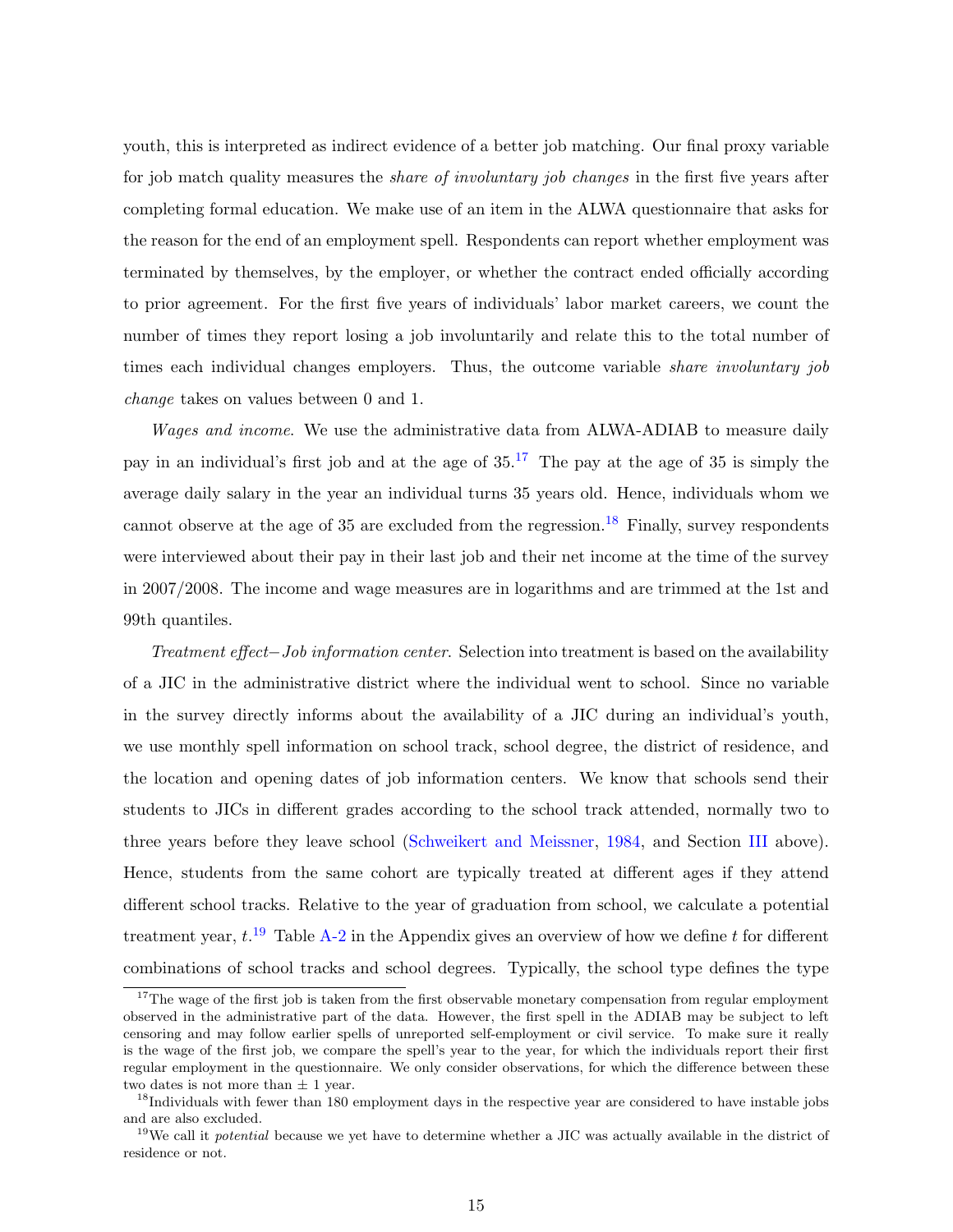of qualification (e.g., intermediate-track school leads to Mittlere Reife and a grammar school leads to  $Abitur$ ). Table  $A-2$  shows that, for instance, students who attend an intermediate-track school and successfully receive an intermediate-track school degree are defined as being treated two years before leaving school. In real life, the accordance between school track and school degree often holds, but not always. For example, a student may drop out of grammar school after 11 years with a *Mittere Reife*, which is a lower qualification than an *Abitur*. Different reasoning applies to this constellation. The early drop-out is treated closer to graduation because the teachers still take their students to the JICs two or three years prior to typical graduation. The early drop-out from a grammar school leaves two years earlier than his classmates. He or she is therefore treated  $3 - 2 = 1$  year before the end of his or her spell.

Using potential treatment years relative to the year of graduation has consequences for the educational composition of the treatment and control group. To illustrate this, consider a district which hosts a job information center. Assume that this district has only two residents, both born in the same year. One attends the lowest school track, and the other the highest. Assume further that a JIC openes when both are aged 16. Now, using the treatment rule relative to the time of graduation, only the higher educated individual is treated, while the lower educated is not (the typical graduation age in the lower track is 15 or 16). Hence, treatment status depends on the age and school track attended. Therefore, in the regressions below, we always control for the school type attended when individuals are potentially treated and dummy variables for the year of birth.

### C. Sample Selection and Descriptive Statistics

The final estimation sample consists of all individuals in the ALWA dataset for whom the treatment variable and the outcome measures can be derived and who were born between 1960 and 1982. The 1960 birth cohort is the earliest that might have been treated by visiting the first JIC in the city of Berlin after it opened in 1976, given the typical graduation age in the lowest school track. Individuals born after 1982 would be too young for meaningful outcome measures.

Three different samples are distinguished. The Full sample includes all individuals for whom we have valid information for the key variables. The Reduced sample I comprises all individuals who attended either the low- or intermediate-track schools at the time of potentially visiting a job information center. These two samples are distinguished because educators and occupational counselors argue that the information media at JICs are more beneficial and comprehensive for students in low- and intermediate-track schools than for those in the upper-track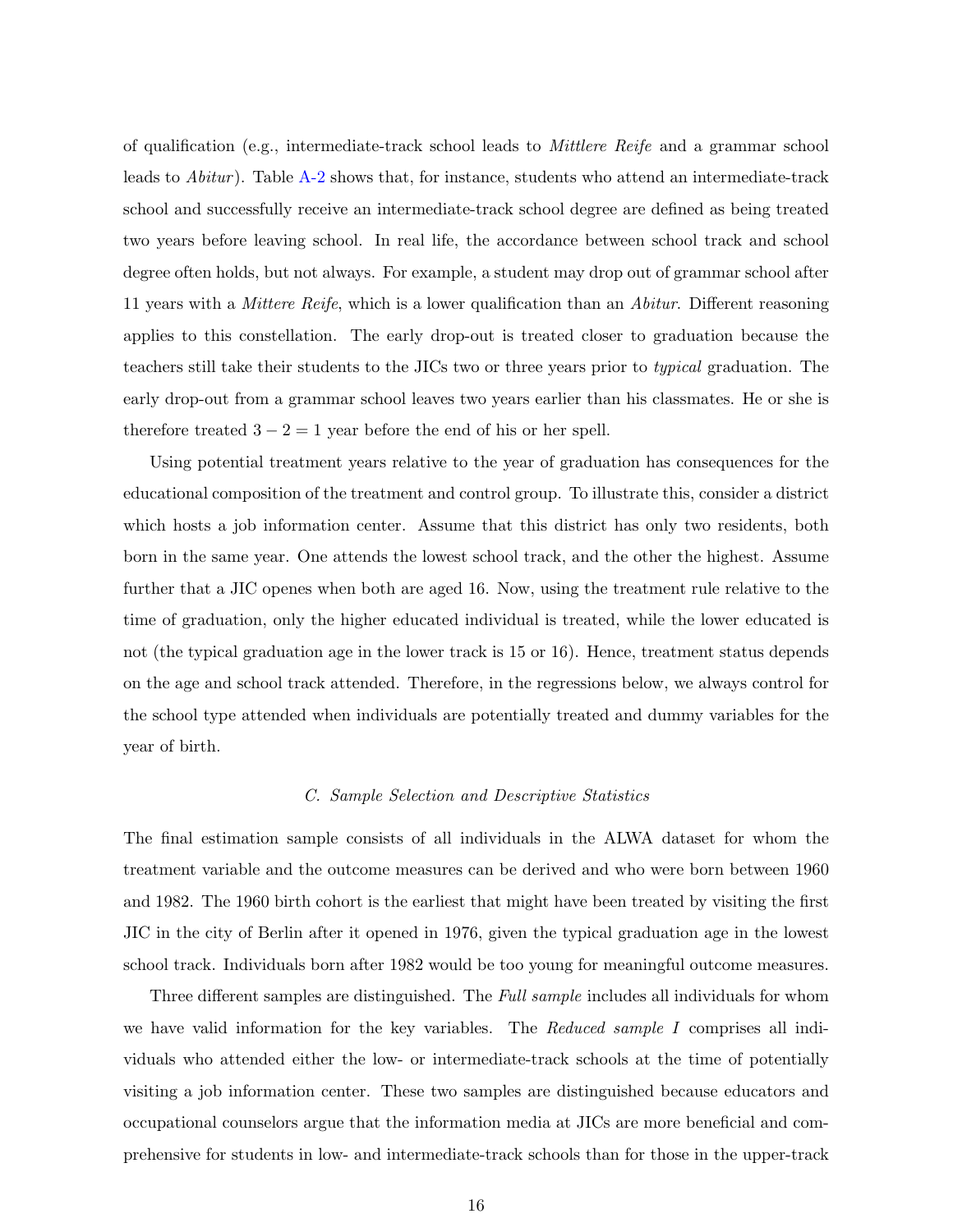schools [\(Massute,](#page-45-7) [1984\)](#page-45-7). Moreover, the majority of students visiting a JIC attend a low- or intermedium-track school [\(Perrey,](#page-45-9) [1995;](#page-45-9) [Kretschmer and Perrey,](#page-44-4) [1998\)](#page-44-4). For example, [Schweik](#page-45-8)[ert and Meissner](#page-45-8) [\(1984\)](#page-45-8) report that only nine percent of all students who attended talks about particular occupations were at grammar school. Hence, the magnitude of the treatment effects is likely to be stronger among individuals from the low- or intermediate-track schools. Finally, the Reduced sample II comprises only individuals who attended either low- or intermediate-track schools and, at the time of potential treatment, also lived in one of the 175 districts where a JIC opened between 1976 and 2010. This implies that all individuals who grow up in a district where no JIC ever opened are excluded from the Reduced sample II. It therefore captures the within dimension of the variation. The main reason for including this third sample is that some individuals who were defined as part of the comparison group in the Full sample and Reduced Sample I (i.e., individuals living in districts without a JIC at the time of potential treatment) might actually have visited a JIC in another district. Hence, if positive treatment effects of visiting a job information center are found for educational choices and labor market outcomes in the Full Sample and the Reduced Sample I, the estimates might be lower bounds, since some individuals in the comparison group might also have been treated. The key advantage of the Reduced Sample II is that the definition of the comparison group is likely to be "cleaner". This is because the comparison group only consists of individuals from districts where a JIC eventually opened, but was not in existence when they went to school.

Table [2](#page-36-0) presents summary statistics for the key variables by sample and treatment status. For each variable and sample, we also present p-values for treatment and control differences. The upper panel in Table [2](#page-36-0) reports the summary statistics for the outcome measures, and the lower panel for selected explanatory variables. There are significant differences in the unconditional means for many outcome variables between treated and non-treated individuals. For example, among those who grew up in a district with a JIC, a lower proportion completed their schooling by obtaining the lowest school degree, compared to those who grew up in a district without a JIC. The difference of five to seven percentage points is statistically significant at the one percent level in all three samples. In addition, a larger proportion of the individuals treated received the highest school degree and experienced educational upward mobility. However, the unconditional means also point toward a higher likelihood of experiencing unemployment and a slightly longer unemployment duration (0.5 to 1.2 months), on average, among treated individuals during their first five years after entering the labor market. In Section [III](#page-7-0) above, it was pointed out that one resolution of the council of the Federal Employment Agency was that JICs should open in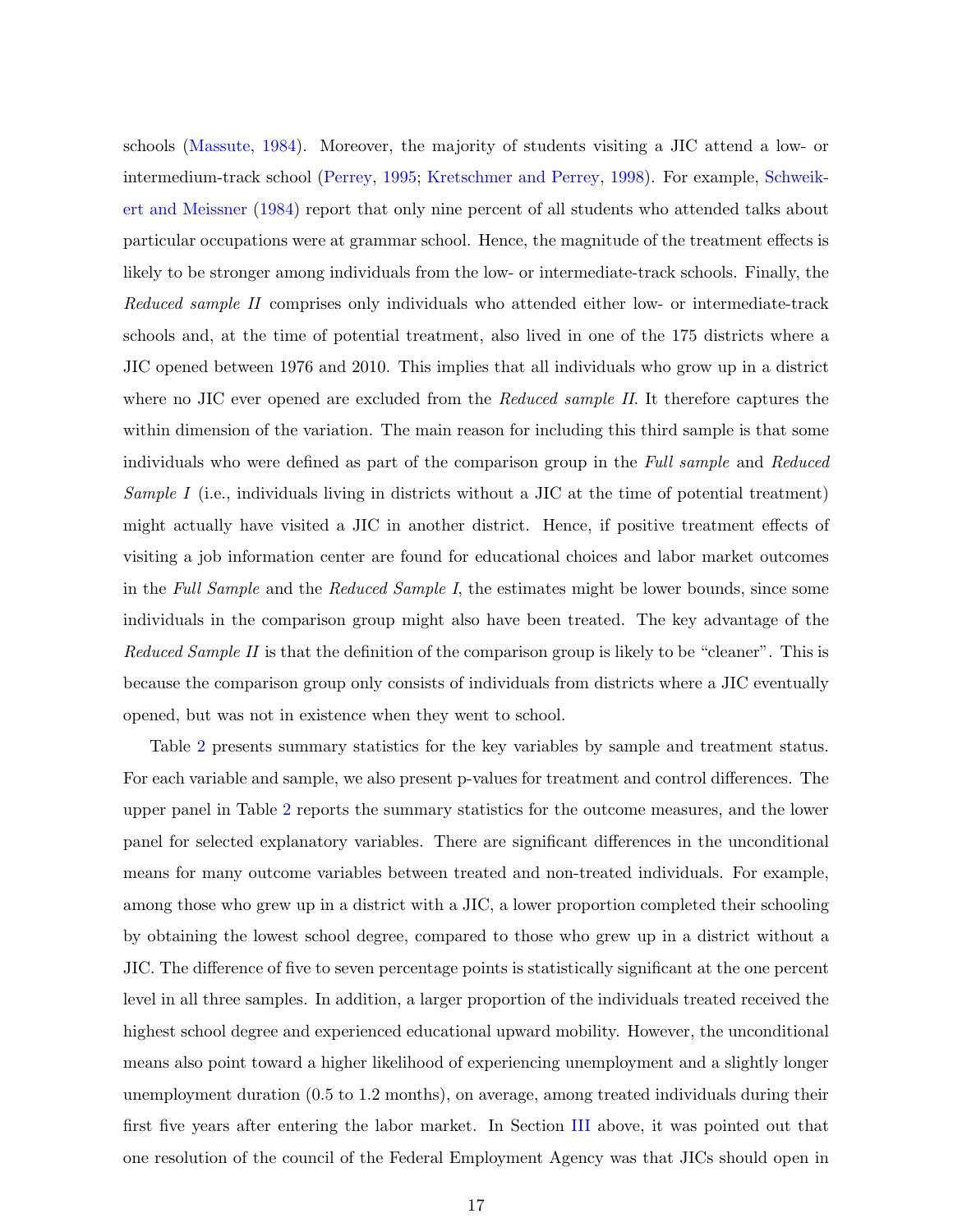large cities first. In line with this decision, the mean comparisons for the explanatory variable population density at the bottom of the table shows a significantly higher population density among the treatment group than the comparison group. Moreover, there is a higher proportion of individuals with a migrant background or with a higher socio-economic background (e.g., mother or father has an upper-track school degree) among treated than non-treated individuals.

### V. Estimation Method

<span id="page-19-0"></span>To estimate the effect of the availability of job information centers on individuals' educational choices and long-term labor market outcomes, their openings are treated as a quasi-natural experiment in a difference-in-differences setup, thus making use of both regional and time variation in the availability of JICs. The estimation equation takes on the form

<span id="page-19-1"></span>
$$
y_{idt} = \alpha + \beta JIC_{idt} + \sum \lambda_{district} + \sum \phi_{birth} + \sum \delta_{track} + X_i \gamma + X_d \pi + \varepsilon_i,
$$
 (1)

where  $y_{idt}$  is one of the outcome variables for individual i who lived in district d in the year of the potential treatment t.  $JIC_{idt}$  is an indicator variable for JIC availability equal to one if district d at time t had a job information center, and zero otherwise.  $\sum \lambda_{distinct}$  captures 413 district fixed effects,  $\sum \phi_{birth}$  captures 22 birth cohort fixed effects,  $\sum \delta_{track}$  are fixed effects of the school track attended at the time of potential treatment, and the vector  $X_i$  includes dummies for gender, migrant background, and parents' education. In addition, the vector  $X_d$  consists of dummy variables capturing differences in population density between districts. This setup makes it possible to control for effects specific to treated and untreated districts (captured by  $\lambda_{distric}$ ) and aggregate macro trends common to all districts (captured by  $\phi_{birth}$ ). The standard errors are clustered on the district level to adjust for district-specific elements in the error term.

The key parameter of interest is  $\beta$ . For identification, it must be ruled out that the estimates are driven by district-time-specific effects, such as reforms or regional shocks that happened at the same time and in the same regions the JICs opened. In other words, the common trend assumption must hold (cf. Section [VII](#page-23-0) for evidence on this presupposition). A more precise formulation of the identifying assumption is given by the conditional independence assumption. It states that, conditional on all covariates  $\mathbf{Z} = [\sum \lambda_{distinct}, \sum \phi_{birth}, \sum \delta_{track}, X_i, X_d]$ , the potential outcomes with and without treatment,  $y_1$  and  $y_0$ , respectively, are independent of selection into treatment: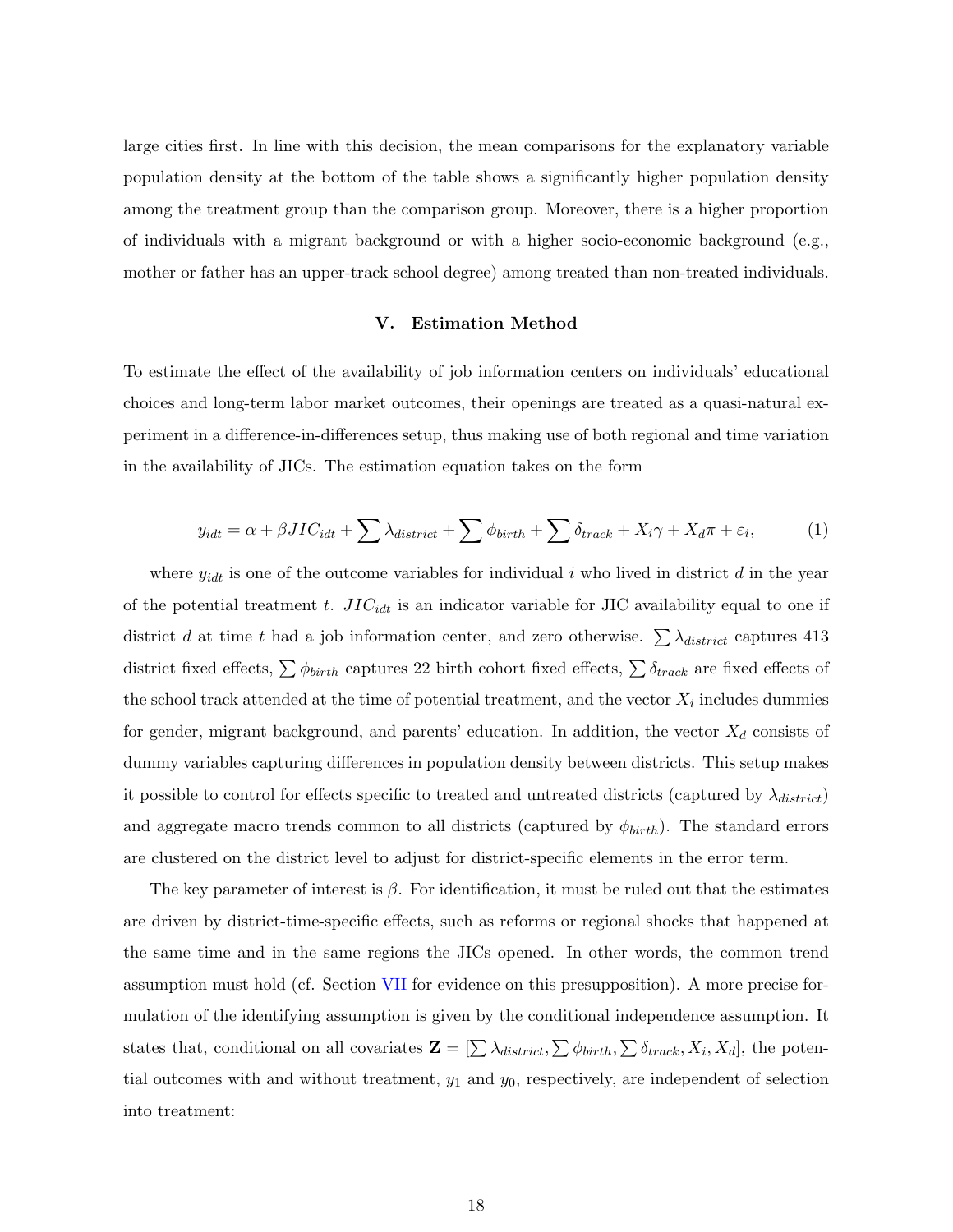### <span id="page-20-1"></span> $y_1, y_0 \perp T|\mathbf{Z}$  (2)

The implication of [\(2\)](#page-20-1) is that visiting a JIC must not depend on outcomes, after controlling for the variation in outcomes induced by differences in Z. If valid, this establishes a populationaverage treatment effect on the treated (ATT) for  $\beta$ . As we do not observe who among the eligible students actually visited a JIC, the ATT reduces to an average intention to treat effect. We argue that, conditional on a rich specification of district and time fixed effects as well as individual and district characteristics, the variation in the availability of JICs over time and within districts is exogenous to individuals' unobserved characteristics, such as ability, intelligence, or motivation. It is also exogenous to district-specific characteristics and common macro trends.

### VI. Results

<span id="page-20-0"></span>Tables [3](#page-37-0) to [6](#page-40-0) report the OLS results from estimating equation [\(1\)](#page-19-1) for different dependent variables and samples. Table [3](#page-37-0) displays the estimates for the outcomes on education and educational mobility, Table [4](#page-38-0) for labor market attachment, and Table [5](#page-39-0) shows the results for job search and job matching. The estimates from wage and income regressions are reported in Table [6.](#page-40-0) Due to the high number of outcome and control variables, we only report the estimated coefficient  $\beta$ and its standard errors along with the adjusted  $R^2$  and the sample size.<sup>[20](#page-20-2)</sup> In all tables, separate results are reported for the three different samples (panels A to C).

Table [3](#page-37-0) reports the first set of results from linear probability models.<sup>[21](#page-20-3)</sup> Columns 1 to 3 show how being exposed to a job information center influences the likelihood of obtaining a certain school degree, given the school track enrolled in at potential treatment time  $t$ . Column 4 presents the estimates on the probability of experiencing educational upward mobility, and column 5 contains the results on the likelihood of obtaining a technical college or university degree. The estimates of panel A in Table [3](#page-37-0) show that there is no significant effect of visiting a JIC on the likelihood of obtaining a particular school or university degree in the full sample. However, there is a positive and significant effect of visiting a JIC on the likelihood of experiencing educational upward mobility by about three percentage points.

Panels B and C in Table [3](#page-37-0) contain the estimated results from similar specifications for individuals who attended a low- or intermediate-track school. In both panels, JIC availability

<span id="page-20-3"></span><span id="page-20-2"></span> $^{20}$ More detailed results are shown in in Table [A-3](#page-51-0) in the Appendix.

 $^{21}$ In unreported regressions, we also estimated logit models for all dichotomous outcome measures. The marginal effects from these models are very similar to the present OLS coefficients and are available from the authors upon request.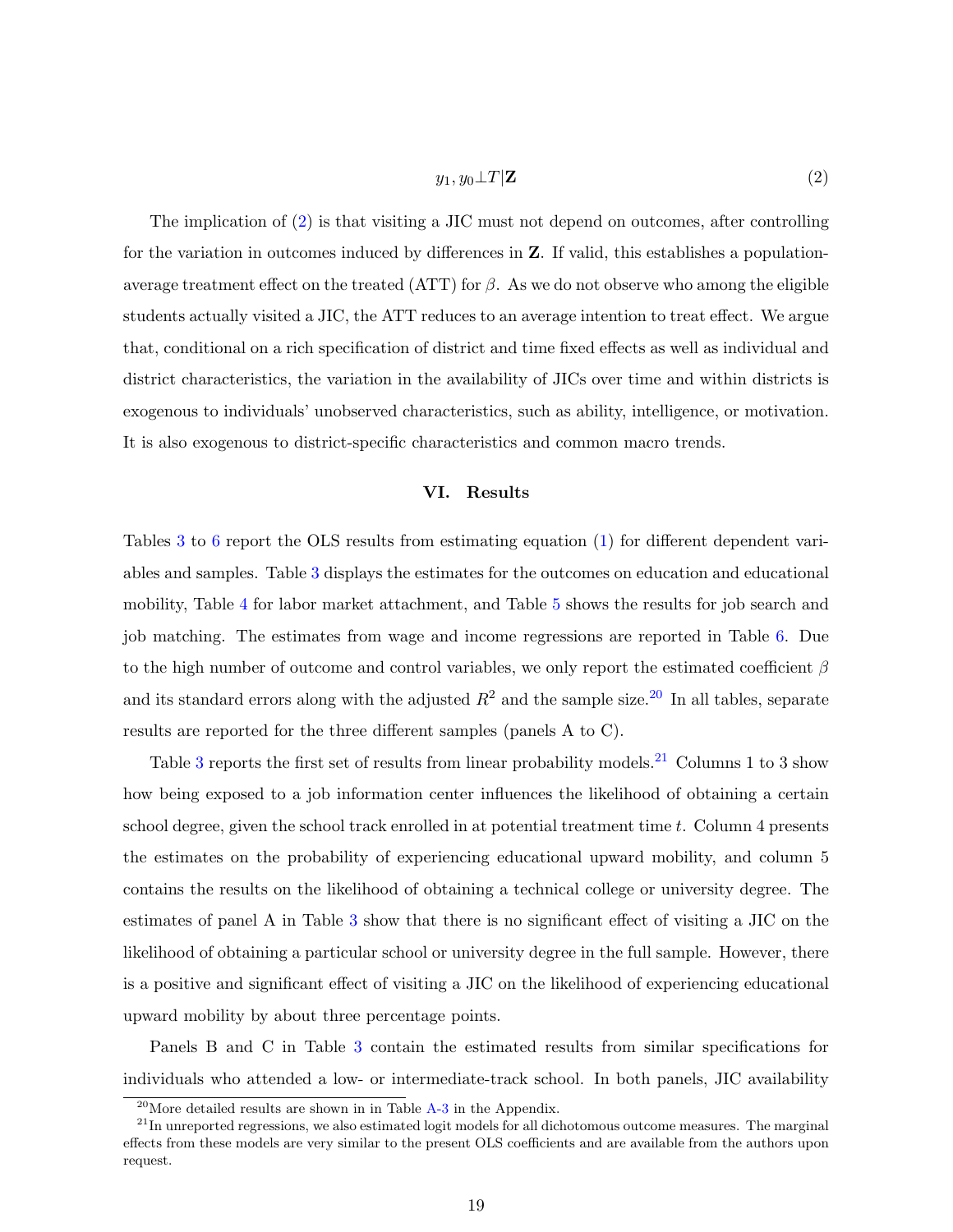decreases the likelihood of obtaining an intermediate-track school degree (Realschulabschluss) and increases the likelihood of a higher school qualification  $(Abitur)$ . For example, a person who grows up in a district with a JIC when attending school is between 7 and 12 percentage points more likely to obtain the highest general school degree. The size of the estimated coefficients indicates that, ceteris paribus, being exposed to the job information program leads to the same increase in the likelihood of obtaining the highest general school degree as when the father has the highest school degree  $(Abitur)$  compared to a father with no school qualification. Consistent with this finding, the results in panels B and C point toward a positive and statistically significant effect on the likelihood of experiencing educational upward mobility, and the chance of obtaining a university degree. The point estimates are also in line with descriptive survey evidence among visitors to a JIC in Berlin. [Schweikert and Meissner](#page-45-8) [\(1984\)](#page-45-8) report that 21 percent of students who are attending a low-track school at the time of visiting a JIC report aiming to acquire an intermediate-track school degree (Mittlere Reife) and one percent aim to obtain the highest general school degree.

In sum, the results in Table [3](#page-37-0) indicate a positive effect of the presence of a job information center on the likelihood of experiencing educational upward mobility, of obtaining the highest general school degree, and of successfully completing a technical college or university degree. The estimates are important from a policy perspective because it is precisely for students in lowand intermediate-track schools that educators and job counselors expect the highest potential from visiting a JIC. Students in the highest school track may already have acquired a wealth of information and knowledge from their parents or other media prior to visiting a JIC.

Next, labor market outcomes are studied. Table [4](#page-38-0) reports estimates on the incidence and duration of part-time employment, full-time employment, and unemployment during the first five years after ending formal education. The most salient result is that being treated decreases the chances of experiencing unemployment by about eight (panels A and C) or ten percentage points (panel B), but these effects are imprecisely estimated in all three samples. Furthermore, the results in column 5 suggest that JIC treatment increases the duration of full-time work by around 2.8 months (panel A). This effect is significantly different from zero at the five percent level. In sum, the results in Table [4](#page-38-0) only suggest small differences in labor market attachment in the first five years of the individuals' labor market career.

Table [5](#page-39-0) provides information about whether a visit to job information centers positively impacts on young adults' job search success and the quality of their job choice. Search duration in column 1 measures the time in months that passed between completing the last episode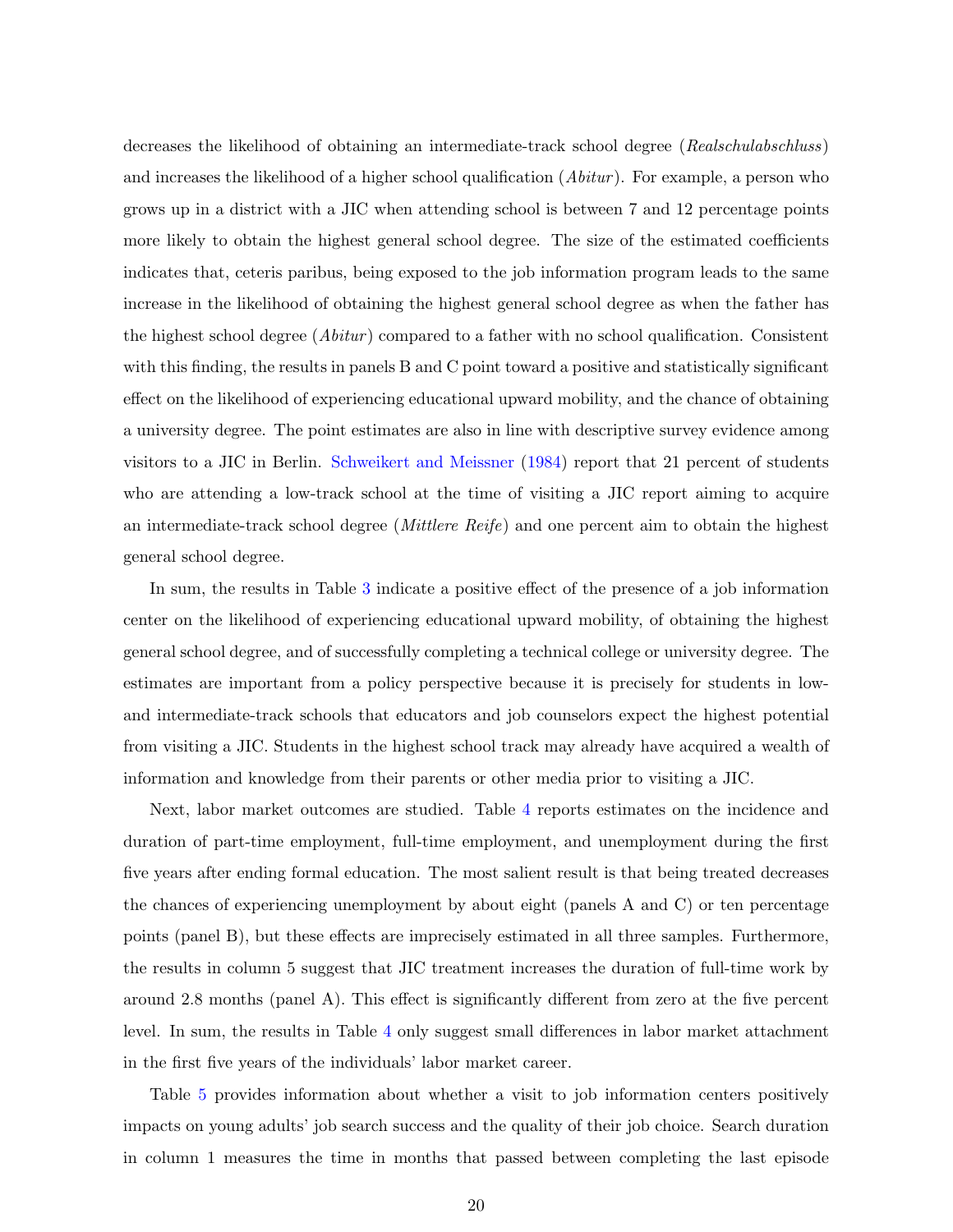of education and beginning the first episode of regular employment. The geographic mobility measures in columns 2 and 3 of Table [5](#page-39-0) are dichotomous outcome variables indicating whether, at the time of the interview, an individual still lives in the district or state where he or she lived while going to school. The outcome variable *share involuntary job change* in the last column measures the proportion of involuntary job losses in the first five years of the labor market career.

The magnitude of the estimated coefficients in column 1 of Table [5](#page-39-0) suggest that individuals who visit a JIC spend around one to two months less searching for their first job. Note, however, that none of the estimates is different from zero at conventional significance levels. In contrast, the estimates for the likelihood of staying in the same district are precisely estimated in panels A and B. The results from the linear probability models indicate that individuals who visit a JIC while young have a seven to eight percentage points higher likelihood of still living in the same district when they are adults. We interpret this as a strong effect, given that visiting a job information center positively influences individuals' education and recent research also points to a causal positive impact of education on regional labor mobility [\(Machin et al.,](#page-44-10) [2012\)](#page-44-10). Assuming that most individuals have a preference for staying in close geographic proximity to where they grow up, one possible interpretation of these results is that treated individuals experience less pressure to look for employment in distant places, since JICs help improve the quality of the matching between employers and employees in the local labor market. The estimates in column 4 of Table [5](#page-39-0) are also consistent with an improvement in job matching. They indicate that individuals' risk of losing their job involuntary decreases significantly if they visit a job information center during their youth. The effect is strongest for individuals who attended a low- or intermediate-track school at the time of treatment.

Finally, Table [6](#page-40-0) reports results for wage and income measures. The outcome variables in columns 1 and 2 come from the administrative data, and those in columns 3 and 4 from the survey. All outcomes in Table [6](#page-40-0) are measured in logarithms. In addition to the control variables in the regressions in Tables  $3$  to  $5$ , we add some further explanatory variables (e.g., a dummy variable for part-time employment and a maximum set of district of residence dummy variables at the time of measuring the outcome variable).<sup>[22](#page-22-0)</sup> Overall, the results in Table [6](#page-40-0) do not suggest that visiting a job information center increases individuals' short- and long-term wages and income. For example, all estimated coefficients in panel A have a negative sign and are close

<span id="page-22-0"></span> $^{22}$ In columns 1 and 2 of Table [6,](#page-40-0) we include a full set of district dummies at the beginning of the first job and at the age of 35, respectively. In column 3, the district dummies are measured at the last spell of employment. In column 4, the district dummies are measured at the time of the interview.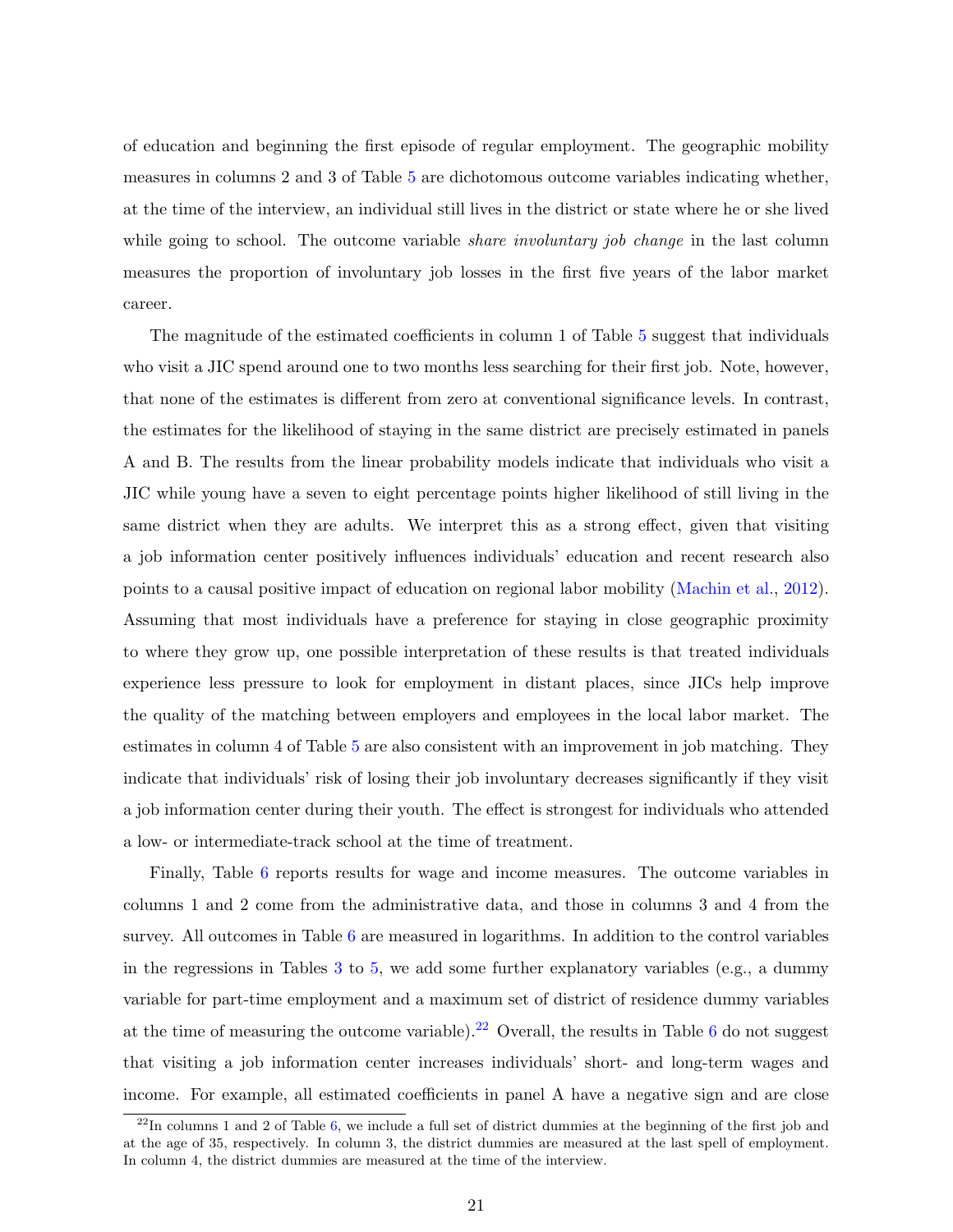to zero. Similarly, none of the estimates in panel B are positive and statistically significant from zero at conventional levels. The only estimates pointing toward positive returns from visiting a job information center are those in panel C of Table [6.](#page-40-0) However, the magnitude of the estimated effects are not very plausible and only one coefficient is significant at the five percent level. Overall, we can conclude from Table [6](#page-40-0) that there is no convincing evidence of positive wage returns resulting from the occupational information provided by JICs in Germany.

### <span id="page-23-0"></span>VII. Timing of the Opening of Job Information Centers and Common Trend Assumptions

The validity of our estimation methods requires exogeneity of the timing of the opening of job information centers. Moreover, the difference-in-differences strategy only allows an average treatment interpretation if the common trend assumption holds. We now shed further light on the validity of these identification assumptions.

In order to understand the timing of the opening of JICs, we estimated discrete-time logistic hazard models on the district-year level using rich administrative data from the SIAB. The enormous number of observations (40.5 million spells for 1.66 million individuals) makes it possible to calculate reliable district- and year-specific averages for the variables of interest. Our analysis focuses on the opening of job information centers and we treat spells (district-years) where no JIC was opened as right-censored. The sample consists of around 7,000 district-year observations, of which around 40 percent end with the opening of a JIC.

In our first model, we measure all district-level variables in the year 1975, on the eve of the opening of the first JIC in Berlin. For eastern Germany, we use the year 1992, the first year for which we have valid district-level information available. In the second model, we control for a rich set of lagged time-varying covariates. Finally, in the third model, we investigate potential correlations between changes in explanatory variables over time (e.g., percentage change between  $t-2$  and  $t-1$ ) and the timing of the opening of job information centers.

The results are presented in Table [7.](#page-41-0) Two different specifications are presented for each model. In the first specification, we control for the log population size and the log area size of the districts, average wages, the proportions of the population with a certain school qualification, and the unemployment rate. In the second specification, various labor market characteristics for young individuals aged 25 to 30 were also included to capture differences in local labor markets across districts (and over time). Overall, the estimates show that there is no systematic and statistically significant relationship between the timing of the opening of job information centers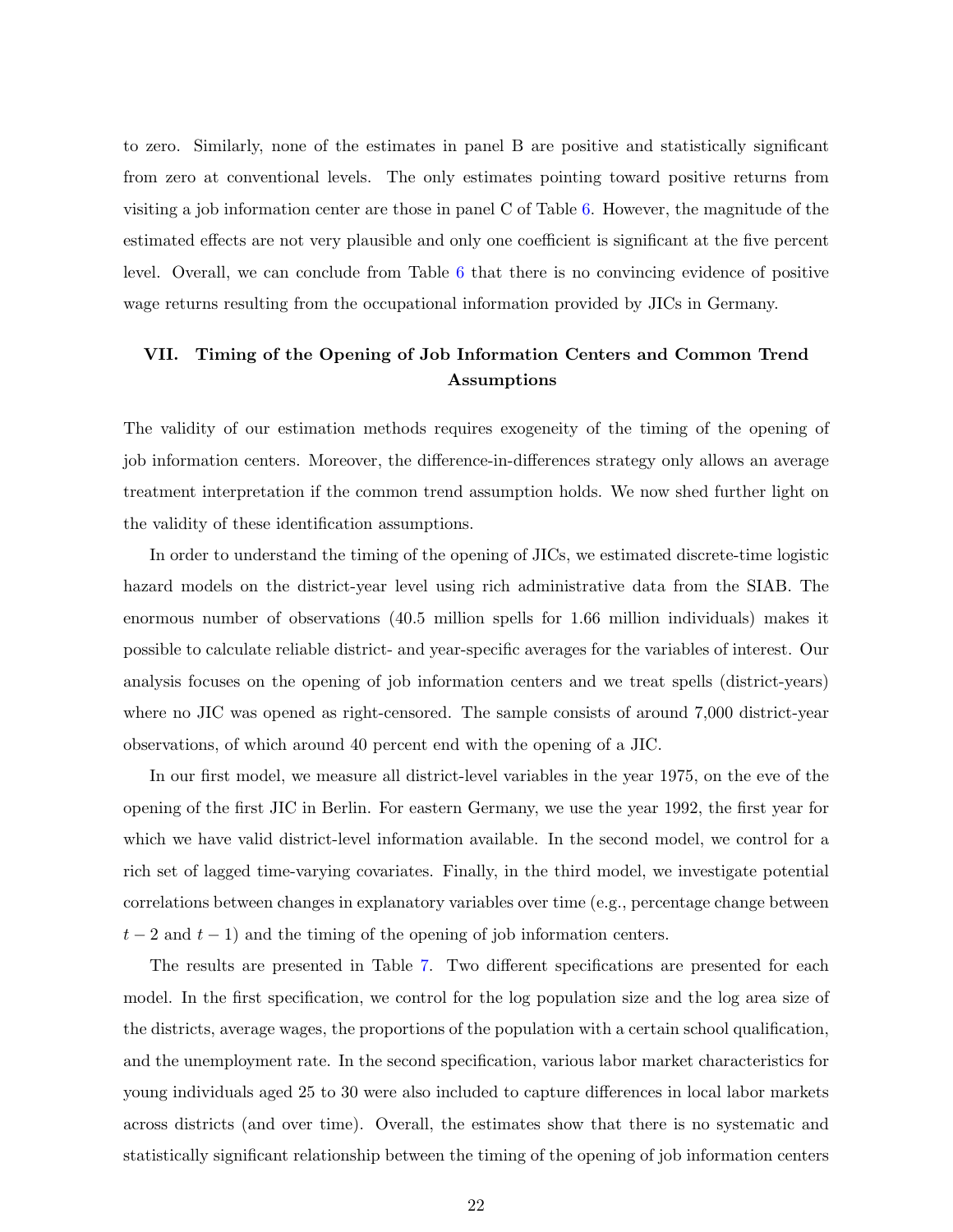and average wages, various educational levels, and the unemployment rate. Further, none of the local labor market characteristics are significantly related to the hazard of opening a JIC. The only explanatory variables that are statistically significantly related to the hazard of opening a JIC at the one percent level are the population and the size of the district. The estimates suggest that districts with a larger population have a higher hazard, and districts with a larger surface area, i.e., rural areas, have a lower hazard of opening a JIC. These results are in line with the decision by the Federal Employment Agency to open JICs in urban areas first. Overall, we interpret the results in Table [7](#page-41-0) as strong supportive evidence for the identification strategy that the variation in the timing of the opening is unlikely to be endogenous. However, it should be pointed out that unobservable regional shocks coinciding with the timing of the opening could still bias the estimates.

Next, comprehensive graphical evidence on the common trend assumption are presented in Figures [3](#page-31-0) to [6.](#page-34-0) The common trend assumption states that, in the absence of treatment, the outcome variables would have parallel trends for the treatment and control group. This implies that in the years before the introduction of a job information center, districts that were eventually treated and districts that were never treated must display the same trend in the average values of the outcome variables. However, since the JICs opened at different points in time, there is no single cut-off point to separate pre-treatment and post-treatment years. The further we move along the time axis in, for example, Figure [3,](#page-31-0) the fewer districts, in which a JIC opened at some later stage, actually remain untreated at the observation time. Conversely, moving backwards on the time axis increases the number of yet untreated districts in the treatment group. The calculation of the averages becomes more precise, but as the number of pre-treatment years decreases, the graph becomes less informative. Figures [3](#page-31-0) to [6](#page-34-0) deal with this trade-off by comparing pre-treatment trends using three different cut-off years (1980, 1985, and 1990, as indicated by the vertical lines). For the year 1980, for example, the solid red line shows the pre-treatment trend in outcome variables for all 130 districts  $(c = 130)$  where a job information center opened in 1980 or later. Analogously, the solid red line for the year 1990 represents the pre-treatment trend for the smaller sample of 41 districts  $(c = 41)$  that opened a JIC in 1990 or later. The blue solid line always shows the trend in the average outcomes among all districts in which a JIC never opened.

Ideally, Figures [3](#page-31-0) to [6](#page-34-0) would present graphs for all outcome variables. However, while its sample size is large, the SIAB only contains a limited number of variables. It allows us to draw graphs of common trends for the school and university qualification measures, labor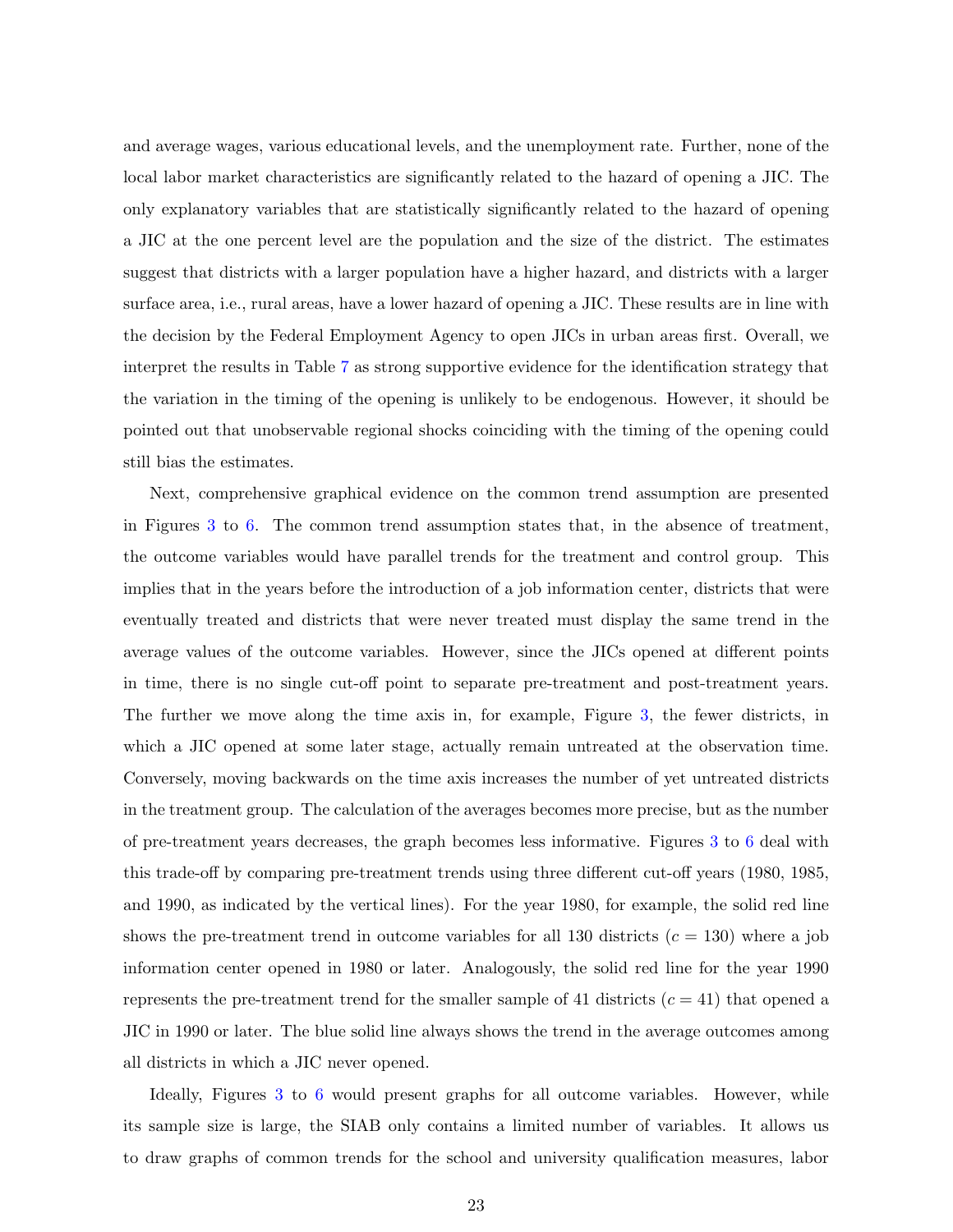market behavior at the beginning of the employment career (part-time employment, full-time employment and unemployment experiences at ages 25 to 30), unemployment rates, and wages. For example, panels (a)-(c) in Figure [3](#page-31-0) show the development in the proportion of individuals with a low- or intermediate-track school degree between 1975 and 2008. The figure shows the pre-treatment trends (solid line) and post-treatment trends (dotted line) for the treatment group (red) and control group (blue) for the cut-off years 1980, 1985, and 1990, respectively. Figure [3](#page-31-0) shows the trends for the educational variables, and Figure [4](#page-32-0) for the variables duration in part-time employment, full-time employment, and unemployment (in months) at ages 25 to 30. Figure [5](#page-33-0) displays the trends for the unemployment rate and youth unemployment rate (ages 20 to 25), and Figure [6](#page-34-0) shows the development of average wages separately for the treatment and comparison group.<sup>[23](#page-25-1)</sup>

Overall, the trends in the outcome variables between treatment and comparison group are quite similar. In particular, Figures [5](#page-33-0) and [6](#page-34-0) make the case not only for the common trend assumption (same trend) but also for same levels. For example, all panels in Figure [5](#page-33-0) show an almost identical development of the overall unemployment rate and the youth unemployment rate over time in treated and untreated districts before and after the treatment. Therefore, it appears that the unemployment rate was not a driving factor in policy makers' decision where and when to open job information centers. In sum, we argue that the common trend assumption is likely to hold.

### VIII. Sensitivity Checks

<span id="page-25-0"></span>In Table [8,](#page-42-0) we explore the sensitivity of the results. For the sake of brevity, we only report estimates for selected outcome variables based on the Restricted Sample I. We begin by investigating whether the key results hold for important subgroups in the population, i.e., western Germany, rural areas, and early cohorts. Further, we examine whether there are heterogeneous effects by gender.

Panel A of Table [8](#page-42-0) presents results for individuals living in western Germany. Overall, the estimates are quite similar to those in Tables [3](#page-37-0) to [6.](#page-40-0) For instance, the estimate for the outcome

<span id="page-25-1"></span><sup>&</sup>lt;sup>23</sup>Note that the vertical lines are more informative for displaying pre-treatment rather than post-treatment levels. This is because they indicate the first year in which districts of the treatment group potentially could have been treated. As we move from the vertical line to the right, however, the number of treated districts increases only gradually. Hence, the first observations to the right of the dotted red line are characterized by a relative low treatment intensity. Moreover, the vertical lines are mainly informative for displaying trends on the county, rather than on the individual level, because there might be a time gap between treatment and realization of the outcome.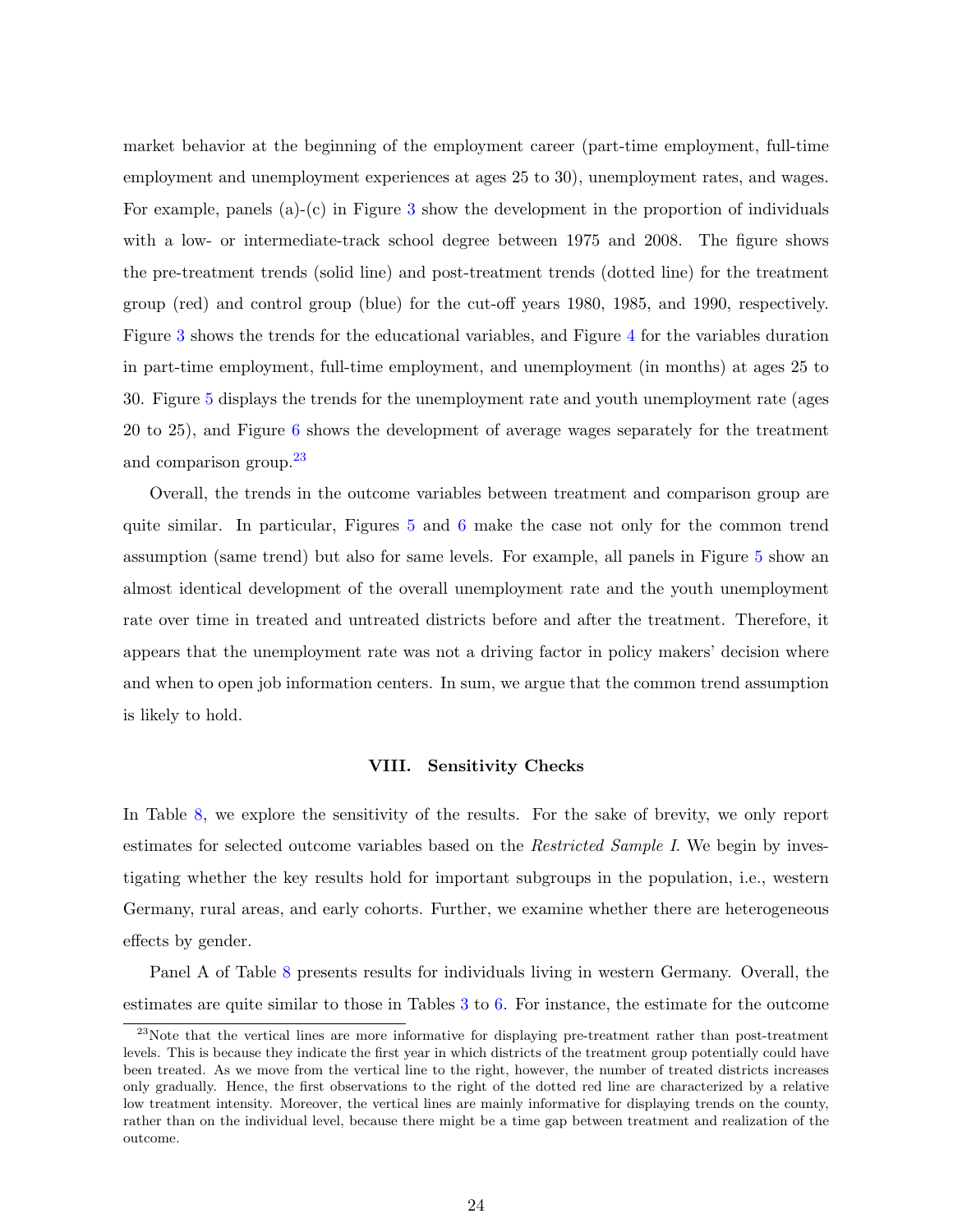upward mobility in Table [3,](#page-37-0) panel B, suggests that growing up in a district with a job information center increases the probability of experiencing upward educational mobility by 7.5 percentage points, compared to 8.3 percentage points in panel A, Table [8.](#page-42-0) One notable exception is the finding for the outcome *low-track school degree*. In the sample for western Germany, the point estimates suggest a statistically significant reduction in the likelihood of leaving school with the lowest school degree by eight percentage points. The corresponding estimate in the overall sample is  $-0.005$ .<sup>[24](#page-26-0)</sup>

It was mentioned in Section [III](#page-7-0) above that one of the agreements of the Federal Employment Agency, when deciding to establish JICs, was that they should first open in large cities. Hence, there is the risk that our estimates might be driven by differential time trends between urban and rural areas. To examine this, panel B in Table [8](#page-42-0) presents estimates excluding urban districts from the regressions.<sup>[25](#page-26-1)</sup> This decreases the sample size by around 30 to 35 percent. However, the sign and magnitude of the estimates in panel B is in line with the corresponding results in Tables [3](#page-37-0) to [6.](#page-40-0) This suggests that the findings are unlikely to be driven by differential unobserved trends between rural and urban areas.

Figure 2 shows that the timing of the opening of job information centers was geographically balanced, with the exception that a JIC opened in almost all districts in the Ruhr area. Hence, we investigate whether some of the effects differ once we exclude districts in the Ruhr area. The estimates in panel C of Table [8](#page-42-0) do not change much as a result of this sample restriction, suggesting that the findings are unlikely to be driven by unobserved local influences in that region.[26](#page-26-2)

Job information centers in Germany opened over a long period of time, spanning more than 20 years. Clearly, one very important innovation in these two decades was the introduction and dispersion of the Internet. Hence, visiting a JIC might be less beneficial or important for educational and occupational choices if young people were able to do Internet research. We therefore examine the impact for early cohorts, who made their educational and occupational decisions when access to the Internet was very unlikely or restricted (i.e., those born between 1960 and 1975). The results in panel D in Table [8](#page-42-0) show that most of the effects are indeed

<span id="page-26-0"></span><sup>&</sup>lt;sup>24</sup>In unreported regressions, we also estimated the regressions only for individuals with German nationality. The estimates were very similar to those in panel A of Table [8.](#page-42-0) Note that we do not present separate regressions for eastern Germany because of small sample sizes.

<span id="page-26-1"></span> $^{25}$ The data allows us to distinguish between the following types of administrative districts: (1) rural districts  $(Landkreise); (2)$  districts  $(Kreise); (3)$  Free Hanseatic City (*Freie Hansestadt*), (4) urban municipalities (*kreisfreie*)  $St\ddot{a}$ te); and (5) city boroughs (Stadtkreise und Stadtverbände). In the present sample, we exclude district types (3) to (5).

<span id="page-26-2"></span><sup>&</sup>lt;sup>26</sup>The estimates are also unaffected if we exclude both urban districts and the districts in the Ruhr area.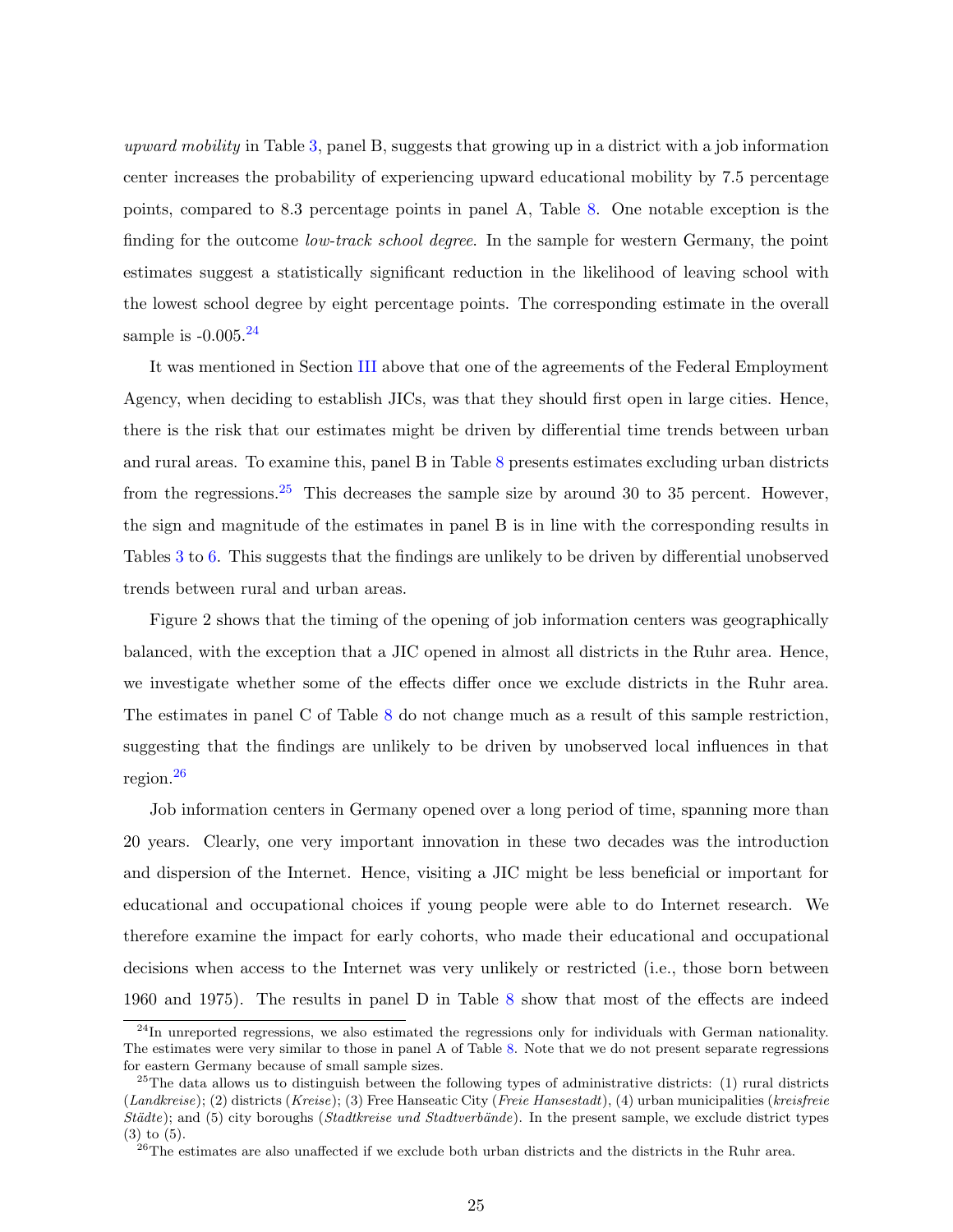larger in magnitude and significance among the older cohorts. For example, the estimate on the outcome variable university degree suggests that the likelihood of obtaining a technical college or university degree increased by 12 percentage points among those born between 1960 and 1975, compared to seven percentage points in Table [3.](#page-37-0)<sup>[27](#page-27-1)</sup>

Next, we explore the sensitivity of the estimates to various econometric specifications. In panel E in Table [8](#page-42-0) we also control for an additional linear time trend. This does not change the estimates considerably. Panel F reports estimates when we restrict the sample to individuals for whom the potential treatment years are within a range of 10 years around the opening of a JIC and also control for decade-state interaction terms. Again, the results are in line with the previous findings in Tables [3](#page-37-0) to [6.](#page-40-0)

The key identification assumption embodied in the estimation is that there were no other changes at the time JICs opened, relative to the areas where there were no JICs, that also influenced individuals' educational choices and labor market outcomes. In panel G, we test for the identification assumption with a falsification exercise. We estimate placebo regressions by moving the year of the opening of JICs forward six years. If our identification strategy is valid, then the measure for the availability of a JIC should have no impact on the various outcomes, since the individuals already made the educational choice many years before the JIC opened. Indeed, none of the point estimates in panel G of Table [8](#page-42-0) is different from zero at conventional significance levels. Moreover, the magnitude of most estimates is considerably lower compared to those in Tables [3](#page-37-0) to [6.](#page-40-0)

In sum, the various robustness exercises confirm that the opening and availability of job information centers impacts on individuals' educational choices and influences their labor market outcomes to some extent. The results are robust to various sample selections and different econometric specifications.

### IX. Conclusions

<span id="page-27-0"></span>In 1976, the German Federal Employment Agency opened its first job information center in West Berlin. Since then, 181 job information centers have opened throughout Germany. This paper quantifies the effects of the public and free provision of occupational knowledge through JICs on young adults' educational choices and labor market outcomes. More specifically, it assesses the argument of educators and policy makers that the provision of information on job

<span id="page-27-1"></span> $^{27}$ In unreported regressions, we also estimated the regressions for individuals born between 1975 and 1982. None of the point estimates were precisely estimated for these younger cohorts.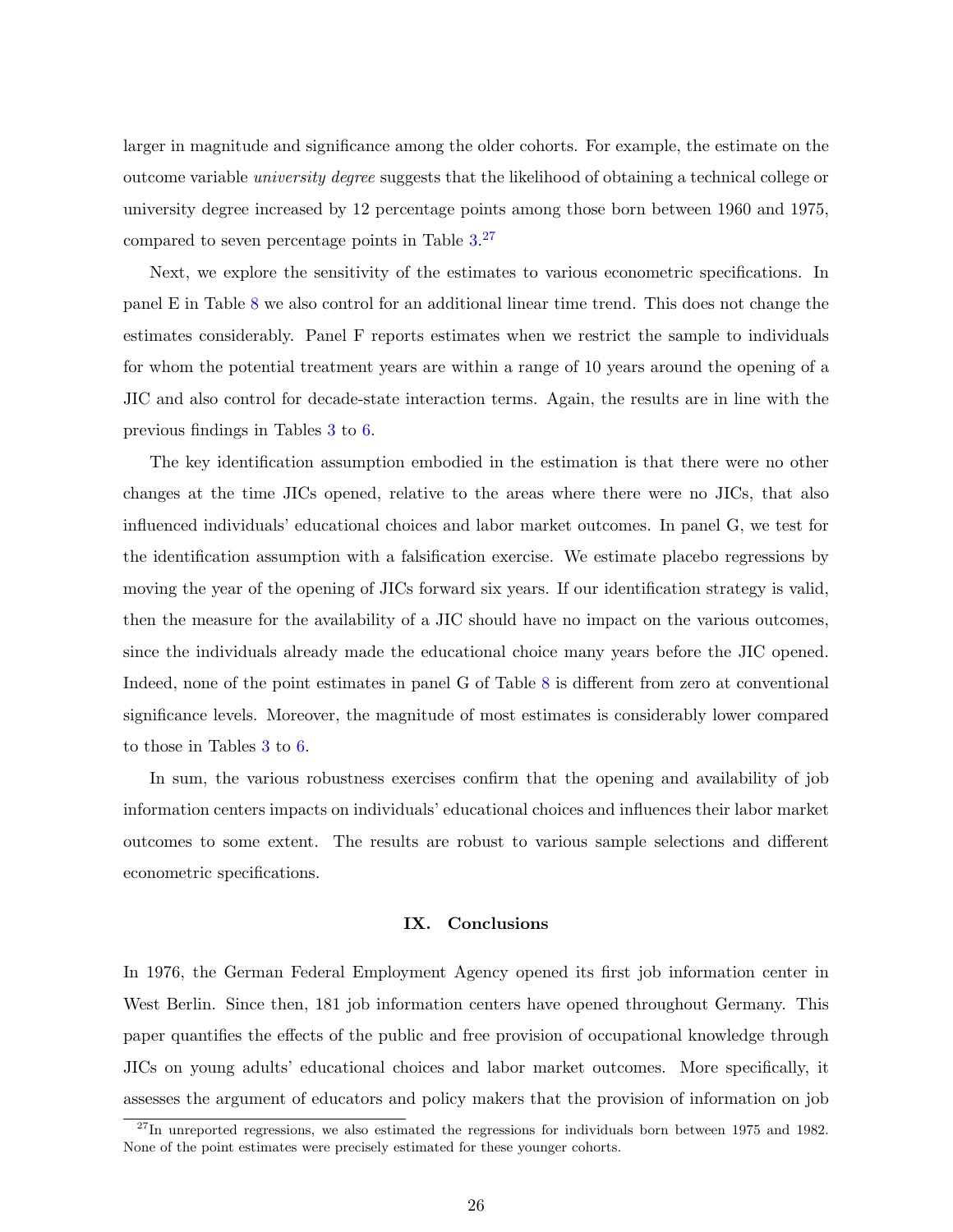types, employment prospects, earning profiles, and educational pathways to various occupations improves the quality of educational and labor market choices.

We exploit the variation across time and regions of the opening of job information centers in Germany using a difference-in-differences strategy. Our estimates suggest that individuals, who went to a low- or intermediate-track school when a JIC was available in their district of residence, have a significantly higher probability of obtaining the highest school degree, and of experiencing upward educational mobility. Those who grow up in an administrative district with a JIC are also less likely to become unemployed, or to involuntarily lose their job in the first five years after entering the labor market. Moreover, as adults, they have a higher likelihood of still living in the same district and federal state where they lived when at school. However, no empirical evidence was found that the information program significantly increased individuals' wages and income.

Our findings point toward improved welfare gains in the short-run, since people's upward educational mobility has been increased. However, the long-term impact of the information program is rather mixed. There is some evidence of improved job match quality, but no positive impact on wages and income. Overall, the results reveal the importance of policies that promote occupational information for young people's educational choices. As countries such as Finland and Luxembourg are considering implementing similar information programs−and Australia, Austria, and Switzerland also opened job information centers in the last two decades [\(Hirsch,](#page-44-11) [1974;](#page-44-11) Gödl, [1986;](#page-43-11) [Nowak,](#page-45-12) [1996\)](#page-45-12)–our findings provide useful insights that might guide future educational and vocational policy decisions.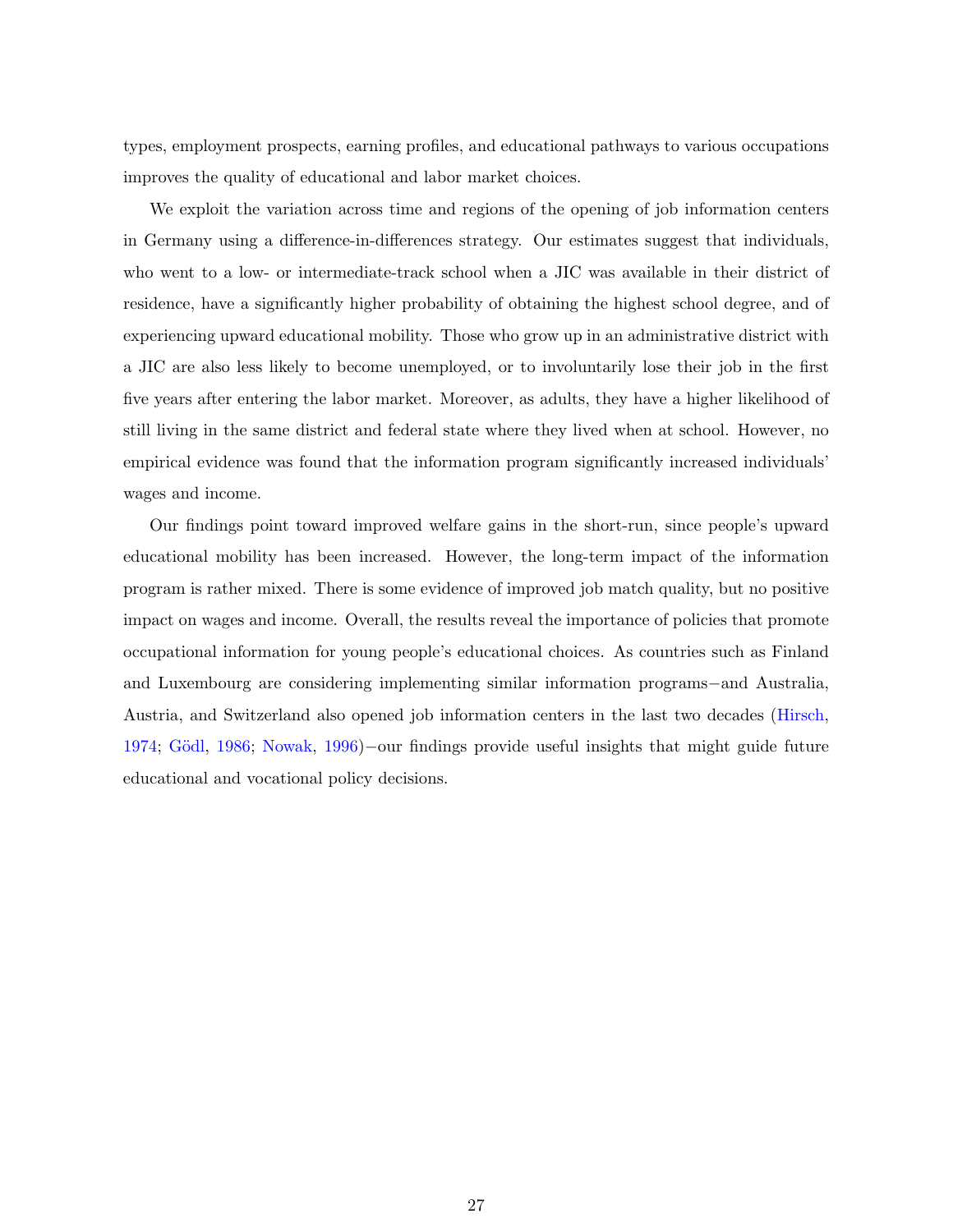### X. Figures and Tables

<span id="page-29-0"></span>

Figure 1: Development of Job Information Centers in West(ern) and Eastern Germany, by Year

Note: Own data collection. Since the mid-1970s, 181 job information centers have opened in Germany, of which 147 opened in West/western Germany, and 34 in eastern Germany. In Berlin, two out of six JICs closed in 2005 and 2006. For four JICs (Neumünster, Coesfeld, Kassel and Saarbrücken) no data on the opening year are available. This results in 141 JICs in western Germany, and 34 in eastern Germany in 2010, respectively, as shown in panel (a). Panel (b) is based on 413 districts in the whole of Germany in 2008, of which 327 were in western Germany and 86 in eastern Germany. Berlin is defined as western Germany.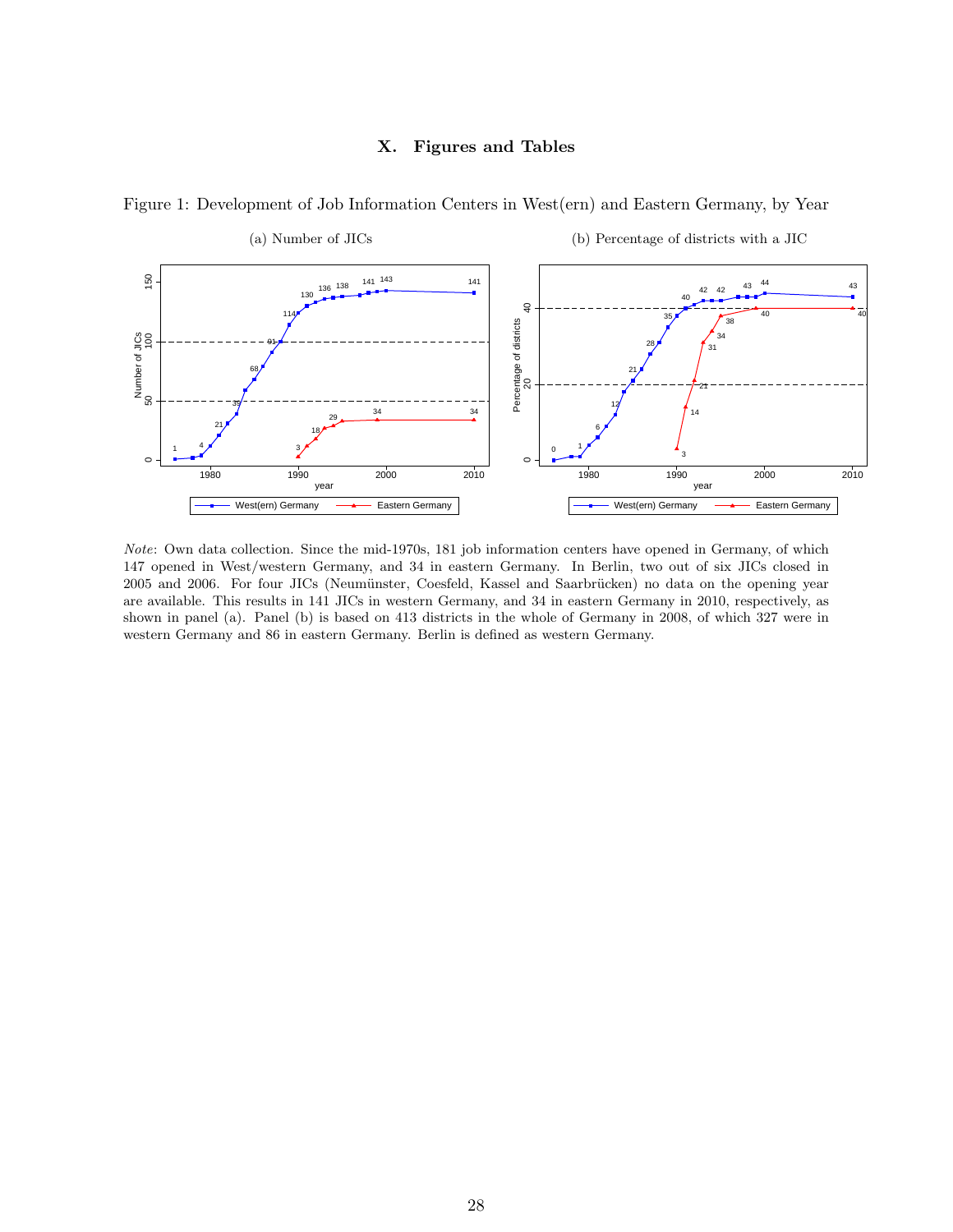

<span id="page-30-0"></span>Figure 2: Regional Distribution of Job Information Centers in Germany, on the District Level

Note: Own data collection. The maps are based on the shapefile VG250 provided by the Federal Agency for Cartography and Geodesy. Its administrative borders are as of December 31, 2008.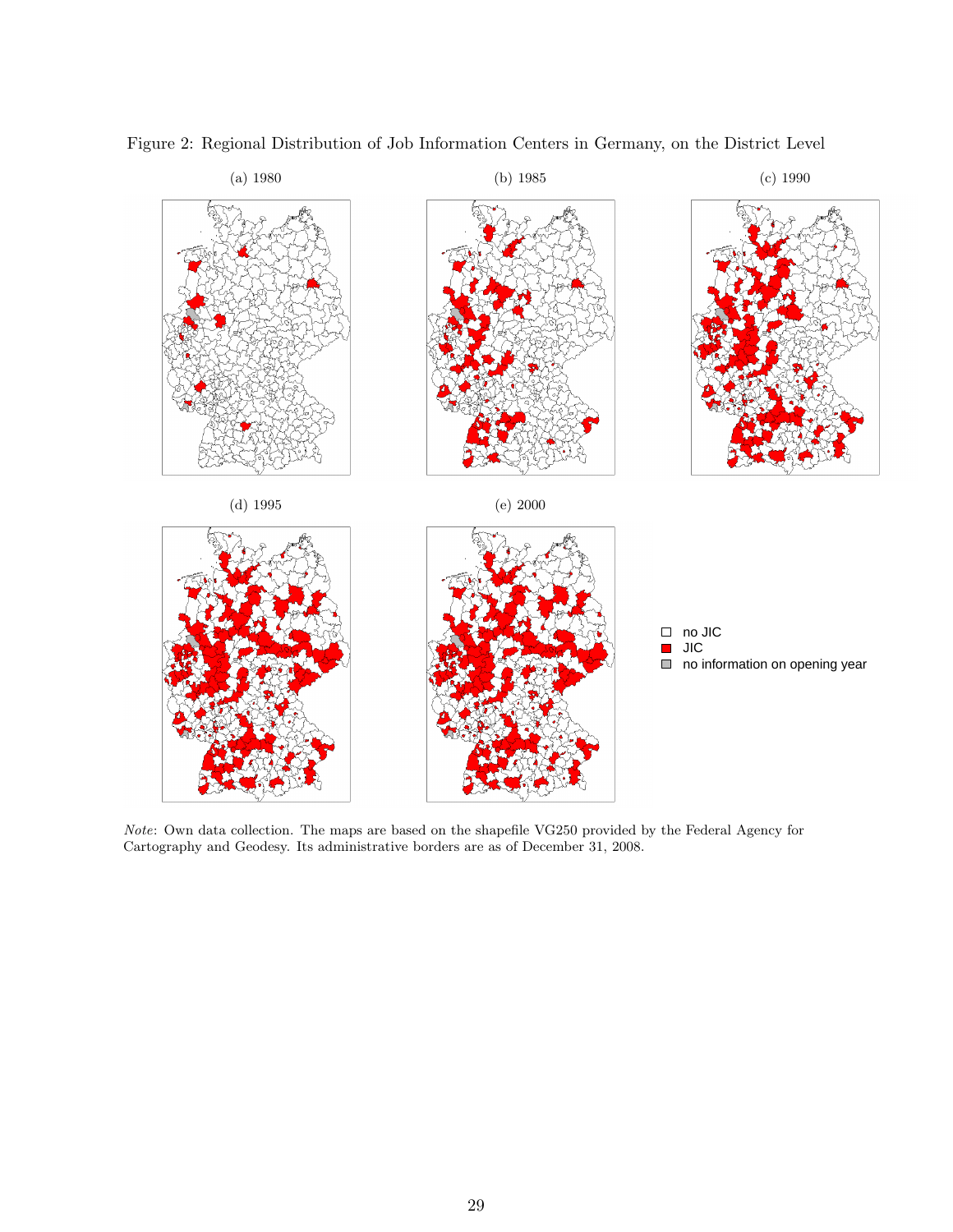Note: SIAB-R 7508, own calculations. All available observations. Reunified Germany since 1992. Graphics are based on 290 administrative districts that are Note: SIAB-R 7508, own calculations. All available observations. Reunified Germany since 1992. Graphics are based on 290 administrative districts that are distinguishable in the dataset, of which 133 include valid information on the opening of a JIC. Three JICs opened before 1980. distinguishable in the dataset, of which 133 include valid information on the opening of a JIC. Three JICs opened before 1980.



<span id="page-31-0"></span>Figure 3: Common Trends I, Education Figure 3: Common Trends I, Education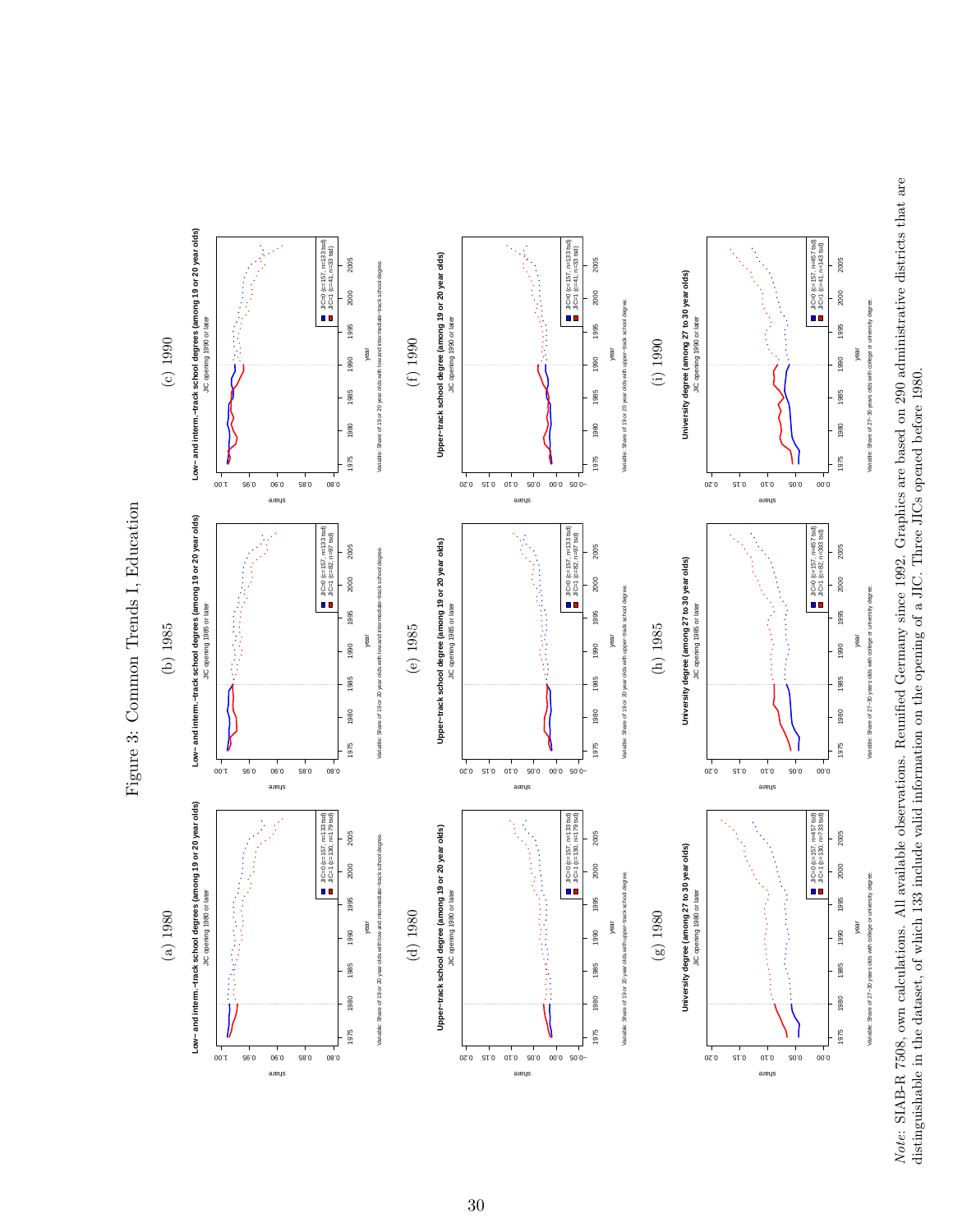Note: SIAB-R 7508, own calculations. All available observations. Reunified Germany since 1992. Graphics are based on 290 administrative districts that are Note: SIAB-R 7508, own calculations. All available observations. Reunified Germany since 1992. Graphics are based on 290 administrative districts that are distinguishable in the dataset, of which 133 include valid information on the opening of a JIC. Three JICs opened before 1980. distinguishable in the dataset, of which 133 include valid information on the opening of a JIC. Three JICs opened before 1980.



<span id="page-32-0"></span>Figure 4: Common Trends II, Five Years into the Labor Market (Incidence) Figure 4: Common Trends II, Five Years into the Labor Market (Incidence)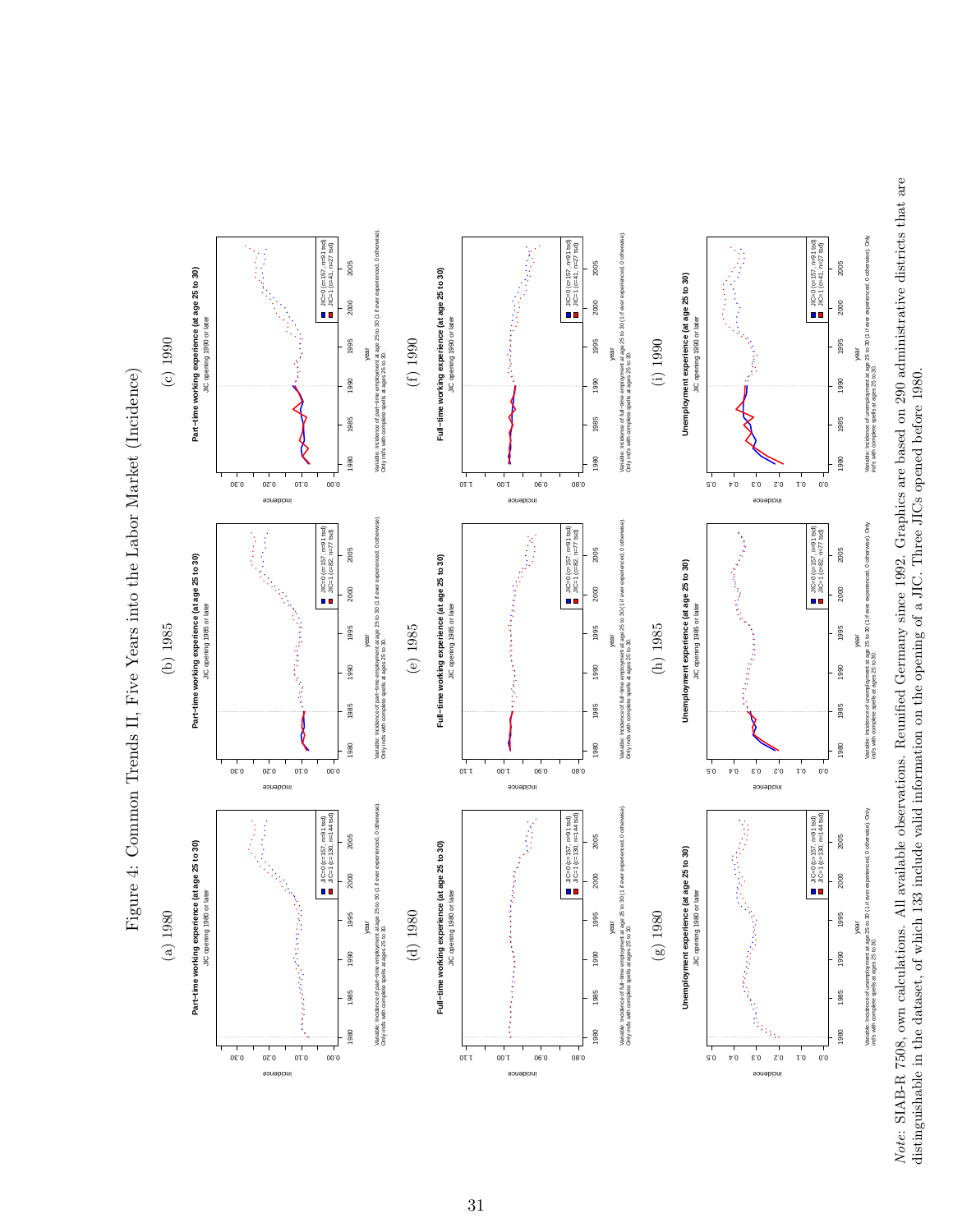<span id="page-33-0"></span>

Note: SIAB-R 7508, own calculations. All available observations. Reunified Germany since 1992. Graphics are based on 290 administrative districts that are Note: SIAB-R 7508, own calculations. All available observations. Reunified Germany since 1992. Graphics are based on 290 administrative districts that are<br>distinguishable in the dataset, of which 133 include valid informat distinguishable in the dataset, of which 133 include valid information on the opening of a JIC. Three JICs opened before 1980.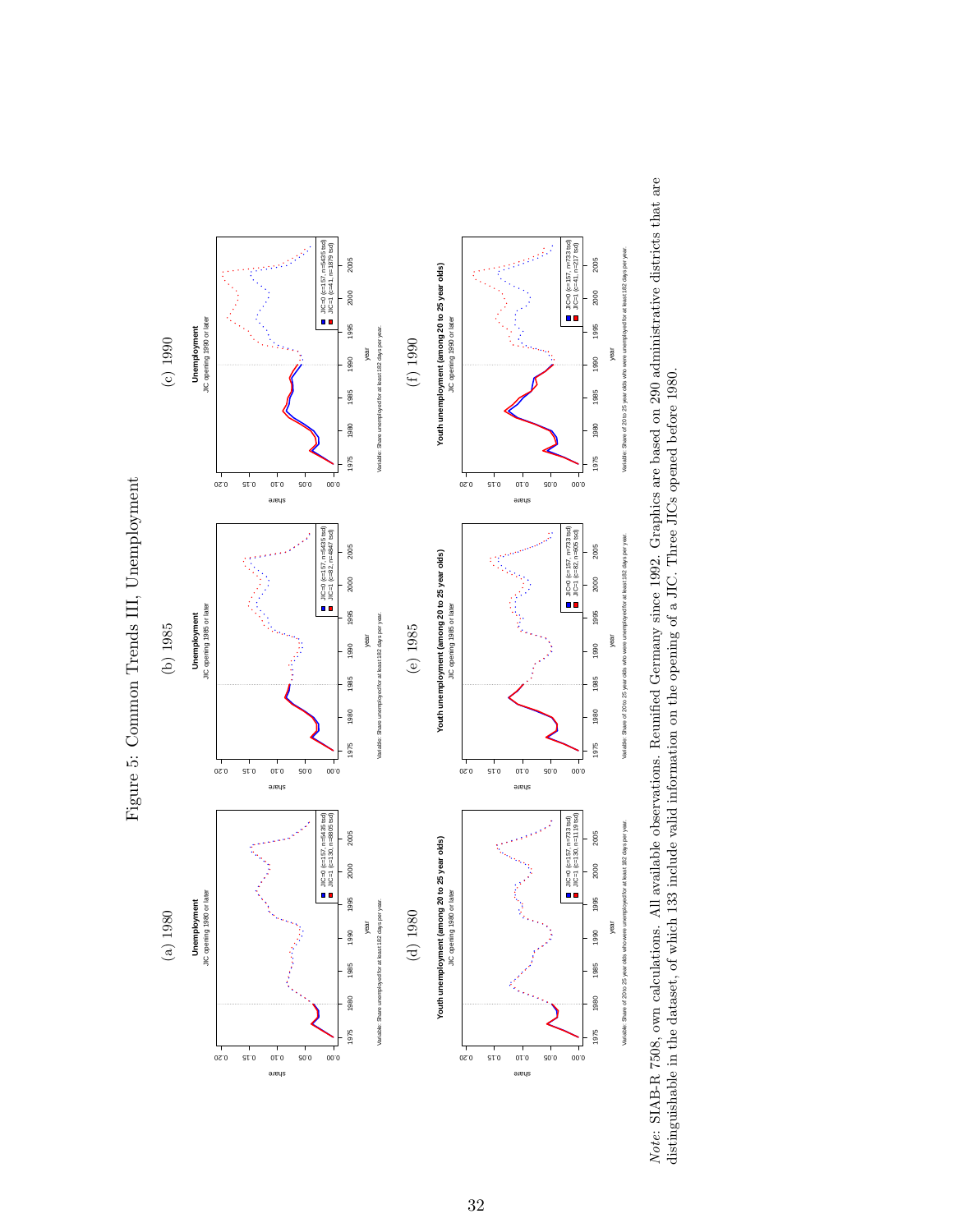Note: SIAB-R 7508, own calculations. All available observations. Reunified Germany since 1992. Graphics are based on 290 administrative districts that are distinguishable in the dataset, of which 133 include valid informat Note: SIAB-R 7508, own calculations. All available observations. Reunified Germany since 1992. Graphics are based on 290 administrative districts that are distinguishable in the dataset, of which 133 include valid information on the opening of a JIC. Three JICs opened before 1980.



# <span id="page-34-0"></span>Figure 6: Common Trends IV, Daily Pay Figure 6: Common Trends IV, Daily Pay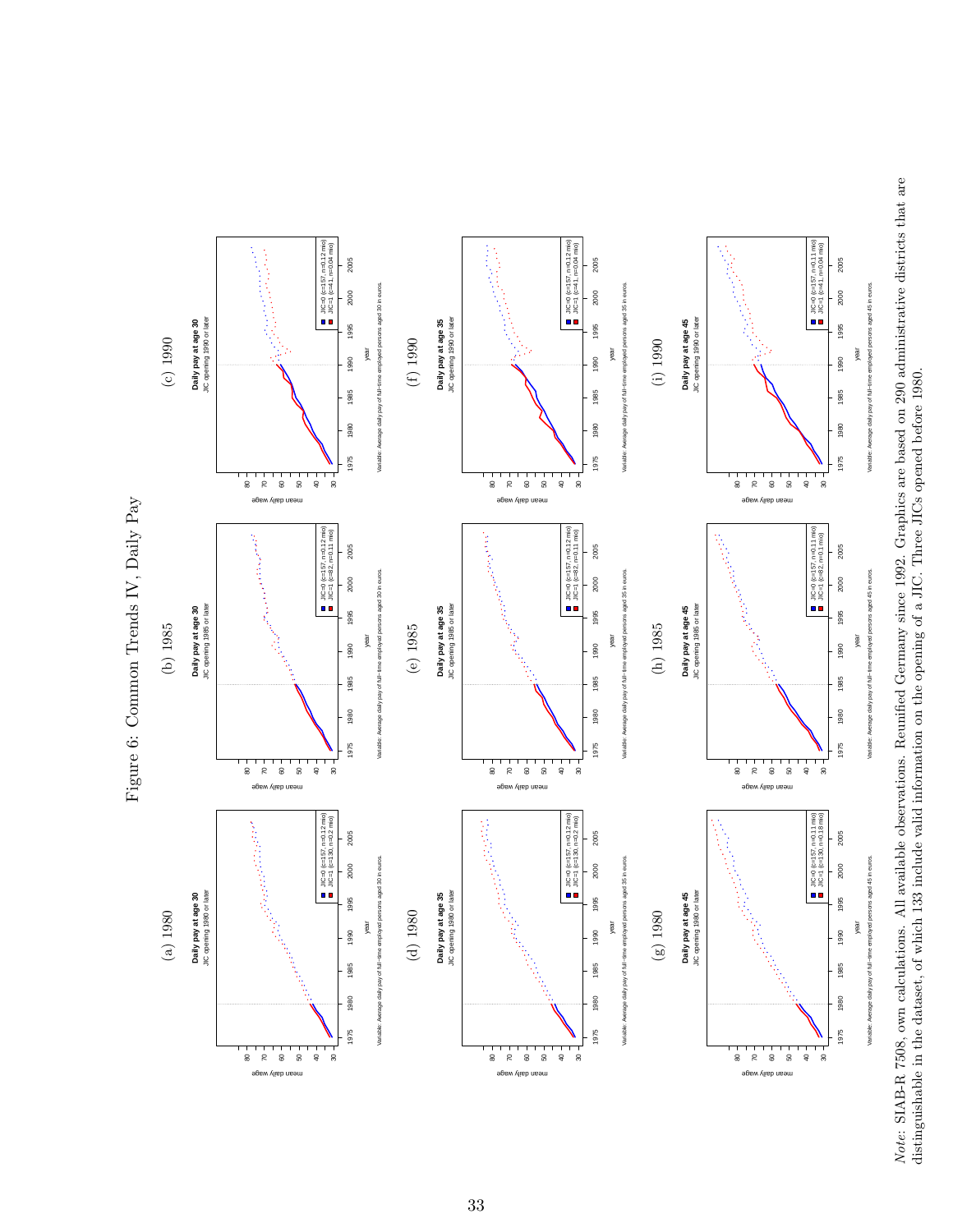<span id="page-35-0"></span>

| I now know more about                                                                      | Percentage of<br>respondents |
|--------------------------------------------------------------------------------------------|------------------------------|
| which school-leaving certificate you need for a particular occupation.                     | 67                           |
| how the apprenticeship is structured and what you have to do in it.                        | 61                           |
| how many places are available in the training program.                                     | 67                           |
| what you earn during an apprenticeship or how much the training costs.                     | 69                           |
| which physical and mental capabilities one ought to have to go into this field.            | 59                           |
| what the workplace is like and what the job consists of.                                   | 55                           |
| how much you earn after training.                                                          | 31                           |
| what kind of stress you can encounter in this field (dust, noise, and health risks).       | 36                           |
| how high the risk of unemployment is.                                                      | 19                           |
| what you can do to advance in this occupation.                                             | 60                           |
| which higher-level occupations one can obtain qualifications for through further training. | 55                           |

Table 1: Survey about the Increase in Knowledge

Source: [Schweikert and Meissner](#page-45-8) [\(1984\)](#page-45-8), p. 143, Table 59. Translated into English.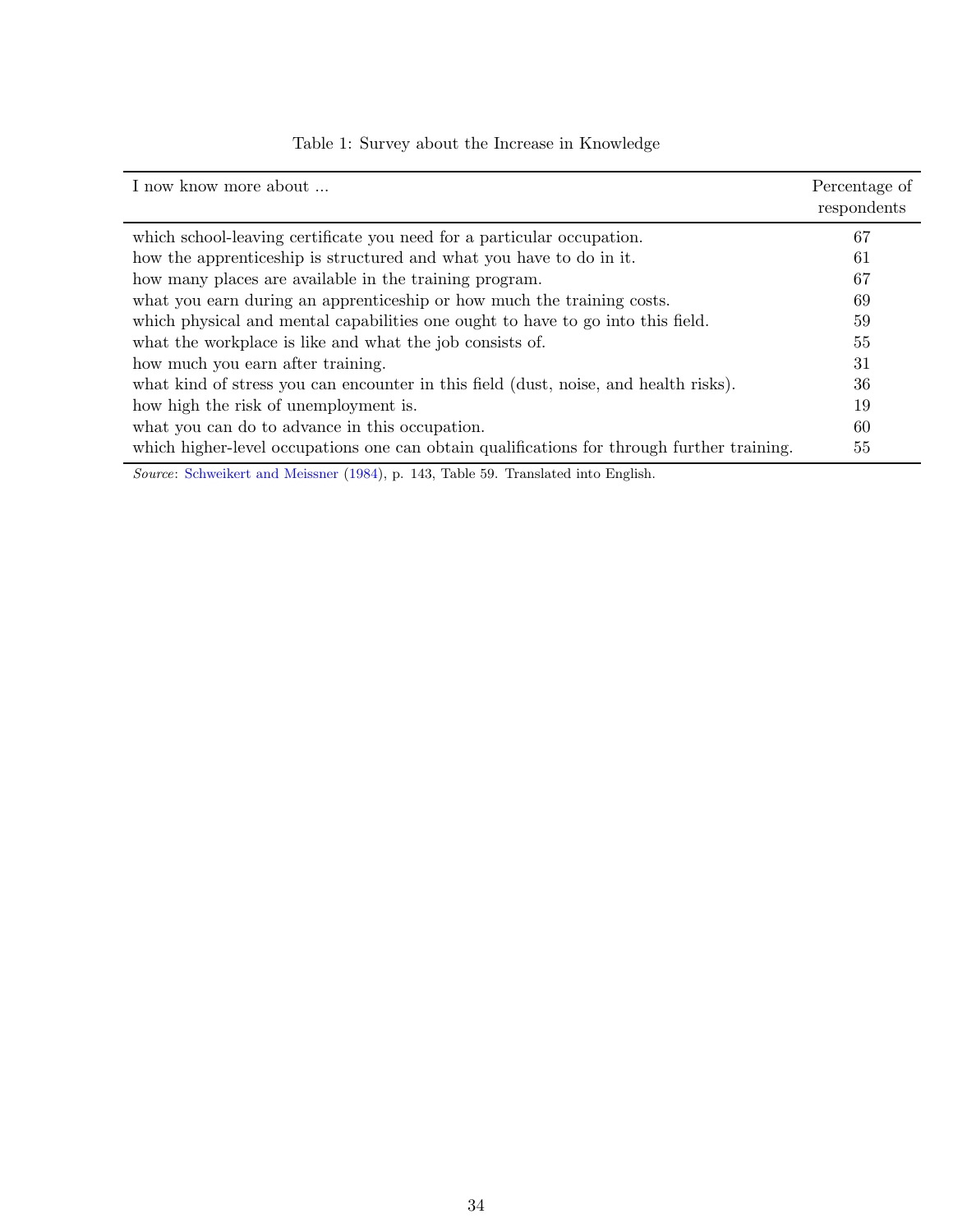|                                                                                 |                               | Full Sample |            |        | Reduced Sample I |           |          |                                                                                                                           | Reduced Sample II                                                                                                                                           |
|---------------------------------------------------------------------------------|-------------------------------|-------------|------------|--------|------------------|-----------|----------|---------------------------------------------------------------------------------------------------------------------------|-------------------------------------------------------------------------------------------------------------------------------------------------------------|
|                                                                                 | $_{\rm H C}$<br>$\frac{1}{2}$ | JЦ          | ◁          | No JIC | ЭIС              | ◁         | No JIC   | ЭIС                                                                                                                       | ◁                                                                                                                                                           |
| Outcome variables                                                               |                               |             |            |        |                  |           |          |                                                                                                                           |                                                                                                                                                             |
| $Education$ and educational mobility                                            |                               |             |            |        |                  |           |          |                                                                                                                           |                                                                                                                                                             |
| Low-track school degree                                                         | 71.7                          | 0.10        | $-0.07**$  | 0.28   | 0.23             | $-0.05**$ | 0.29     |                                                                                                                           | $-0.07**$                                                                                                                                                   |
| Intermediate-track school degree                                                | 0.43                          | 0.31        | $-0.12**$  | 0.65   | 0.62             | $-0.03$   | 0.63     |                                                                                                                           | $-0.01$                                                                                                                                                     |
| Upper-track school degree                                                       | 0.40                          | 0.59        | $0.19**$   | 0.07   | 0.15             | $0.08**$  | 0.08     |                                                                                                                           | $0.07***$                                                                                                                                                   |
| Upward educational mobility                                                     | 0.10                          | 0.12        | $0.02***$  | 0.15   | 0.26             | $0.11***$ | $0.16\,$ |                                                                                                                           | $0.11**$                                                                                                                                                    |
| University degree                                                               | 0.23                          | 0.24        | $0.01$     | 0.05   | 0.05             | 0.00      | 0.06     | $0.33$<br>$0.62$<br>$0.15$<br>$0.05$<br>$0.05$                                                                            | $-0.01$                                                                                                                                                     |
| Labor market attachment                                                         |                               |             |            |        |                  |           |          |                                                                                                                           |                                                                                                                                                             |
| Incidence part-time employment                                                  | 0.13                          | 0.20        | $0.07***$  | 0.08   | 0.12             | $0.04***$ | 0.07     |                                                                                                                           | $0.05**$                                                                                                                                                    |
| Incidence full-time employment                                                  | 0.97                          | 0.95        | $-0.02*$   | 0.98   | 0.98             | $-0.01$   | 0.98     | $\begin{array}{c} 0.12 \\ 0.98 \end{array}$                                                                               | $-0.01$                                                                                                                                                     |
| Incidence unemployment                                                          | 0.28                          | 0.32        | $0.04*$    | 0.27   | 0.34             | $0.06***$ | 0.26     | $\!0.34\!$                                                                                                                | $0.07***$                                                                                                                                                   |
| Duration part-time employment                                                   | 4.24                          | $6.71\,$    | $2.47***$  | 2.25   | 3.45             | $1.20*$   | 2.12     | 3.46                                                                                                                      | $1.34*$                                                                                                                                                     |
| Duration full-time employment                                                   | 46.81                         | 45.25       | $-1.57*$   | 48.41  | 46.14            | $-2.27*$  | 48.37    | 46.11                                                                                                                     | $-2.26*$                                                                                                                                                    |
| Duration unemployment                                                           | 2.22                          | 2.76        | $0.54*$    | 2.30   | 3.18             | $0.88^*$  | 1.99     | 3.19                                                                                                                      | $1.20**$                                                                                                                                                    |
| Job search and job matching                                                     |                               |             |            |        |                  |           |          |                                                                                                                           |                                                                                                                                                             |
| Search duration                                                                 | 3.25                          | 3.58        | $\,0.32$   | 3.24   | 3.91             | $\!79.0$  | 3.42     | 3.92                                                                                                                      | $0.51\,$                                                                                                                                                    |
| Stayed in district                                                              | 0.64                          | 0.74        | $0.10**$   | 0.71   | 0.81             | $0.10**$  | 0.66     | 0.81                                                                                                                      | $0.15***$                                                                                                                                                   |
| Stayed in state                                                                 | 0.83                          | 0.87        | $0.04**$   | 0.87   | 0.92             | $0.05***$ | $0.85\,$ | 0.92                                                                                                                      | $0.07***$                                                                                                                                                   |
| Share involuntary job changes                                                   | 0.16                          | 0.15        | $-0.00$    | 0.18   | 0.18             | $-0.00$   | 0.21     | 0.18                                                                                                                      | $-0.03$                                                                                                                                                     |
| Daily Pay                                                                       |                               |             |            |        |                  |           |          |                                                                                                                           |                                                                                                                                                             |
| Pay first job                                                                   | 47.54                         | 50.74       | $3.20***$  | 43.25  | 48.98            | $5.73**$  | 42.16    | 48.91                                                                                                                     | $6.75***$                                                                                                                                                   |
| Pay at age 35                                                                   | 75.03                         | 84.23       | $9.20***$  | 66.48  | 75.27            | 8.79**    | 68.50    | 75.27                                                                                                                     | $6.77*$                                                                                                                                                     |
| Pay last job                                                                    |                               | 1,649       | $-166*$    | 1,547  | 1,520            | $-26.51$  | 1,583    | 1,517                                                                                                                     | $-66.03$                                                                                                                                                    |
| Net income                                                                      | $1,815$<br>$1,575$            | 1,203       | $-372**$   | 1,401  | 175              | $-226**$  | 1,514    | 1,173                                                                                                                     | $-341**$                                                                                                                                                    |
| Main explanatory variables                                                      |                               |             |            |        |                  |           |          |                                                                                                                           |                                                                                                                                                             |
| Year of birth                                                                   | 1969                          | 1978        | $9.04***$  | 1968   | 1978             | $10.02**$ | 1964     | 1978                                                                                                                      | $13.55***$                                                                                                                                                  |
| Female                                                                          | 0.52                          | $0.46$      | $-0.05***$ | 0.51   | $0.40\,$         | $-0.10**$ | 0.50     | $0.40\,$                                                                                                                  | $-0.10**$                                                                                                                                                   |
| Migrant background                                                              | 0.01                          | 0.04        | $0.03**$   | 0.01   | 0.06             | $0.04***$ | 0.01     | $0.06\,$                                                                                                                  | $0.05**$                                                                                                                                                    |
| Lower-track school <sup>a</sup>                                                 | 0.22                          | 0.16        | $-0.06**$  | 0.35   | 0.34             | $-0.01$   | 0.38     | 0.34                                                                                                                      | $-0.03$                                                                                                                                                     |
| $\rm{Intermediate\text{-}track\,\, school^{a}}$                                 | 0.40                          | 0.30        | $-0.11**$  | 0.65   | $0.66\,$         | $0.01\,$  | 0.62     | $0.66\,$                                                                                                                  | 0.03                                                                                                                                                        |
| Upper-track school <sup>a</sup>                                                 | 0.38                          | 0.55        | $0.17**$   | 0.00   | 0.00             | $0.00$    | 0.00     | $0.00\,$                                                                                                                  | 0.00                                                                                                                                                        |
| Father with upper-track school degree                                           | 0.19                          | 0.35        | $0.15***$  | 0.09   | 0.19             | $0.10**$  | 0.09     | 0.19                                                                                                                      | $0.11***$                                                                                                                                                   |
| Mother with upper-track school degree                                           | 0.11                          | 0.25        | $0.14***$  | 0.05   | 0.13             | $0.08**$  | 0.05     | 0.13                                                                                                                      | $0.08**$                                                                                                                                                    |
| Population density <sup>b</sup>                                                 | 4.85                          | 6.90        | $2.05**$   | 4.54   | 6.60             | $2.06**$  | 6.32     | 6.60                                                                                                                      | $0.28*$                                                                                                                                                     |
| Number of individuals                                                           | 3,699                         | 1,533       |            | 2,214  | 652              |           | 814      | 651                                                                                                                       |                                                                                                                                                             |
| residence at time of potential treatment.<br>Note: IAB-ALWA. Columns 3, 6 and 9 |                               |             |            |        |                  |           |          | + Significant at the ten percent level. * Significant at the five percent level. ** Significant at the one percent level. | report p-values from two-group mean comparison t-tests. <sup>4</sup> Measured at the time of potential treatment. <sup>4</sup> Measured for the district of |
|                                                                                 |                               |             |            |        |                  |           |          |                                                                                                                           |                                                                                                                                                             |

<span id="page-36-0"></span>Table 2: Summary Statistics Table 2: Summary Statistics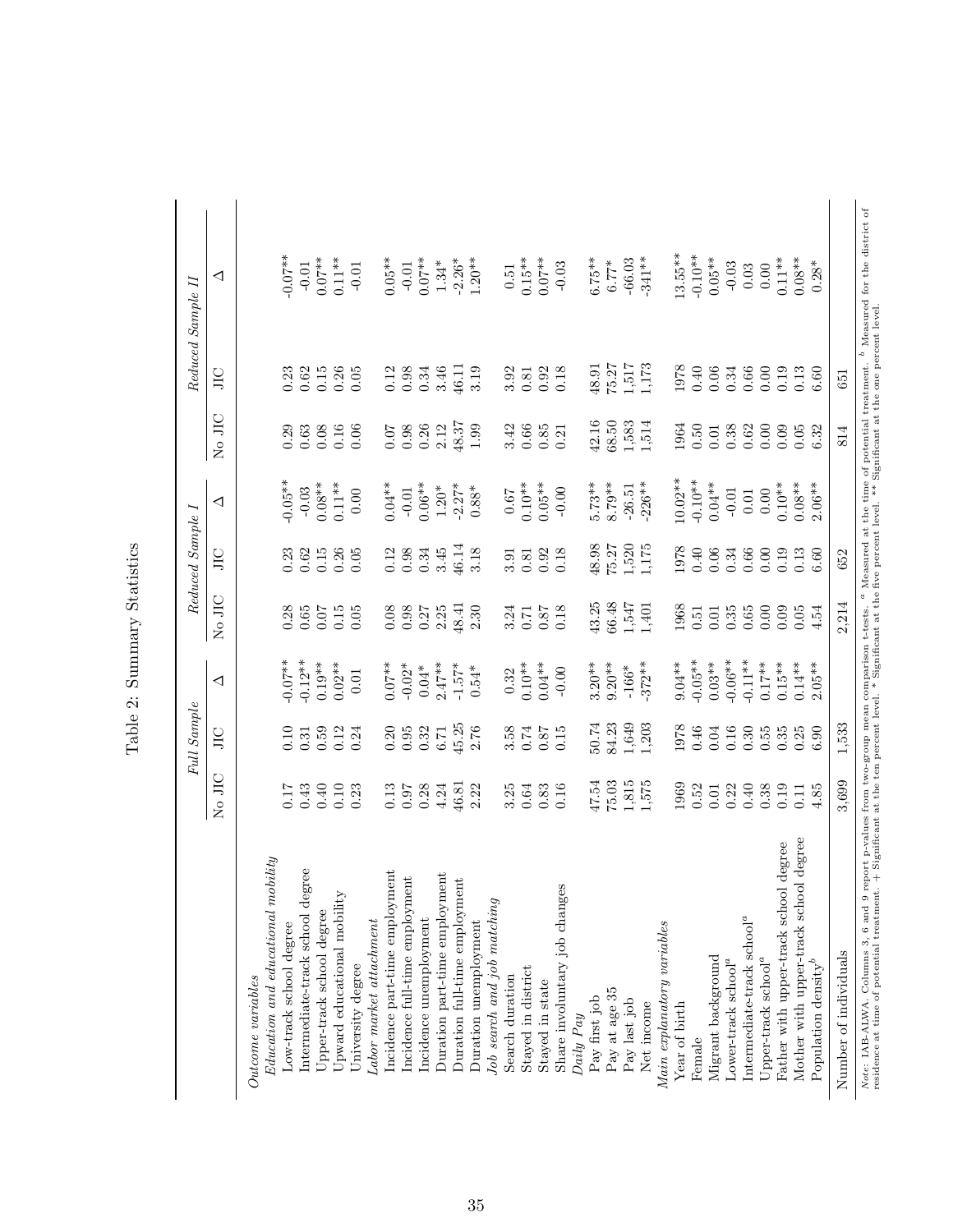<span id="page-37-0"></span>

| Dependent variable:     | Low-track<br>school degree<br>$\left( 1\right)$ | Interm.-track<br>school degree<br>$\left( 2\right)$ | Upper-track<br>school degree<br>(3) | Upward<br>mobility<br>$\left( 4\right)$ | University<br>degree<br>(5) |
|-------------------------|-------------------------------------------------|-----------------------------------------------------|-------------------------------------|-----------------------------------------|-----------------------------|
|                         |                                                 | Panel A: Full sample                                |                                     |                                         |                             |
| Job information center  | $-0.004$                                        | $-0.015$                                            | 0.019                               | $0.033*$                                | 0.032                       |
|                         | (0.014)                                         | (0.019)                                             | (0.014)                             | (0.014)                                 | (0.021)                     |
| Adjusted $\mathbb{R}^2$ | 0.595                                           | 0.563                                               | 0.734                               | 0.154                                   | 0.344                       |
| Number of individuals   | 5,232                                           | 5,232                                               | 5,232                               | 5,232                                   | 4,972                       |
|                         |                                                 | Panel B: Reduced sample I                           |                                     |                                         |                             |
| Job information center  | $-0.005$                                        | $-0.064$ <sup>+</sup>                               | $0.069**$                           | $0.075**$                               | $0.054**$                   |
|                         | (0.028)                                         | (0.034)                                             | (0.023)                             | (0.029)                                 | (0.021)                     |
| Adjusted $\mathbb{R}^2$ | 0.544                                           | 0.362                                               | 0.055                               | 0.093                                   | 0.065                       |
| Number of individuals   | 2,866                                           | 2,866                                               | 2,866                               | 2,866                                   | 2,737                       |
|                         |                                                 | Panel C: Reduced sample II                          |                                     |                                         |                             |
| Job information center  | $-0.025$                                        | $-0.095*$                                           | $0.120**$                           | $0.121**$                               | $0.108**$                   |
|                         | (0.031)                                         | (0.042)                                             | (0.035)                             | (0.039)                                 | (0.036)                     |
| Adjusted $\mathbb{R}^2$ | 0.491                                           | 0.318                                               | 0.094                               | 0.114                                   | 0.080                       |
| Number of individuals   | 1,465                                           | 1,465                                               | 1,465                               | 1,465                                   | 1,387                       |

Table 3: Education and Educational Mobility

Note: ALWA-ADIAB. OLS regressions. Each estimate represents the coefficient from a different regression. Standard errors (in parentheses) are clustered on the district level. All specifications control for a female and migrant dummy, dummies for year of birth, dummies for district of residence and school track attended at time of potential treatment, dummies for mothers' and fathers' highest school qualification, and dummies for population density on the district level at time of potential treatment (10 groups). See Table [A-3](#page-51-0) in the Appendix for detailed regression output. Reduced sample I only includes individuals in low- and intermediate-track schools (Hauptschule and Realschule) at the time of potential treatment. Reduced sample II consists of Reduced Sample I individuals, but only those who lived at the time of potential treatment in districts in which a job information center opened between 1976 and 2010. + Significant at the ten percent level. \* Significant at the five percent level. \*\* Significant at the one percent level.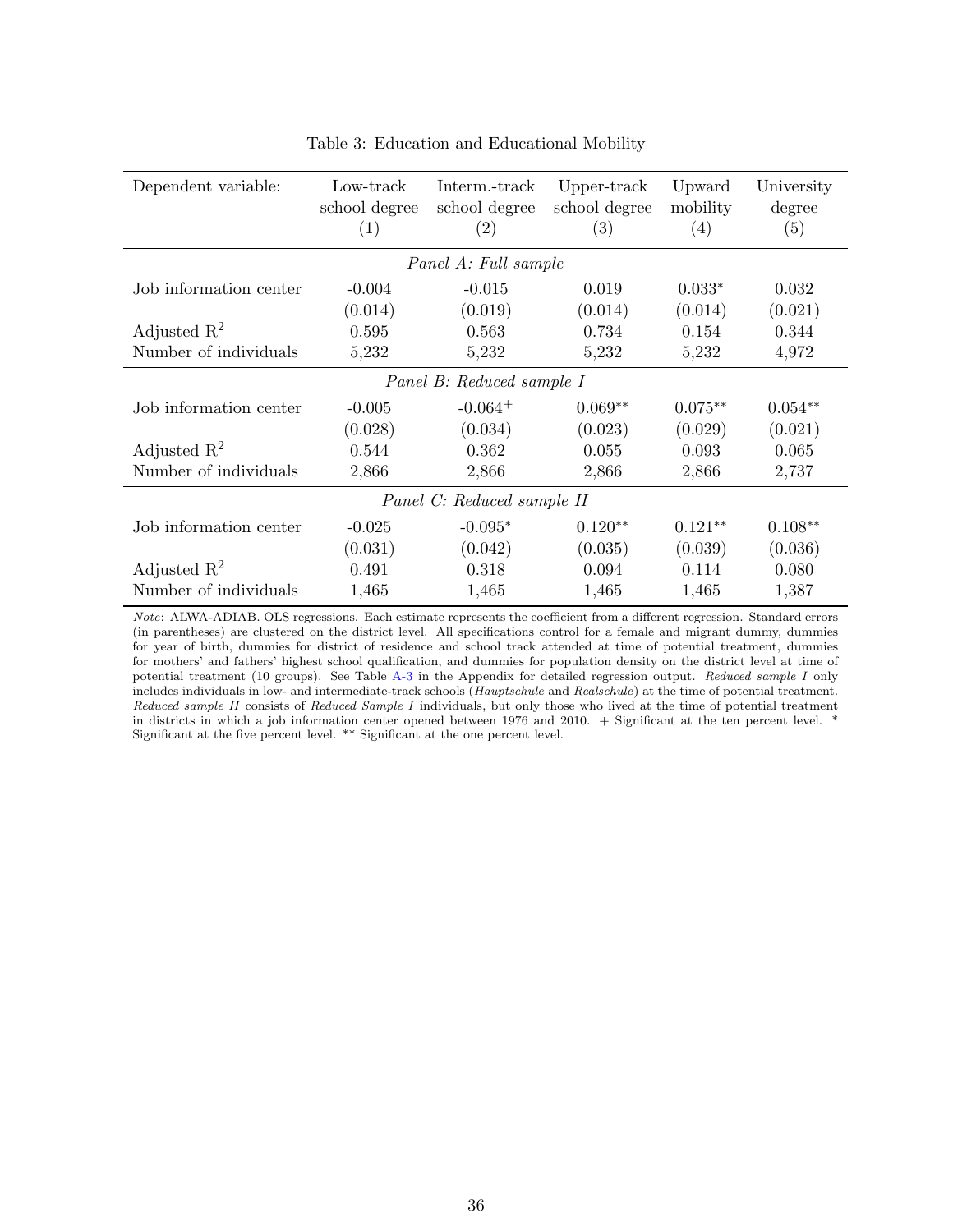<span id="page-38-0"></span>

|                         |                              | Incidence $(yes/no)$         |                          |                              | Duration (months)            |                          |
|-------------------------|------------------------------|------------------------------|--------------------------|------------------------------|------------------------------|--------------------------|
| Dependent variable:     | Part-time<br>employed<br>(1) | Full-time<br>employed<br>(2) | Unem-<br>ployment<br>(3) | Part-time<br>employed<br>(4) | Full-time<br>employed<br>(5) | Unem-<br>ployment<br>(6) |
|                         |                              | Panel A: Full sample         |                          |                              |                              |                          |
| Job information center  | $-0.010$<br>(0.028)          | $-0.010$<br>(0.014)          | $-0.077+$<br>(0.041)     | 0.056<br>(1.157)             | $2.811*$<br>(1.257)          | $-0.658$<br>(0.547)      |
| Adjusted $\mathbb{R}^2$ | 0.095                        | 0.034                        | 0.043                    | 0.088                        | 0.046                        | 0.021                    |
| Number of individuals   | 3,286                        | 3,286                        | 3,359                    | 3,286                        | 3,286                        | 3,359                    |
|                         |                              | Panel B: Reduced Sample I    |                          |                              |                              |                          |
| Job information center  | 0.008                        | 0.009                        | $-0.101 +$               | 0.083                        | 1.541                        | $-0.767$                 |
|                         | (0.033)                      | (0.016)                      | (0.055)                  | (1.285)                      | (1.613)                      | (0.679)                  |
| Adjusted $\mathbb{R}^2$ | 0.053                        | 0.017                        | 0.080                    | 0.007                        | 0.027                        | 0.052                    |
| Number of individuals   | 2,160                        | 2,160                        | 2,198                    | 2,160                        | 2,160                        | 2,198                    |
|                         |                              | Panel C: Reduced Sample II   |                          |                              |                              |                          |
| Job information center  | $-0.030$                     | 0.006                        | $-0.080$                 | $-1.183$                     | 2.390                        | $-0.061$                 |
|                         | (0.040)                      | (0.018)                      | (0.071)                  | (1.750)                      | (2.122)                      | (0.645)                  |
| Adjusted $\mathbb{R}^2$ | 0.075                        | 0.045                        | 0.069                    | 0.029                        | 0.007                        | 0.054                    |
| Number of individuals   | 1,075                        | 1,075                        | 1,094                    | 1,075                        | 1,075                        | 1,094                    |

Table 4: Labor Market Attachment

Note: ALWA-ADIAB. OLS regressions. Each estimate represents the coefficient from a different regression. Standard errors (in parentheses) are clustered on the district level. All specifications control for a female and migrant dummy, dummies for year of birth, dummies for district of residence and school track attended at time of potential treatment, dummies for mothers' and fathers' highest school qualification, and dummies for population density on the district level at time of potential treatment (10 groups). See Table [A-3](#page-51-0) in the Appendix for detailed regression output. Reduced sample I only includes individuals in low- and intermediate-track schools (Hauptschule and Realschule) at the time of potential treatment. Reduced sample II consists of Reduced Sample I individuals, but only those who lived at the time of potential treatment in districts in which a job information center opened between 1976 and 2010. + Significant at the ten percent level. \* Significant at the five percent level. \*\* Significant at the one percent level.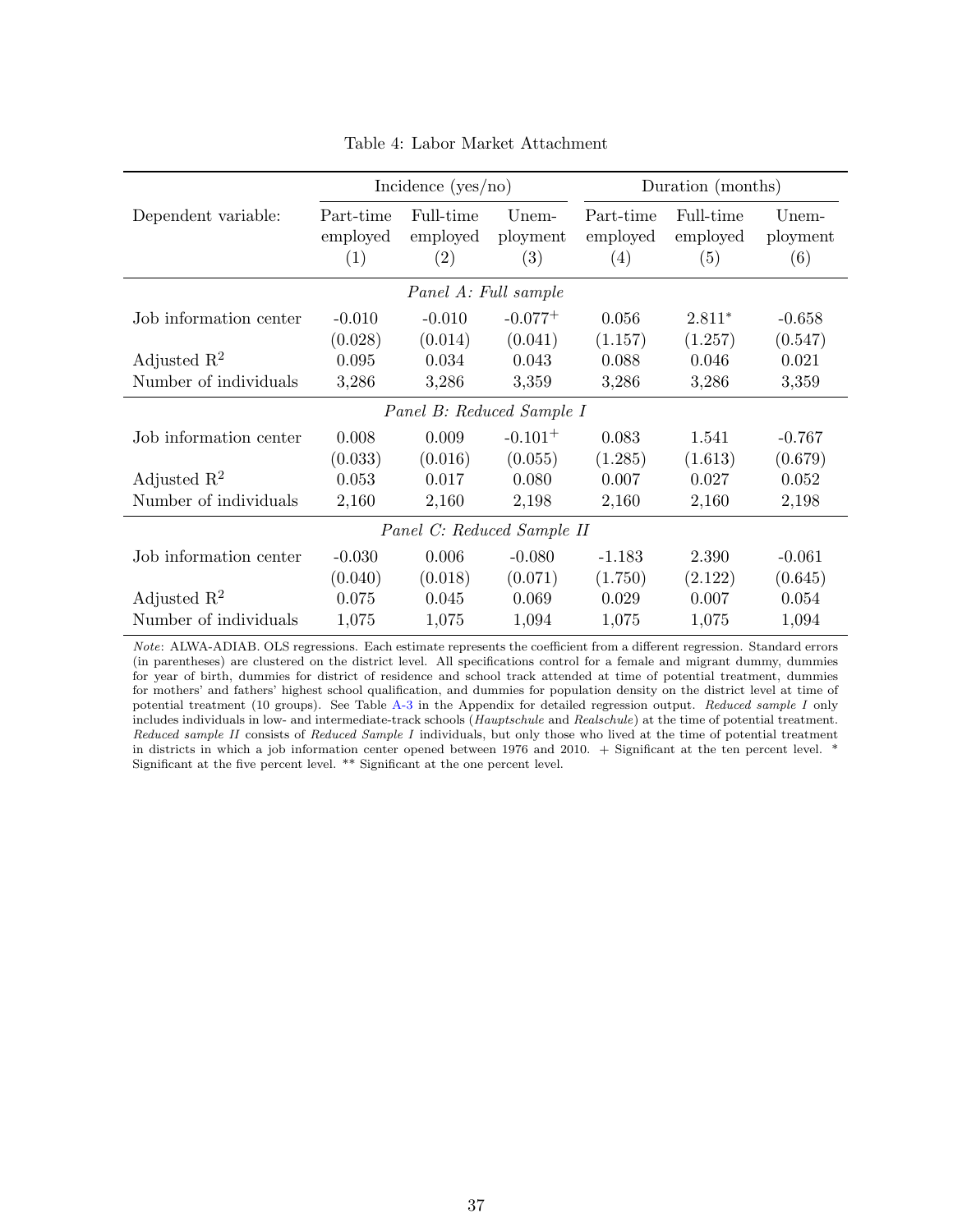<span id="page-39-0"></span>

|                         | Search<br>duration<br>(1) | Stayed<br>in district<br>(2) | Stayed<br>in state<br>(3) | Share invol.<br>job changes<br>(4) |
|-------------------------|---------------------------|------------------------------|---------------------------|------------------------------------|
|                         |                           | Panel A: Full sample         |                           |                                    |
| Job information center  | $-0.968$                  | $0.072**$                    | 0.027                     | $-0.051+$                          |
|                         | (0.801)                   | (0.025)                      | (0.019)                   | (0.027)                            |
| Adjusted $\mathbb{R}^2$ | 0.001                     | 0.242                        | 0.181                     | 0.034                              |
| Number of individuals   | 3,366                     | 5,213                        | 5,215                     | 2,427                              |
|                         |                           | Panel B: Reduced sample I    |                           |                                    |
| Job information center  | $-1.431$                  | $0.082*$                     | $0.040^{+}$               | $-0.079+$                          |
|                         | (1.016)                   | (0.032)                      | (0.022)                   | (0.044)                            |
| Adjusted $\mathbb{R}^2$ | 0.048                     | 0.244                        | 0.223                     | 0.007                              |
| Number of individuals   | 2,205                     | 2,864                        | 2,864                     | 1,479                              |
|                         |                           | Panel B: Reduced sample II   |                           |                                    |
| Job information center  | $-1.821$                  | 0.018                        | 0.012                     | $-0.123+$                          |
|                         | (1.503)                   | (0.045)                      | (0.032)                   | (0.063)                            |
| Adjusted $\mathbb{R}^2$ | 0.096                     | 0.202                        | 0.133                     | 0.016                              |
| Number of individuals   | 1,098                     | 1,463                        | 1,463                     | 731                                |

Table 5: Job Search and Job Matching

Note: ALWA-ADIAB. OLS regressions. Each estimate represents the coefficient from a different regression. Standard errors (in parentheses) are clustered on the district level. All specifications control for a female and migrant dummy, dummies for year of birth, dummies for district of residence and school track attended at time of potential treatment, dummies for mothers' and fathers' highest school qualification, and dummies for population density on the district level at time of potential treatment (10 groups). See Table [A-3](#page-51-0) in the Appendix for detailed regression output. Reduced sample I only includes individuals in low- and intermediate-track schools (Hauptschule and Realschule) at the time of potential treatment. Reduced sample II consists of Reduced Sample I individuals, but only those who lived at the time of potential treatment in districts in which a job information center opened between 1976 and 2010. + Significant at the ten percent level. \* Significant at the five percent level. \*\* Significant at the one percent level.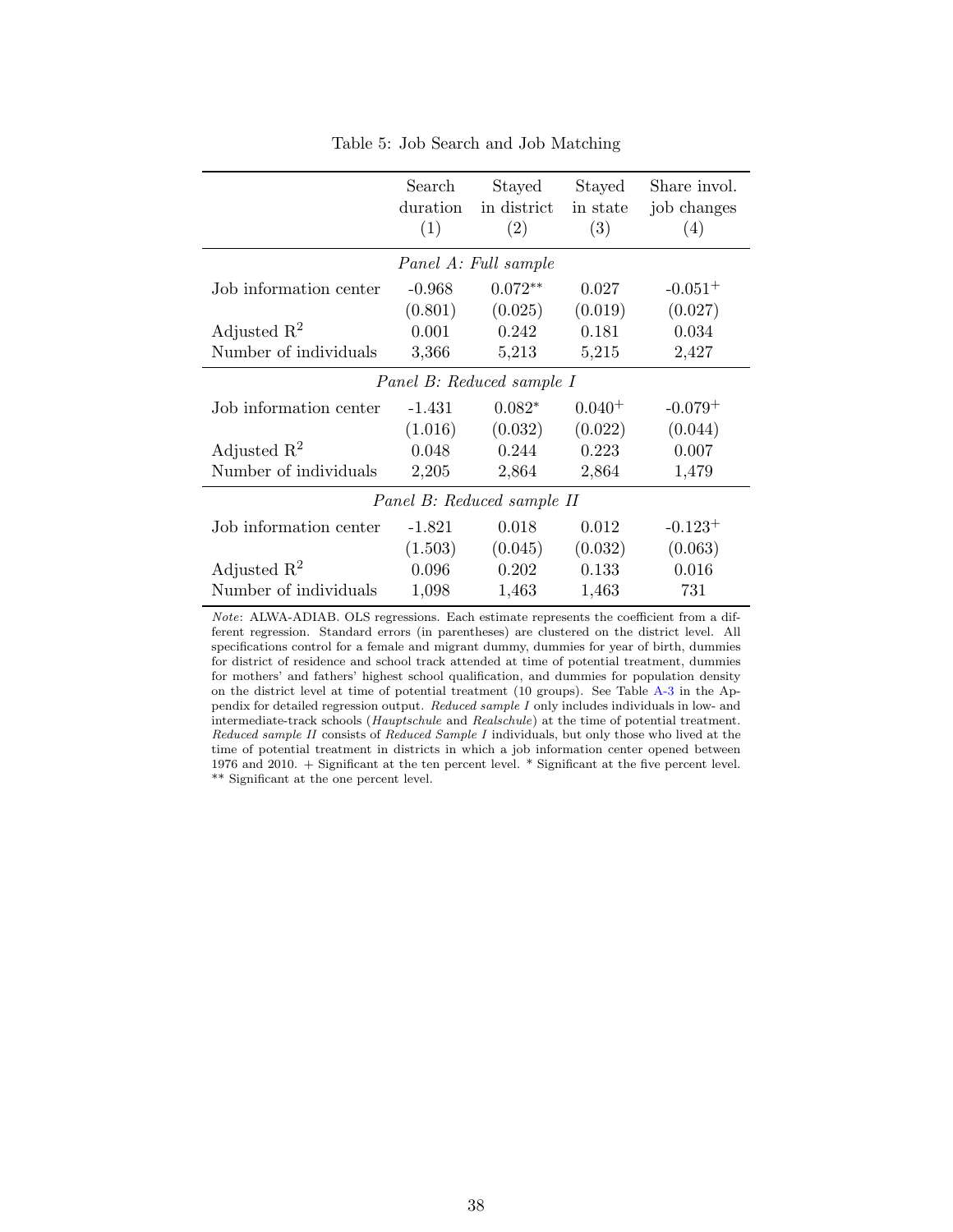<span id="page-40-0"></span>

|                         |                               | Register data<br>(ALWA-ADIAB) |                              | Survey data<br>(ALWA)        |
|-------------------------|-------------------------------|-------------------------------|------------------------------|------------------------------|
| Dependent variable:     | Daily pay<br>first job<br>(1) | Daily pay<br>at age 35<br>(2) | Daily pay<br>last job<br>(3) | Net monthly<br>income<br>(4) |
|                         |                               | Panel A: Full sample          |                              |                              |
| Job information center  | $-0.013$                      | $-0.106$                      | $-0.010$                     | $-0.003$                     |
| Adjusted $\mathbb{R}^2$ | (0.033)<br>0.233              | (0.071)<br>0.315              | (0.034)<br>0.568             | (0.040)<br>0.349             |
| Number of individuals   | 2,496                         | 1,831                         | 2,777                        | 4519                         |
|                         |                               | Panel B: Reduced sample I     |                              |                              |
| Job information center  | 0.002                         | $-0.116$                      | 0.078                        | $-0.046$                     |
| Adjusted $\mathbb{R}^2$ | (0.043)<br>0.258              | (0.101)<br>0.325              | (0.052)<br>0.563             | (0.057)<br>0.306             |
| Number of individuals   | 1,574                         | 1,201                         | 1,692                        | 2,531                        |
|                         |                               | Panel C: Reduced sample II    |                              |                              |
| Job information center  | 0.067                         | $-0.125$                      | $0.172*$                     | 0.065                        |
|                         | (0.077)                       | (0.124)                       | (0.079)                      | (0.086)                      |
| Adjusted $\mathbb{R}^2$ | 0.237                         | 0.260                         | 0.562                        | 0.330                        |
| Number of individuals   | 812                           | 611                           | 859                          | 1,285                        |

Table 6: Wages and Income

Note: ALWA-ADIAB. OLS regressions. Each estimate represents the coefficient from a different regression. Standard errors (in parentheses) are clustered on the district level. All specifications control for a female and migrant dummy, dummies for year of birth, dummies for district of residence and school track attended at time of potential treatment, dummies for mothers' and fathers' highest school qualification, and dummies for population density on the district level at time of potential treatment (10 groups). See Table [A-3](#page-51-0) in the Appendix for detailed regression output. Reduced sample I only includes individuals in low- and intermediate-track schools (Hauptschule and Realschule) at the time of potential treatment. Reduced sample II consists of Reduced Sample I individuals, but only those who lived at the time of potential treatment in districts in which a job information center opened between 1976 and 2010. + Significant at the ten percent level. \* Significant at the five percent level. \*\* Significant at the one percent level. Compared to the baseline specification the regressions include full sets of county dummies for the time when the monetary flow was realized. Models (1)-(3) additionally control for part-time employment, and models (1) and (2) additionally control for the number of days worked in the year of the respective age. Finally, models (3) also controls for age and  $age<sup>2</sup>$ .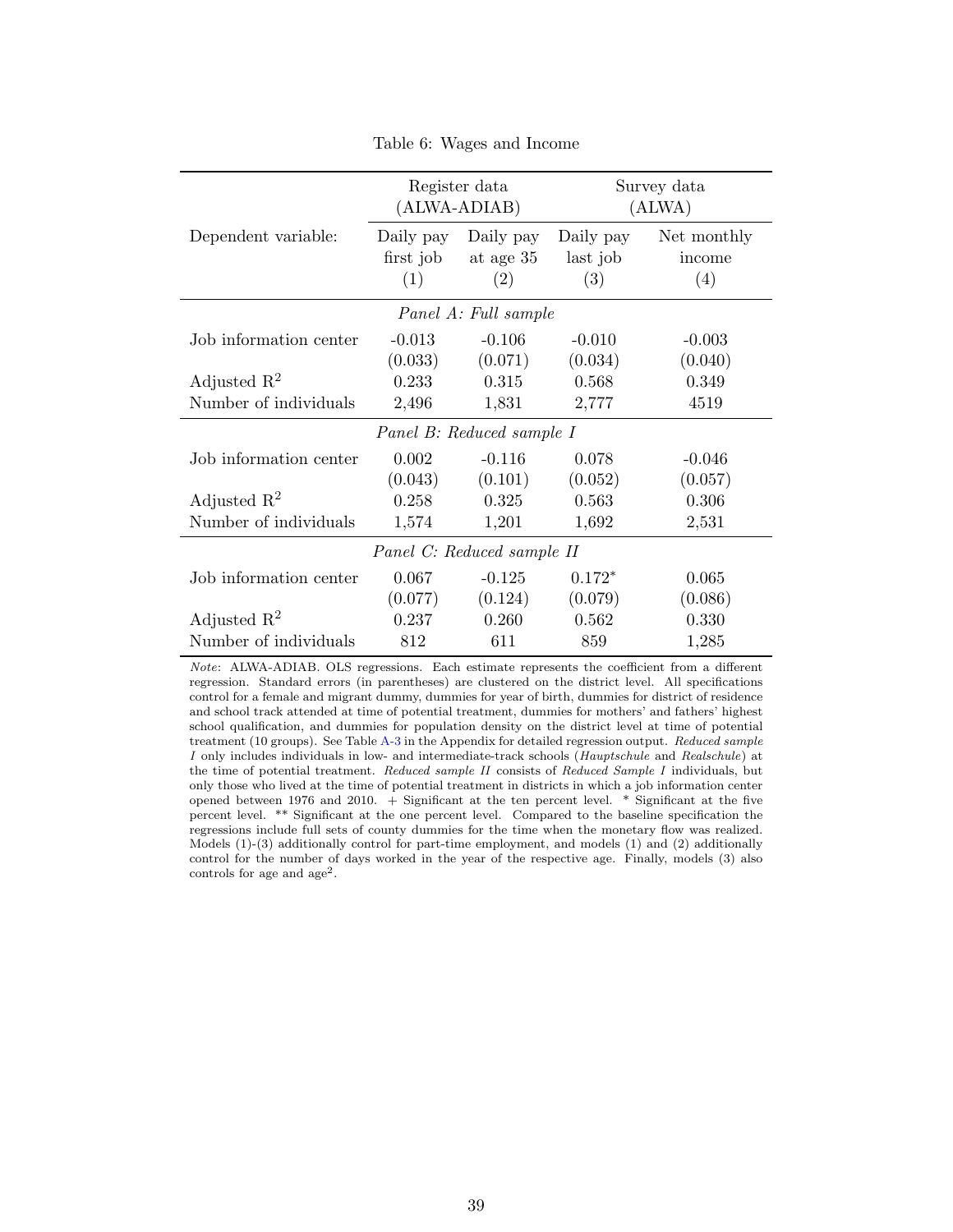|                                           |                         | Pre-determined                |                | Time-varying |             | Prop. changes               |
|-------------------------------------------|-------------------------|-------------------------------|----------------|--------------|-------------|-----------------------------|
|                                           |                         | variables <sup><i>a</i></sup> | $covariates^b$ |              |             | between<br>t-1 and t-2 $^c$ |
|                                           | (1)                     | (2)                           | (1)            | (2)          | (1)         | (2)                         |
| Log population $\left[\times 1000\right]$ | $1.\overline{149}^{**}$ | $1.176***$                    | $1.062**$      | $1.201**$    | $1.081**$   | $0.963**$                   |
|                                           | (0.196)                 | (0.207)                       | (0.162)        | (0.189)      | (0.157)     | (0.218)                     |
| Log size of area $[km^2]$                 | $-0.477**$              | $-0.501**$                    | $-0.421**$     | $-0.574**$   | $-0.465**$  | $-0.719**$                  |
|                                           | (0.109)                 | (0.115)                       | (0.099)        | (0.109)      | (0.090)     | (0.116)                     |
| Daily pay                                 | $-0.073$                | $-0.106$                      | $0.019\,$      | $-0.065+$    | 7.306       | $-1.270$                    |
|                                           | (0.074)                 | (0.069)                       | (0.031)        | (0.034)      | (8.025)     | (8.519)                     |
| Percent in the population with:           |                         |                               |                |              |             |                             |
| low or interm.-track school degree        | $-0.406$                | 14.479                        | $-13.030$      | $-7.180$     | $-2.963$    | 17.472                      |
|                                           | (19.228)                | (24.543)                      | (15.110)       | (15.928)     | (24.401)    | (29.738)                    |
| upper-track school degree                 | 5.717                   | 31.279                        | $-21.667$      | $-4.889$     | $-0.682$    | $-0.357$                    |
|                                           | (28.338)                | (33.529)                      | (20.940)       | (21.399)     | (1.443)     | (2.411)                     |
| university degree                         | 1.012                   | $-19.240$                     | 17.660         | 4.252        | 0.641       | 0.191                       |
|                                           | (22.951)                | (27.139)                      | (15.833)       | (16.028)     | (1.188)     | (1.932)                     |
| Unemployment rate                         | 4.422                   | $-2.236$                      | $-0.252$       | $-4.890$     | $\,0.529\,$ | 0.670                       |
|                                           | (6.981)                 | (6.877)                       | (2.047)        | (3.298)      | (0.407)     | (0.602)                     |
| Number of months (age 25 to 30):          |                         |                               |                |              |             |                             |
| employed full-time                        |                         | $-0.013$                      |                | 0.002        |             | 0.245                       |
|                                           |                         | (0.017)                       |                | (0.019)      |             | (0.344)                     |
| employed part-time                        |                         | $-0.049$                      |                | 0.038        |             | 0.045                       |
|                                           |                         | (0.062)                       |                | (0.050)      |             | (0.035)                     |
| unemployed                                |                         | $-0.156$                      |                | $-0.011$     |             | 0.010                       |
|                                           |                         | (0.095)                       |                | (0.059)      |             | (0.040)                     |
| Percentage of the population              |                         |                               |                |              |             |                             |
| (age $25 \text{ to } 30$ ):               |                         |                               |                |              |             |                             |
| employed full-time                        |                         | $-2.382$                      |                | $-1.329$     |             | $-3.408+$                   |
|                                           |                         | (3.569)                       |                | (2.456)      |             | (1.831)                     |
| employed part-time                        |                         | $-0.662$                      |                | $-2.394$     |             | 0.028                       |
|                                           |                         | (2.154)                       |                | (1.571)      |             | (1.132)                     |
| unemployed                                |                         | $-0.582$                      |                | 0.200        |             | 0.001                       |
|                                           |                         | (1.141)                       |                | (1.102)      |             | (0.245)                     |
| Adjusted $R^2$                            | 0.151                   | 0.172                         | 0.152          | 0.166        | 0.158       | 0.198                       |
| Number of district-year observations      | 7,041                   | 5,567                         | 7,041          | 5,567        | 6,415       | 2,905                       |

<span id="page-41-0"></span>Table 7: Discrete Time Logistic Hazard Models of Opening a Job Information Center on the District Level

Note: ADIAB (SIAB), 1975-2008. The table reports coefficients from logit models using a time-to-event dataset on the the district level. Standard errors in parentheses are corrected for clustering on the district level. Explanatory variables are averages on the district level. <sup>a</sup> Pre-determined variables are measured in the first year available on the district level, corresponding to 1975 in West Germany and to 1992 in eastern Germany.  $<sup>b</sup>$  Time-varying covariates vary on the annual</sup> level, except for log population and log size, due to data limitations. <sup>c</sup> Explanatory variables measure proportionate changes between  $t-2$  and  $t-1$ . All specifications also control for yearly duration dependence parameters. + Significant at the ten percent level. \* Significant at the five percent level. \*\* Significant at the one percent level.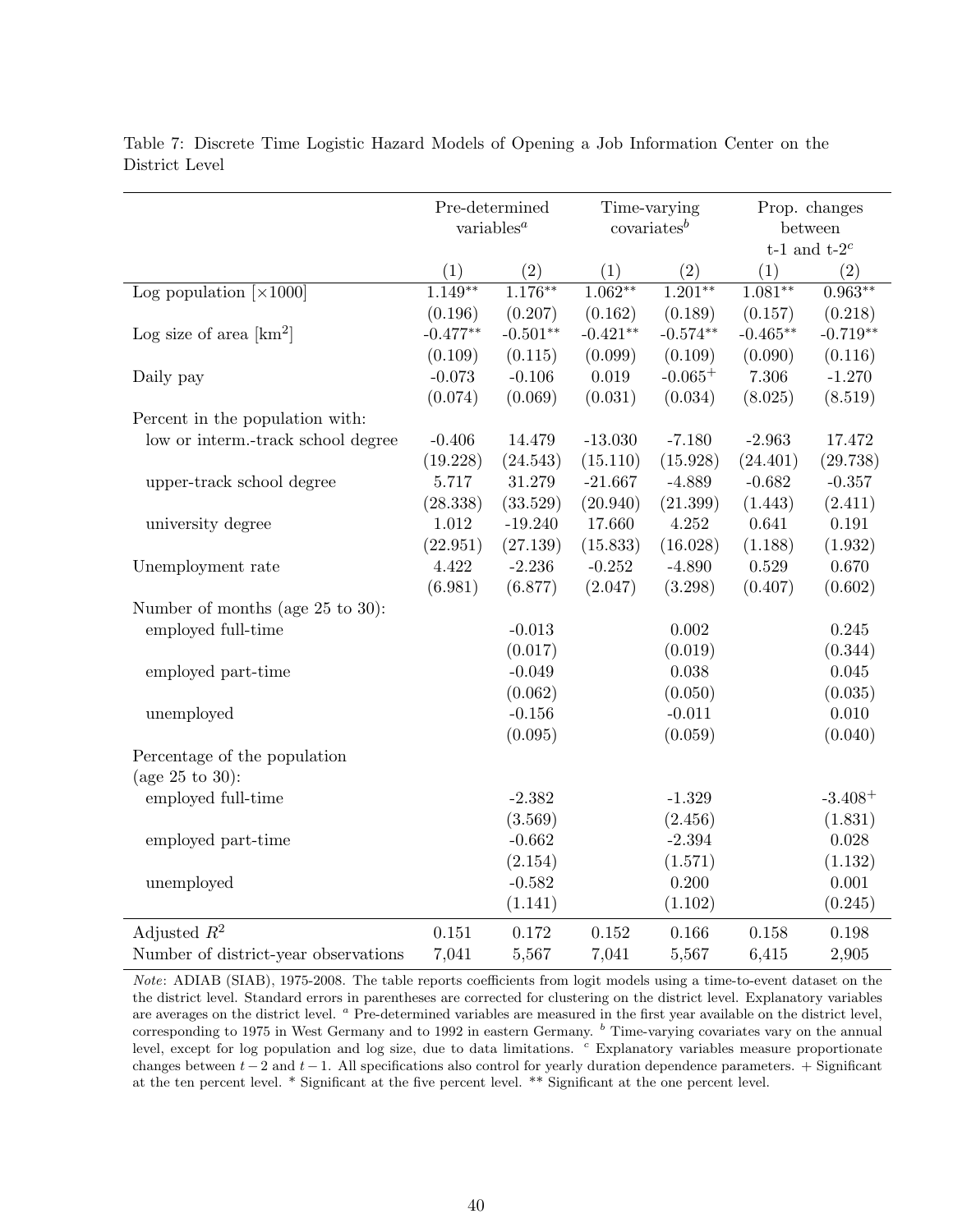| Low-track                        |                                          |                                    |                                                                           |                              |                     |                    |                             |                                     |
|----------------------------------|------------------------------------------|------------------------------------|---------------------------------------------------------------------------|------------------------------|---------------------|--------------------|-----------------------------|-------------------------------------|
|                                  | Interm.-track                            | $_{\rm Upward}$                    | University                                                                | Unempl.                      | Unempl.             | Stayed             | Share invol.                | Pay                                 |
| school degr.<br>$\left(1\right)$ | school degr.<br>$\widehat{\mathfrak{c}}$ | mobility<br>$\widehat{\mathbb{G}}$ | degree<br>$\bigoplus$                                                     | incidence<br>$\widetilde{5}$ | duration<br>$\odot$ | in district<br>(7) | job change<br>$\circledast$ | $1st$ job<br>$\widehat{\mathbf{e}}$ |
|                                  |                                          |                                    |                                                                           | Panel A: Western Germany     |                     |                    |                             |                                     |
| $-0.080*$                        | $0.085***$                               | $0.083*$                           | $0.057*$                                                                  | 0.006                        | $-0.037$            | 0.058              | $-0.037$                    | $-0.006$                            |
| (0.038)                          | (0.027)                                  | (0.035)                            | (0.023)                                                                   | (0.060)                      | (0.672)             | (0.035)            | (0.047)                     | (0.045)                             |
|                                  |                                          |                                    |                                                                           | Panel B: Cities excluded     |                     |                    |                             |                                     |
| $-0.075$                         | $0.084***$                               | $0.103**$                          | $0.067*$                                                                  | $-0.106$                     | $-0.600$            | 0.048              | $-0.118*$                   | 0.012                               |
| (0.047)                          | (0.028)                                  | (0.038)                            | (0.026)                                                                   | (0.069)                      | (0.780)             | (0.041)            | (0.056)                     | (0.058)                             |
|                                  |                                          |                                    |                                                                           | Panel C: Ruhr area excluded  |                     |                    |                             |                                     |
| $-0.080$ *                       | $0.065***$                               | $0.063*$                           | $0.057***$                                                                | $-0.059$                     | $-0.341$            | $0.081*$           | $-0.081$ <sup>+</sup>       | 0.021                               |
| (0.036)                          | (124)<br>$\sum$                          | (0.031)                            | (0.022)                                                                   | (0.061)                      | (0.714)             | (0.034)            | (0.047)                     | (0.045)                             |
|                                  |                                          |                                    | Panel D: Early cohorts only                                               |                              | $(1960 - 1975)$     |                    |                             |                                     |
| $-0.089*$                        | $0.131***$                               | $0.125***$                         | $0.120**$                                                                 | $-0.116 +$                   | $-1.428*$           | 0.022              | $-0.090$                    | 0.065                               |
| (0.045)                          | (0.042)                                  | (0.048)                            | (0.038)                                                                   | (0.070)                      | (0.686)             | (0.050)            | (0.058)                     | (0.061)                             |
|                                  |                                          |                                    | Panel E: Additional linear time trend                                     |                              |                     |                    |                             |                                     |
| $-0.056^+$                       | $0.064***$                               | $0.071*$                           | $0.053***$                                                                | $-0.096 +$                   | $-0.640$            | $0.085***$         | $-0.063$                    | 0.010                               |
| (0.033)                          | (0.023)                                  | (0.029)                            | (0.020)                                                                   | (0.055)                      | (0.675)             | (0.031)            | (0.043)                     | (0.044)                             |
|                                  | Panel                                    |                                    | F: Within-variation, potential treatment years $+/-10$ around JIC opening |                              |                     |                    |                             |                                     |
| $-0.061$                         | $0.089 +$                                | 0.077                              | $0.110^{*}$                                                               | 0.008                        | 0.037               | 0.009              | $-0.097$                    | 0.119                               |
| (0.055)                          | (0.050)                                  | (0.058)                            | (0.044)                                                                   | (0.091)                      | (0.807)             | (0.068)            | (0.107)                     | (0.097)                             |

Table 8: Various Samples and Specifications (Reduced Sample I) Table 8: Various Samples and Specifications (Reduced Sample I)

Table A-3 in the Appendix for detailed regression output. Based on Reduced sample I that only includes individuals in low- and intermediate-track schools (Hauptschule and Realschule) at the time of potential treatment.  $+$ intermediate-track schools (Hauptschule and Realschule) at the time of potential treatment. + Significant at the ten percent level. \* Note: ALWA-ADIAB. OLS regressions. Each estimate represents the coefficient from a different regression. Standard errors (in parentheses) are clustered on the district level. All specifications control for a female and migration dummy, dummies for year of birth, dummies for district of residence and school track attended at time of potential treatment, dummies for mothers' and fathers' highest school qualification, and dummies for population density on the district level at time of potential treatment (10 groups). See Note: ALWA-ADIAB. OLS regressions. Each estimate represents the coefficient from a different regression. Standard errors (in parentheses) are clustered on the district level. All specifications control for a female and migration dummy, dummies for year of highest school qualification, and dummies for population density on the district level at time of potential treatment (10 groups). See Table [A-3](#page-51-0) in the Appendix for detailed regression output. Based on Reduced sample I that only includes individuals in low- and birth, dummies for district of residence and school track attended at time of potential treatment, dummies for mothers' and fathers' Significant at the five percent level. \*\* Significant at the one percent level. Significant at the five percent level. \*\* Significant at the one percent level.

Panel G: Placebo Test: JIC opening years manipulated by -6 years -0.037 0.099 0.027 0.027 0.039 0.039 0.039 0.099 0.099 0.029 0.099 0.029 0.029 0.029 0.027 0.027 0.027 0.027 0<br>-0.022 0.027 0.027 0.027 0.029 0.099 0.099 0.099 0.099 0.029 0.029 0.029 0.029 0.029 0.029 0.027 0.027 0.027 0 (1.9010) (0.0910) (1.03010) (1.0210) (0.0910) (0.02101) (0.037010) (1.021010) (1.021010)

Panel G: Placebo Test: JIC opening years manipulated by -6 years

 $(0.057)$ 0.013

 $(0.049)$  $-0.065$ 

 $(0.035)$ 0.022

 $(0.704)$  $-0.027$ 

 $(0.050)$  $-0.039$ 

 $(0.018)$  $0.009$ 

 $(0.032)$ 0.030

 $(0.021)$ 0.026

<span id="page-42-0"></span> $(0.033)$  $-0.034$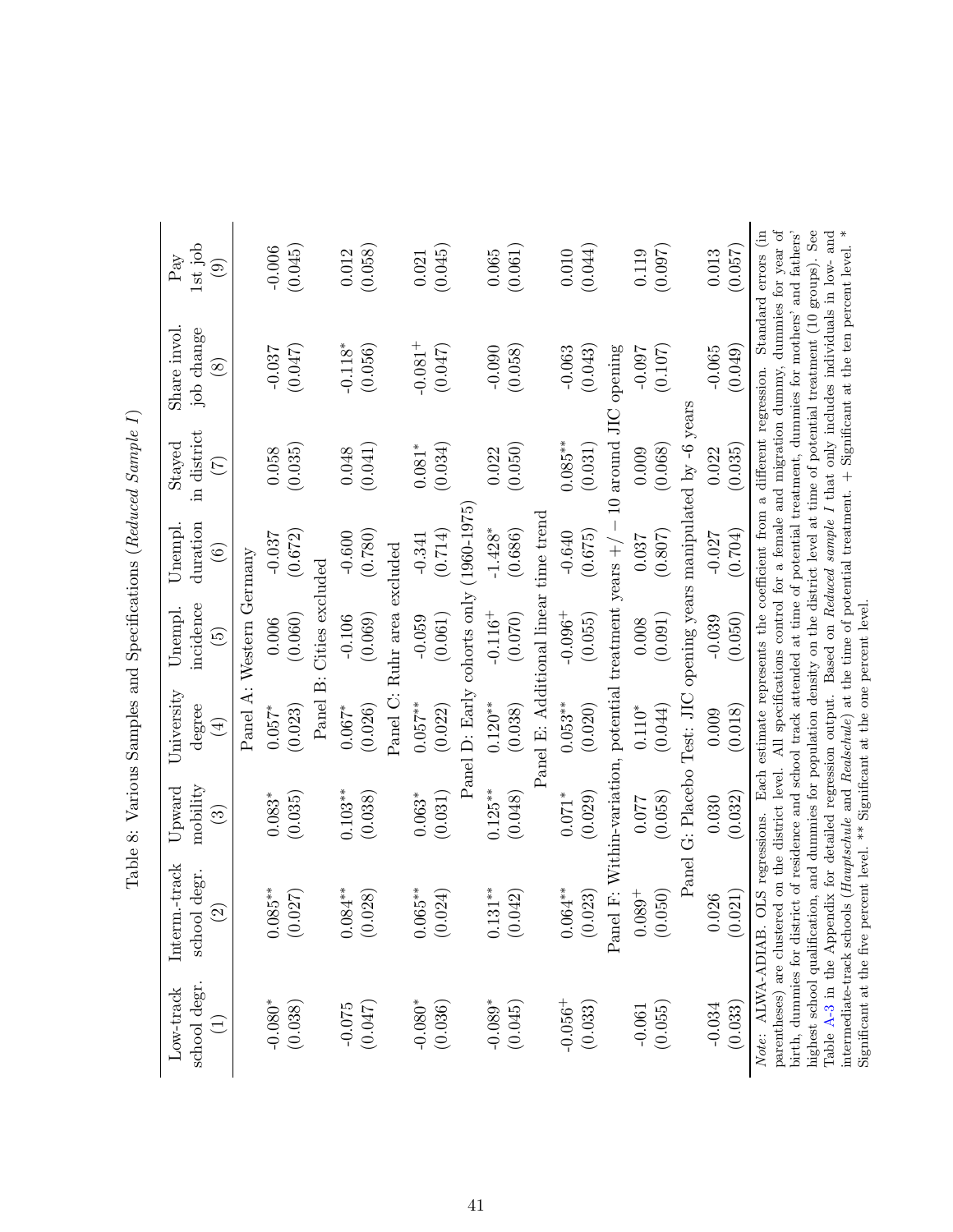### References

- <span id="page-43-1"></span>Akerlof, G. A. and R. E. Kranton (2000). Economics and Identity. *Quarterly Journal of Eco*nomics  $115(3)$ , 715–753.
- <span id="page-43-6"></span>Antoni, M., K. Drasch, C. Kleinert, B. Matthes, M. Ruhland, and A. Trahms (2011). Working and Learning in a Changing World: Part 1: Overview of the Study. FDZ-Methodenreport (05), 1–48.
- <span id="page-43-7"></span>Antoni, M. and S. Seth (2011). ALWA-ADIAB - Linked Individual Survey and Administrative Data for Substantive and Methodological Research. FDZ-Methodenreport (12), 1–9.
- <span id="page-43-5"></span>Beinke, L. (1988). Teil A. In U. Wiegand and U. Wascher (Eds.), Berufswahl und Berufsinformation, Volume 4 of Beiträge zu: Berufsorientierung, Arbeitslehre, Erwachsenenbildung, pp. 9–64. Bad Honnef: Bock.
- <span id="page-43-3"></span>Booij, A. S., E. Leuven, and H. Oosterbeek (2012). The Role of Information in the Take-Up of Students Loans. Economics of Education Review 31(1), 33-44.
- <span id="page-43-0"></span>Borghans, L., B. H. H. Golsteyn, and A. Stenberg (2013). Does Expert Advice Improve Educational Choice? IZA Discussion Paper (7649), 1–65.
- <span id="page-43-4"></span>Dominitz, J. (1998). Earnings Expectations, Revisions, and Realizations. Review of Economics and Statistics  $80(3)$ , 374–388.
- <span id="page-43-8"></span>Dorner, M., J. Heining, P. Jacobebbinghaus, and S. Seth (2010). Sample of Integrated Labour Market Biographies (SIAB) 1975-2008. FDZ-Datenreport (1), 1–63.
- <span id="page-43-9"></span>Dustmann, C. (2004). Parental Background, Secondary School Track Choice, and Wages. Oxford Economic Papers  $56(2)$ , 209–230.
- <span id="page-43-2"></span>Favara, M. (2012). The Cost of Acting 'Girly': Gender Stereotypes and Educational Choices. IZA Discussion Paper (7037), 1–65.
- <span id="page-43-10"></span>Francesconi, M., S. P. Jenkins, and T. Siedler (2010). Childhood Family Structure and Schooling Outcomes: Evidence from Germany. Journal of Population Economics 23 (3), 1073–1103.
- <span id="page-43-11"></span>Gödl, H. (1986). Berufswahl und Berufsinformationszentrum. Ergebnisse einer empirischen Untersuchung. Berufsberatung und Berufsbildung 71 (3), 153–161.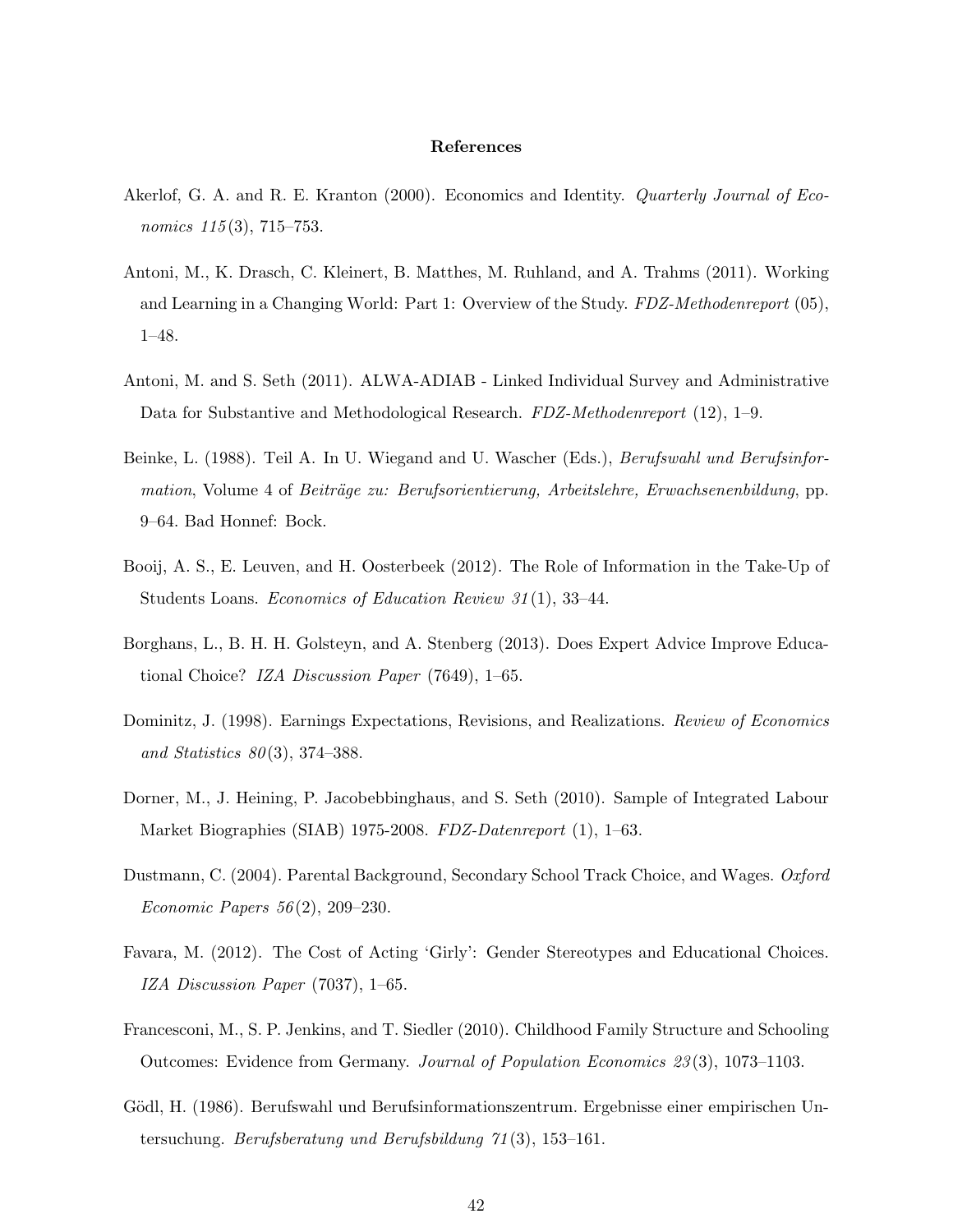- <span id="page-44-2"></span>Hainmüller, J., B. Hofmann, G. Krug, and K. Wolf (2009). Do more Placement Officers Lead to Lower Unemployment? Evidence from Germany. *IAB Discussion Paper* (13), 1–16.
- <span id="page-44-0"></span>Hastings, J. S. and J. M. Weinstein (2008). Information, School Choice, and Academic Achievement: Evidence from two Experiments. *Quarterly Journal of Economics 123*(4), 1373–1414.
- <span id="page-44-7"></span>Hermanns, K. (1989). BIZ'88. Ergebnisse einer Repräsentativbefragung von Benutzern der BIZ-Mediotheken. Informationen für die Beratungs- und Vermittlungsdienste der Bundesanstalt  $f\ddot{u}$ r Arbeit - Nürnberg  $(8)$ , 281–286.
- <span id="page-44-9"></span>Hermanns, K. (1992). BIZ'91. Ergebnisse der repräsentativen Befragung 1991 von Nutzern der BIZ-Mediotheken in den alten Bundesländern. Informationen für die Beratungs- und Vermittlungsdienste der Bundesanstalt für Arbeit - Nürnberg (12), 841–846.
- <span id="page-44-11"></span>Hirsch, W. (1974). Planung und Vorbereitung von Berufsinformationszentren der Berufsberatung. Arbeit, Beruf und Arbeitslosenhilfe. Das Arbeitsamt. Fachzeitschrift für die Aufgaben der Bundesanstalt für Arbeit  $25(8)$ , 245–249.
- <span id="page-44-8"></span>Jenschke, B. (1979a). Berufsberatung und Schule: Aufgaben und Möglichkeiten der Zusammenarbeit. Tübingen: Deutsches Institut für Fernstudien an der Universität Tübingen.
- <span id="page-44-5"></span>Jenschke, B. (1979b). Berufsinformationszentrum Berlin - Zielsetzung und Struktur: Ein Erfahrungsbericht. Wirtschaft und Berufserziehung 31 (5), 133–139.
- <span id="page-44-3"></span>Jenschke, B. (1979c). Berufsinformationszentrum und Berufswahlunterricht. In U. J. Kledzik and B. Jenschke (Eds.), Berufswahlunterricht als Teil der Arbeitslehre, pp. 154–162. Hannover et al.: Schroedel.
- <span id="page-44-1"></span>Jensen, R. (2010). The (Perceived) Returns to Education and the Demand for Schooling. Quarterly Journal of Economics  $125(2)$ , 515–548.
- <span id="page-44-4"></span>Kretschmer, G. and D. Perrey (1998). Ergebnisse der repräsentativen Befragung 1997 von Nutzern der Berufsinformationszentren (BIZ). Informationen für die Beratungs- und Vermit $t$ lungsdienste der Bundesanstalt für Arbeit - Nürnberg  $(9)$ , 727–736.
- <span id="page-44-6"></span>Lohmann, B. (1988). Berufsinformationszentren. Eine Idee setzt sich durch. Gewerkschaftliche Bildungspolitik 4, 124–127.
- <span id="page-44-10"></span>Machin, S., P. Pelkonen, and K. G. Salvanes (2012). Education and Mobility. *Journal of the* European Economic Association  $10(2)$ , 417-450.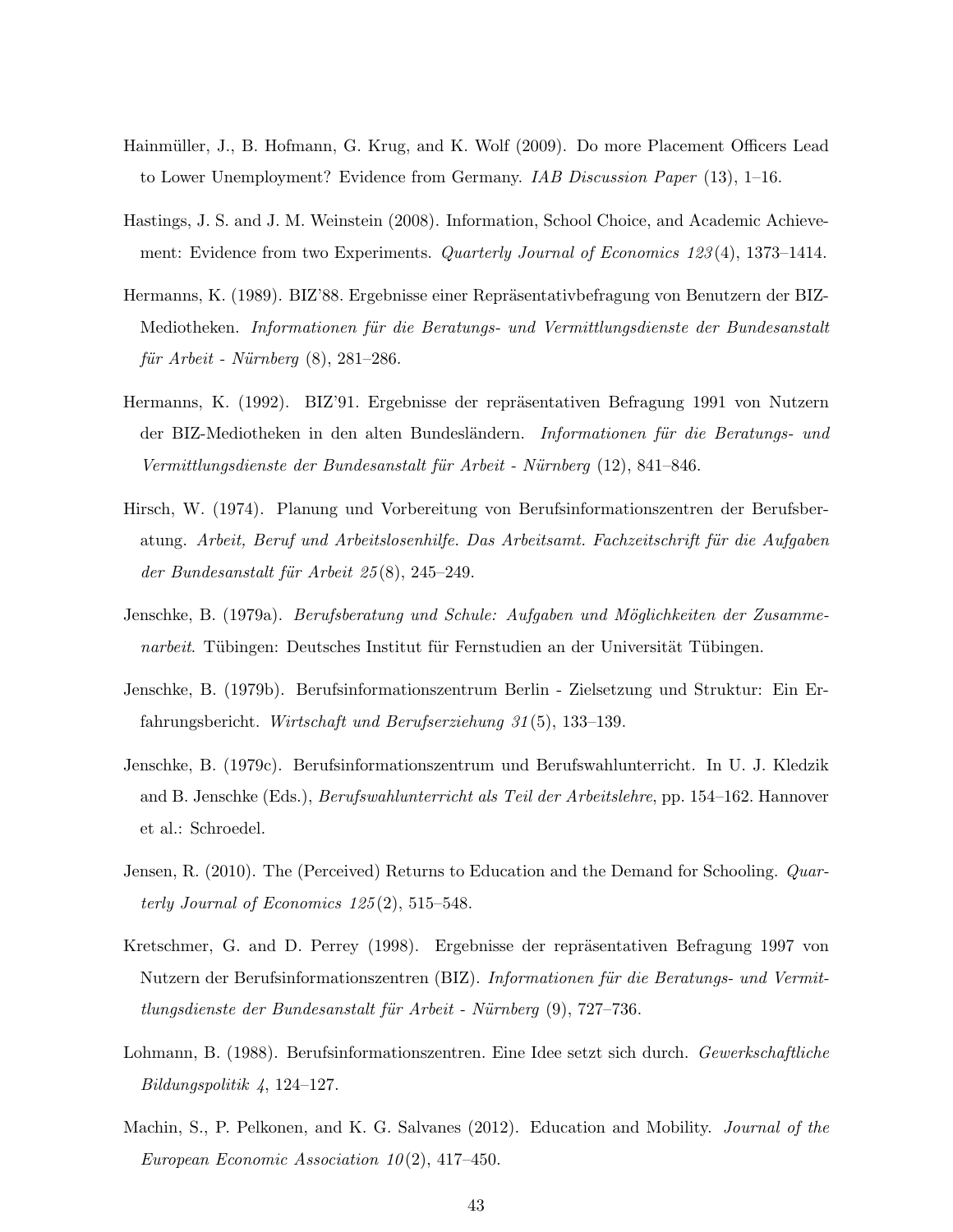- <span id="page-45-5"></span>Martínez, A. and T. Dinkelman (2013). Investing in Schooling in Chile: The Role of Information about Financial Aid for Higher Education. Review of Economics and Statistics (forthcoming).
- <span id="page-45-7"></span>Massute, J. (1984). Berufsinformationszentren - Befragung von Besuchern. arbeit und beruf. Fachzeitschrift für die Aufgaben der Bundesanstalt für Arbeit 35(7), 196–198.
- <span id="page-45-1"></span>Miller, R. A. (1984). Job Matching and Occupational Choice. *Journal of Political Econ* $omy \; 92(6), \; 1086-1120.$
- <span id="page-45-6"></span>Nguyen, T. (2008). Information, Role Models and Perceived Returns to Education: Experimental Evidence from Madagascar. mimeo.
- <span id="page-45-11"></span>Nieder, H. (1980). Selbstinformationseinrichtungen der Berufsberatung werden ausgebaut: Ein Situationsbericht. Arbeit und Beruf (1), 4–6.
- <span id="page-45-12"></span>Nowak, G. (1996). Die österreichischen Berufsinformationszentren. Wien: Wissenschaftsverlag.
- <span id="page-45-0"></span>OECD (2004). Career Guidance: A Handbook for Policy Makers. Paris: OECD.
- <span id="page-45-4"></span>Oreopoulos, P. and R. Dunn (2013). Information and College Access: Evidence from a Randomized Field Experiment. Scandinavian Journal of Economics  $115(1)$ , 3-26.
- <span id="page-45-2"></span>Papay, J. P., R. J. Murnane, and J. B. Willett (2011). How Performance Information Affects Human-Capital Investment Decisions: The Impact of Test-Score Labels on Educational Outcomes. NBER Working Paper (17120), 1–50.
- <span id="page-45-9"></span>Perrey, D. (1995). Ergebnisse der repräsentativen Befragung 1994 von Nutzern der BIZ-Mediotheken in den alten und neuen Bundesländern. Informationen für die Beratungs- und Vermittlungsdienste der Bundesanstalt für Arbeit - Nürnberg (4), 333–340.
- <span id="page-45-10"></span>Rahmenvereinbarung (2004). Rahmenvereinbarung über die Zusammenarbeit von Schule und Berufsberatung zwischen der Kultusministerkonferenz und der Bundesagentur für Arbeit, 15 October 2004, State of Bremen.
- <span id="page-45-3"></span>Rodríguez-Planas, N. (2012). Longer-Term Impacts of Mentoring, Educational Services, and Learning Incentives: Evidence from a Randomized Trial in the United States. American Economic Journal: Applied Economics  $\frac{1}{4}(4)$ , 121–139.
- <span id="page-45-8"></span>Schweikert, K. and V. Meissner (1984). Berufswahl und Berufsinformation - Ergebnisse einer empirischen Untersuchung. Beiträge zur Arbeitsmarkt- und Berufsforschung (85).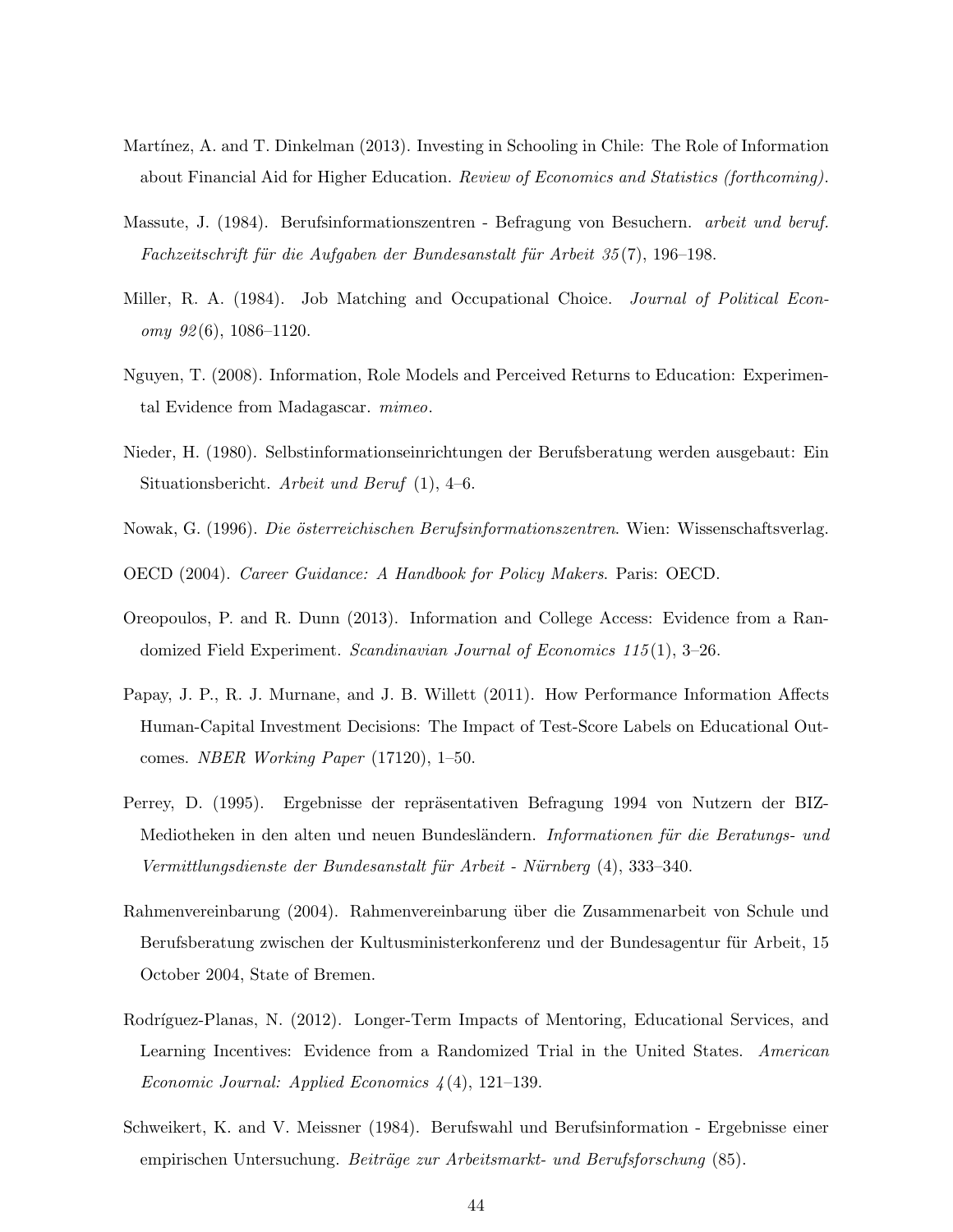- <span id="page-46-7"></span>Siebert, R. (1979). Das BIZ-Berlin. In Gemeinnützige Gesellschaft Gesamtschule (Ed.), Berufsorientierung und Berufswahlvorbereitung, pp. 80–84. Hamburg.
- <span id="page-46-1"></span>Stinebrickner, T. R. and R. Stinebrickner (2011). Math or Science? Using Longitudinal Expectations Data to Examine the Process of Choosing a College Major. NBER Working Paper (16869), 1–30.
- <span id="page-46-6"></span>Vereinbarung (2011). Vereinbarung zwischen der Senatorin für Bildung und Wissenschaft and der Regionaldirektion Niedersachsen-Bremen der Bundesagentur für Arbeit über die Zusammenarbeit von Schule und Berufsberatung, 4 April 2011, p. 4.
- <span id="page-46-3"></span>Vikström, J., M. Rosholm, and M. Svarer (2011). The Relative Efficiency of Active Labour Market Policies: Evidence from a Social Experiment and Non-Parametric Methods. IZA Discussion Paper (5596), 1–34.
- <span id="page-46-5"></span>Weitzel, H.-J. (1987). BIZ: Medien- und Kommunikationszentrum des Arbeitsamtes. Landesarbeitsamt NRW.
- <span id="page-46-4"></span>Weitzel, H.-J. (1988). BIZ: Integrations- und Kooperationsort der Beratungs- und Vermittlungsdienste der BA. arbeit und beruf. Fachzeitschrift für die Aufgaben der Bundesanstalt  $f\ddot{u}$ r Arbeit 39(10), 313–314.
- <span id="page-46-8"></span>Winkelmann, R. (1996). Employment Prospects and Skill Acquisition of Apprenticeship-Trained Workers in Germany. *Industrial and Labor Relations Review 49*(4), 658–672.
- <span id="page-46-2"></span>Wiswall, M. and B. Zafar (2011). Determinants of College Major Choice: Identification Using an Information Experiment. Staff Report. Federal Reserve Bank of New York (500), 1–60.
- <span id="page-46-0"></span>Zafar, B. (2011). How Do College Students Form Expectations? Journal of Labor Economics  $29(2)$ , 301–348.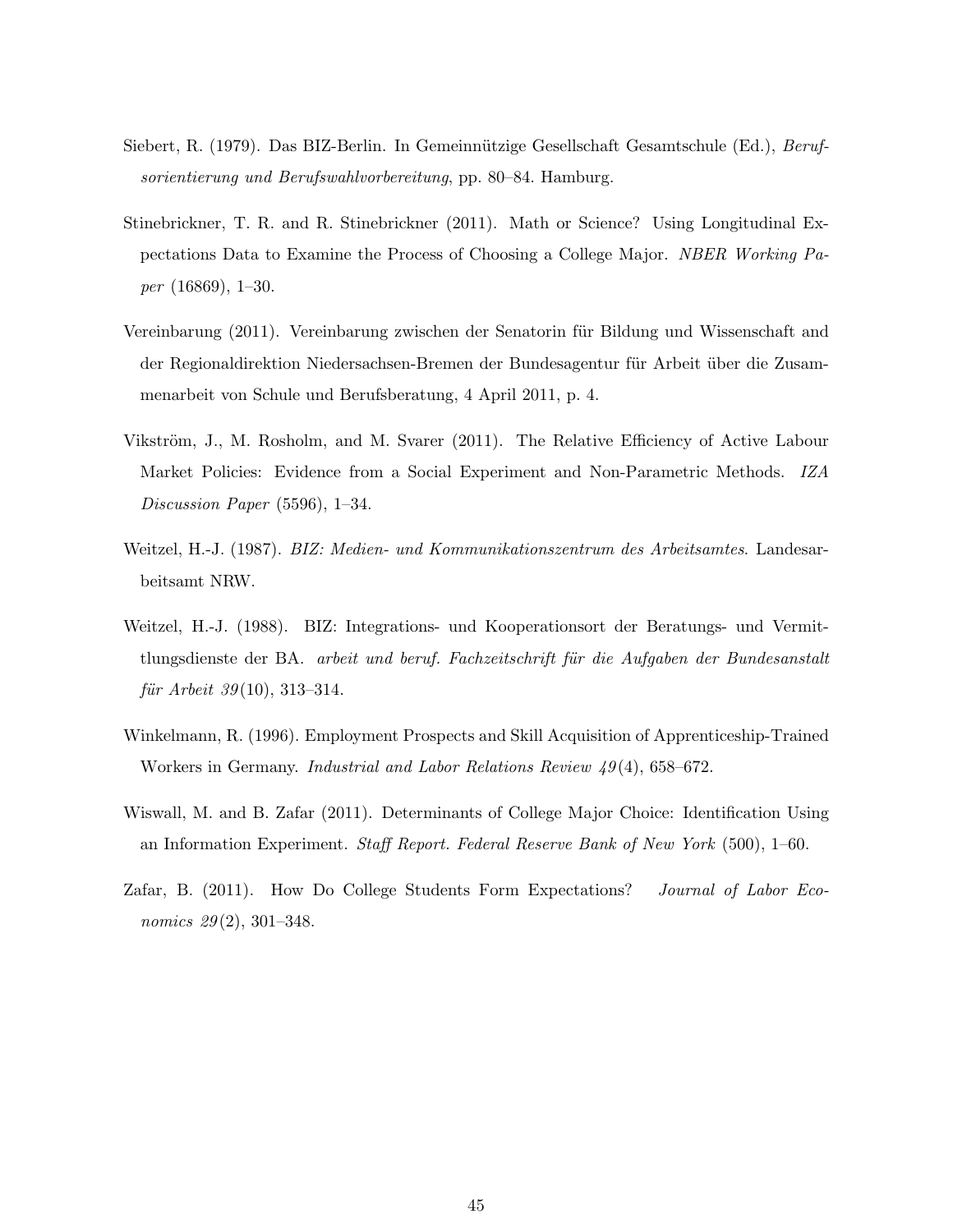### XI. Appendix

<span id="page-47-0"></span>

Figure A-1: Example of a Content Page from an Information Folder

Source: [Weitzel](#page-46-5) [\(1987\)](#page-46-5), p. 8. Right-hand page translated into English: Content Page. Short description of the occupation. A. Duties and Tasks; B. Requirements; C. Education; D. Availability of Traineeships; E. Income; F. Employment Prospects; G. Specialization and Advanced Training; H. Other Information Media; I. Miscellaneous. Please do not remove pages. Thank you.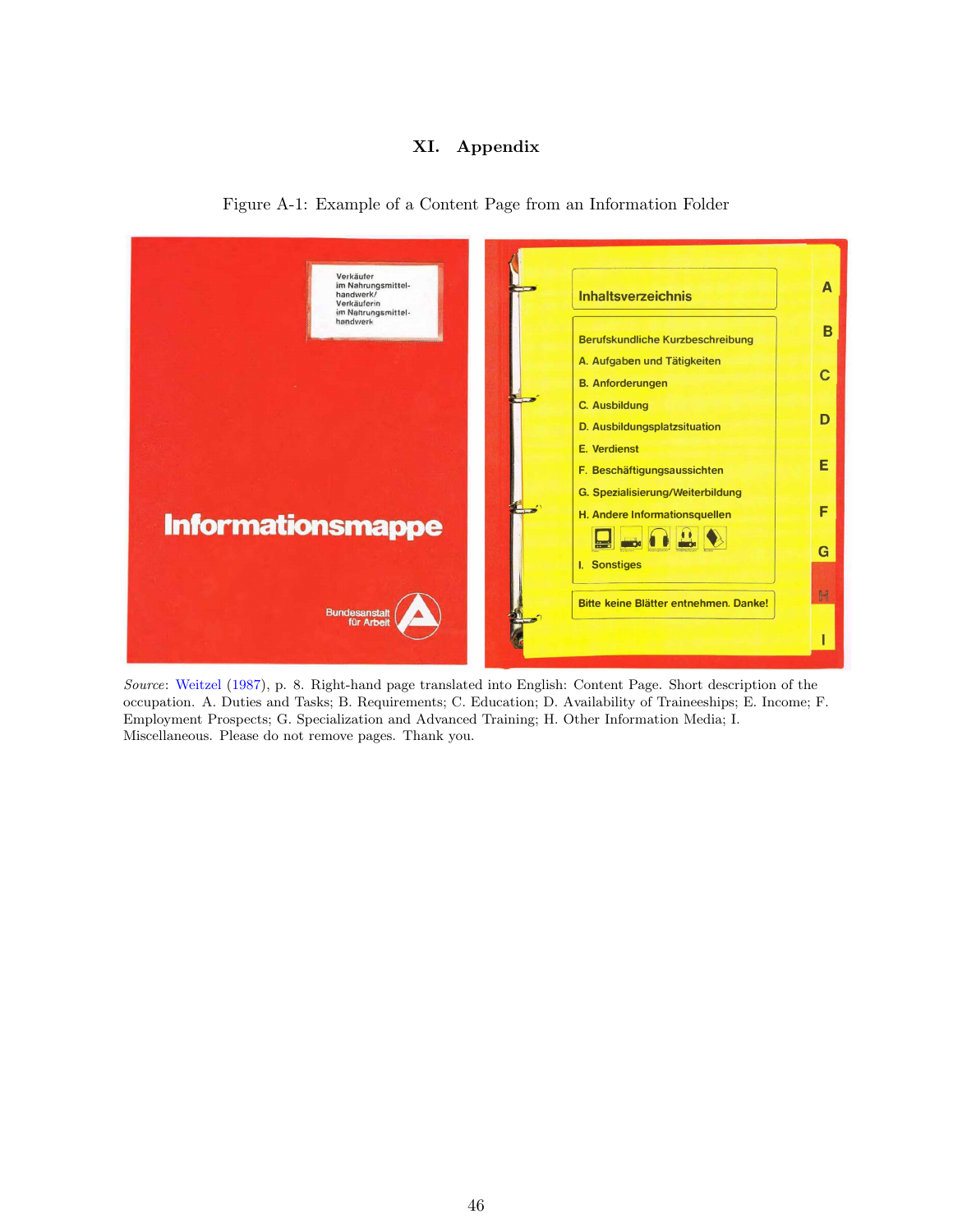

<span id="page-48-0"></span>

Note: The treatment variable is constructed using the ALWA data and own data about the location and opening time of job information centers. The outcome variables daily wages first job and daily wage at age 35 use entries from SIAB that were matched with the ALWA at the individual level, forming the ALWA-ADIAB subsample of 8,166 observations. All regressions control for the population density of the district of potential treatment in the year 1995. This variable stems from administrative data from the Federal Statistical Office. In the survival analysis regressions, regional characteristics from this source are combined with the JIC data, and with further regional characteristics generated from SIAB. Finally, the SIAB provides the data base for the common trend graphs.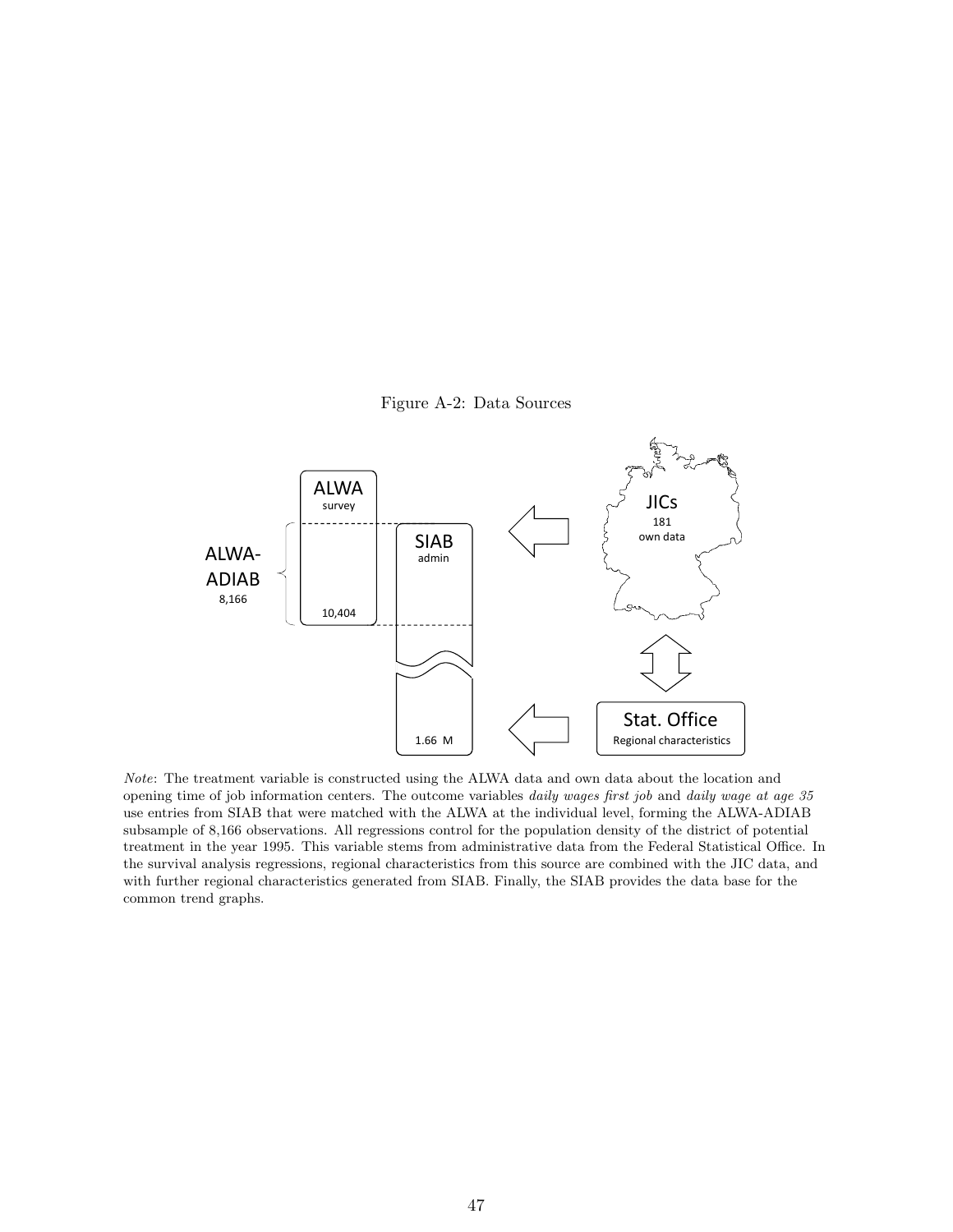|  |  | Table A-1: Description of Variables |
|--|--|-------------------------------------|
|--|--|-------------------------------------|

<span id="page-49-0"></span>

| Name                                                                                                                                      | Description                                                                                                                                                                                                                                                                                                                                                                            | Data source                                                                            |
|-------------------------------------------------------------------------------------------------------------------------------------------|----------------------------------------------------------------------------------------------------------------------------------------------------------------------------------------------------------------------------------------------------------------------------------------------------------------------------------------------------------------------------------------|----------------------------------------------------------------------------------------|
| Dependent variables                                                                                                                       |                                                                                                                                                                                                                                                                                                                                                                                        |                                                                                        |
|                                                                                                                                           | Education and Educational Mobility                                                                                                                                                                                                                                                                                                                                                     |                                                                                        |
| Low-track degree<br>Intermediate-track degree<br>Upper-track degree<br>Upward mobility<br>University degree                               | Highest general school degree attained is a<br>low-track school track degree $[1/0]$<br>intermediate-track school track degree ( <i>Mittlere Reife</i> ) $[1/0]$<br>upper-track school degree ( $A bitur$ ) [1/0]<br>Received a school degree from a track higher than the<br>track attended at time of potential treatment $[1/0]$<br>Received a degree from higher education $[1/0]$ | <b>ALWA</b><br>ALWA<br><b>ALWA</b><br><b>ALWA</b><br><b>ALWA</b>                       |
|                                                                                                                                           | Labor Market Attachment                                                                                                                                                                                                                                                                                                                                                                |                                                                                        |
| Incidence part-time<br>Incidence full-time<br>Incidence unemployment<br>Duration part-time<br>Duration full-time<br>Duration unemployment | During first five years after finishing formal education<br>$\ldots \geq$ one month of part-time employment [1/0]<br>$\geq$ one month of full-time employment [1/0]<br>$\geq$ one month of unemployment [1/0]<br>number of months of part-time employment<br>$\ldots$ number of months of full-time employment<br>number of months of unemployment                                     | <b>ALWA</b><br><b>ALWA</b><br><b>ALWA</b><br><b>ALWA</b><br><b>ALWA</b><br><b>ALWA</b> |
|                                                                                                                                           | Job Search and Job Matching                                                                                                                                                                                                                                                                                                                                                            |                                                                                        |
| Search duration                                                                                                                           | Number of months between last episode of formal<br>education and first episode of regular employment                                                                                                                                                                                                                                                                                   | ALWA                                                                                   |
| Stayed in district                                                                                                                        | Lives in same district at time of survey as two<br>years before graduating from school                                                                                                                                                                                                                                                                                                 | <b>ALWA</b>                                                                            |
| Stayed in state                                                                                                                           | Lives in same state at time of survey as two<br>years before graduating from school                                                                                                                                                                                                                                                                                                    | <b>ALWA</b>                                                                            |
| Share invol. job changes                                                                                                                  | Share of employment spells that ended involuntarily<br>during first five years after end of formal education                                                                                                                                                                                                                                                                           | <b>ALWA</b>                                                                            |
|                                                                                                                                           | Daily Pay (Euros, logarithm)                                                                                                                                                                                                                                                                                                                                                           |                                                                                        |
| Pay for first job<br>Pay at age 35<br>Pay for last job                                                                                    | Gross daily pay of first regular employment<br>after finishing formal education (1995 prices)<br>Gross daily pay at age 35 (1995 prices)<br>Monthly net pay at time of interview (2007 prices)                                                                                                                                                                                         | <b>ALWA-ADIAB</b><br><b>ALWA-ADIAB</b><br><b>ALWA</b>                                  |
| Net income                                                                                                                                | Monthly total net income at time of interview (2007 prices)                                                                                                                                                                                                                                                                                                                            | <b>ALWA</b>                                                                            |
| Treatment variable                                                                                                                        |                                                                                                                                                                                                                                                                                                                                                                                        |                                                                                        |
| Job information center (JIC)                                                                                                              | JIC existed in district in which individual lived in<br>two years before graduating from school $[1/0]$                                                                                                                                                                                                                                                                                | Own data &<br><b>ALWA</b>                                                              |
| Other explanatory variables                                                                                                               |                                                                                                                                                                                                                                                                                                                                                                                        |                                                                                        |
| Migrant background<br>Female<br>FE school track                                                                                           | Citizenship other than German $[1/0]$<br>Individual is female $[1/0]$<br>Dummies for school track at time of potential treatment                                                                                                                                                                                                                                                       | ALWA<br><b>ALWA</b><br>ALWA                                                            |
| FE mother school degree<br>FE father school degree<br>FE population density                                                               | (three groups)<br>Dummies for mother's highest school degree (three groups)<br>Dummies for father's highest school degree (three groups)<br>Dummies for population density of the district lived in<br>at time of potential treatment (ten groups)                                                                                                                                     | ALWA<br>ALWA<br>Federal Stat.<br>Office                                                |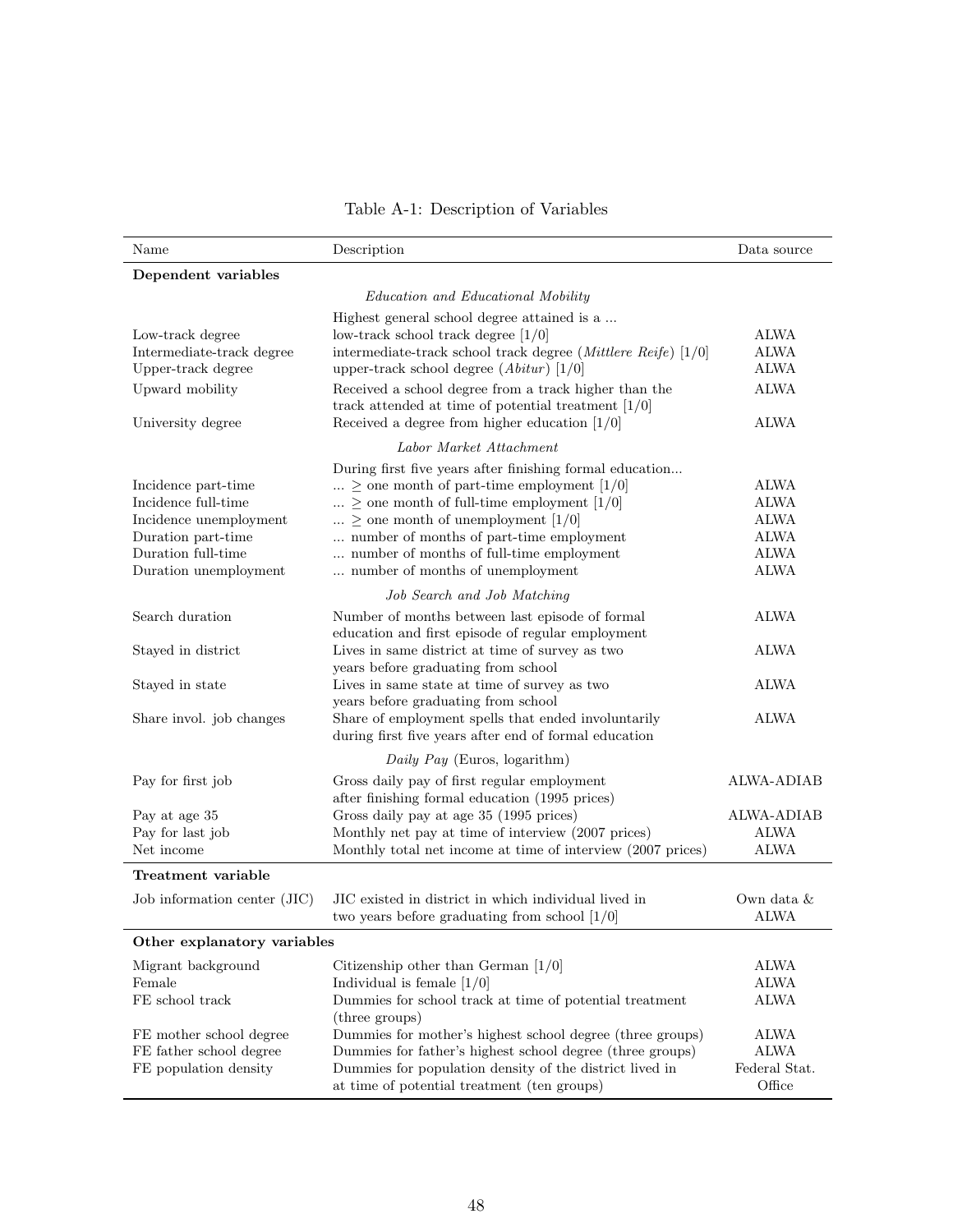<span id="page-50-0"></span>

|                      | $\left( 2\right)$                            | (3)                 |
|----------------------|----------------------------------------------|---------------------|
| Spell's school track | Spell's school degree                        | Definition of $t$   |
|                      | (a) School degree successfully obtained      |                     |
| $\log$               | low, intermediate, high                      | graduation year - 2 |
| intermediate         | intermediate                                 | graduation year - 2 |
| intermediate         | low                                          | graduation year - 1 |
| high                 | high                                         | graduation year - 3 |
| high                 | low, intermediate                            | graduation year - 1 |
|                      | (b) School dropouts or school track changers |                     |
| $\log$               |                                              | year at age 13      |
| intermediate         |                                              | year at age 14      |
| high                 |                                              | year at age 16      |
|                      | No potential treatment year derivable        |                     |

Table A-2: Derivation of Potential Treatment Year

school outside Germany, unknown school type, unknown degree achieved, ongoing school spells, school not main activity, evening school

Source: Own definition based on framework agreements between the Federal Employment Agency and local school authorities.  $t =$  potential treatment year, low-track school=Hauptschule, intermediate-track school=Realschule, upper-track school=Gymnasium.